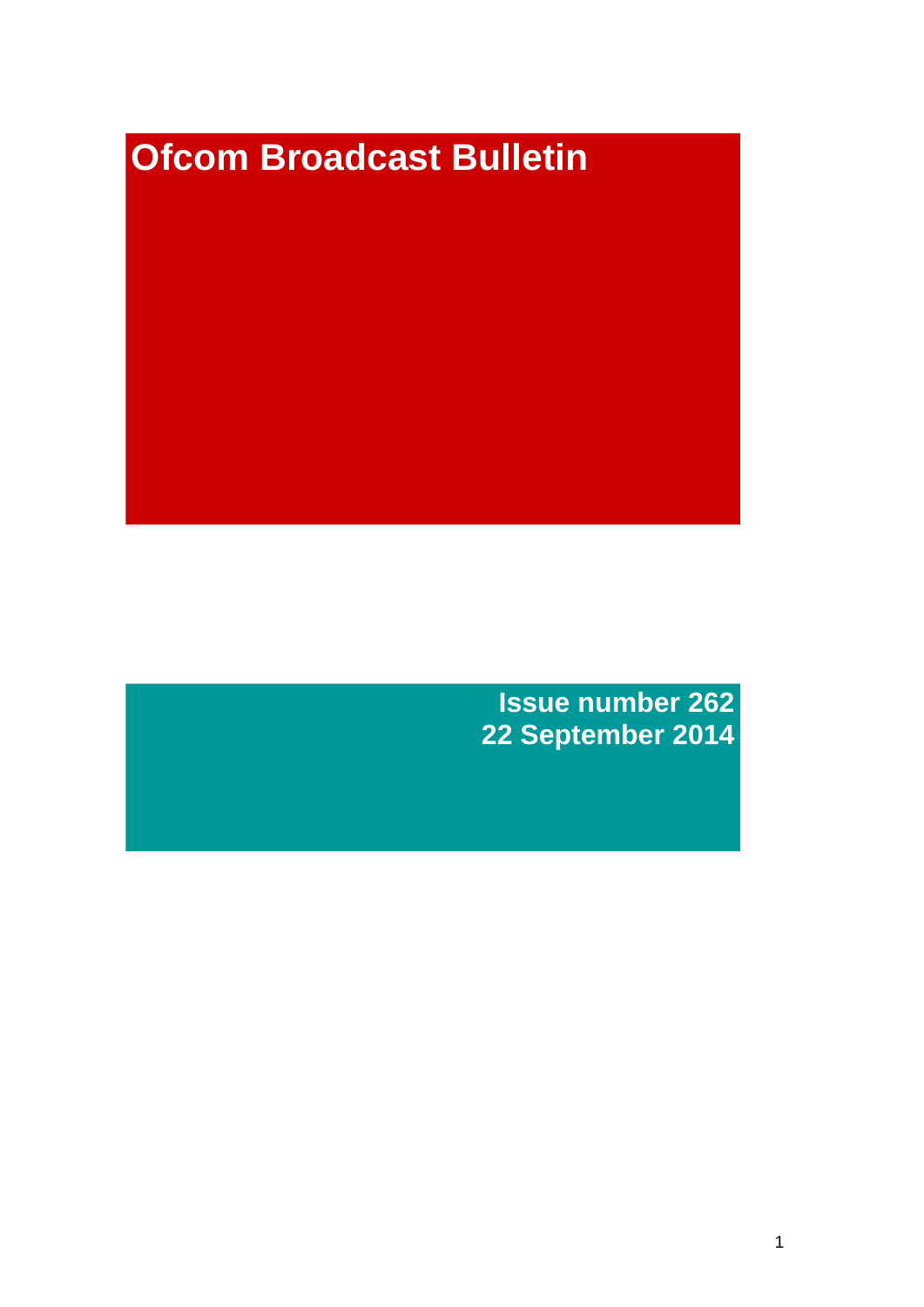# **Contents**

| Introduction                                                                                                                                                                                                         | 3  |
|----------------------------------------------------------------------------------------------------------------------------------------------------------------------------------------------------------------------|----|
| Note to Broadcasters                                                                                                                                                                                                 |    |
| <b>COSTA rules and split-screen advertising</b>                                                                                                                                                                      | 5  |
| <b>Standards cases</b>                                                                                                                                                                                               |    |
| In Breach                                                                                                                                                                                                            |    |
| <b>Tobacco KillsGive It Up</b><br>Information TV, 27 July 2013, 12:00 and 12:15<br><b>Golf in Cornwall</b><br>Information TV, 27 July 2013, 06:30<br>How toPlan for your retirement<br>Showcase, 28 July 2013, 18:00 | 6  |
| <b>Drivetime</b><br>Talksport, 2 June 2014, 16:00                                                                                                                                                                    | 24 |
| <b>Fairness and Privacy cases</b>                                                                                                                                                                                    |    |
| <b>Upheld in Part</b>                                                                                                                                                                                                |    |
| <b>Complaint by Mr E</b><br>Granada Reports, ITV, 16 April 2014                                                                                                                                                      | 28 |
| <b>Investigations Not in Breach</b>                                                                                                                                                                                  | 38 |
| <b>Complaints Assessed, Not Investigated</b>                                                                                                                                                                         | 39 |
| <b>Investigations List</b>                                                                                                                                                                                           | 46 |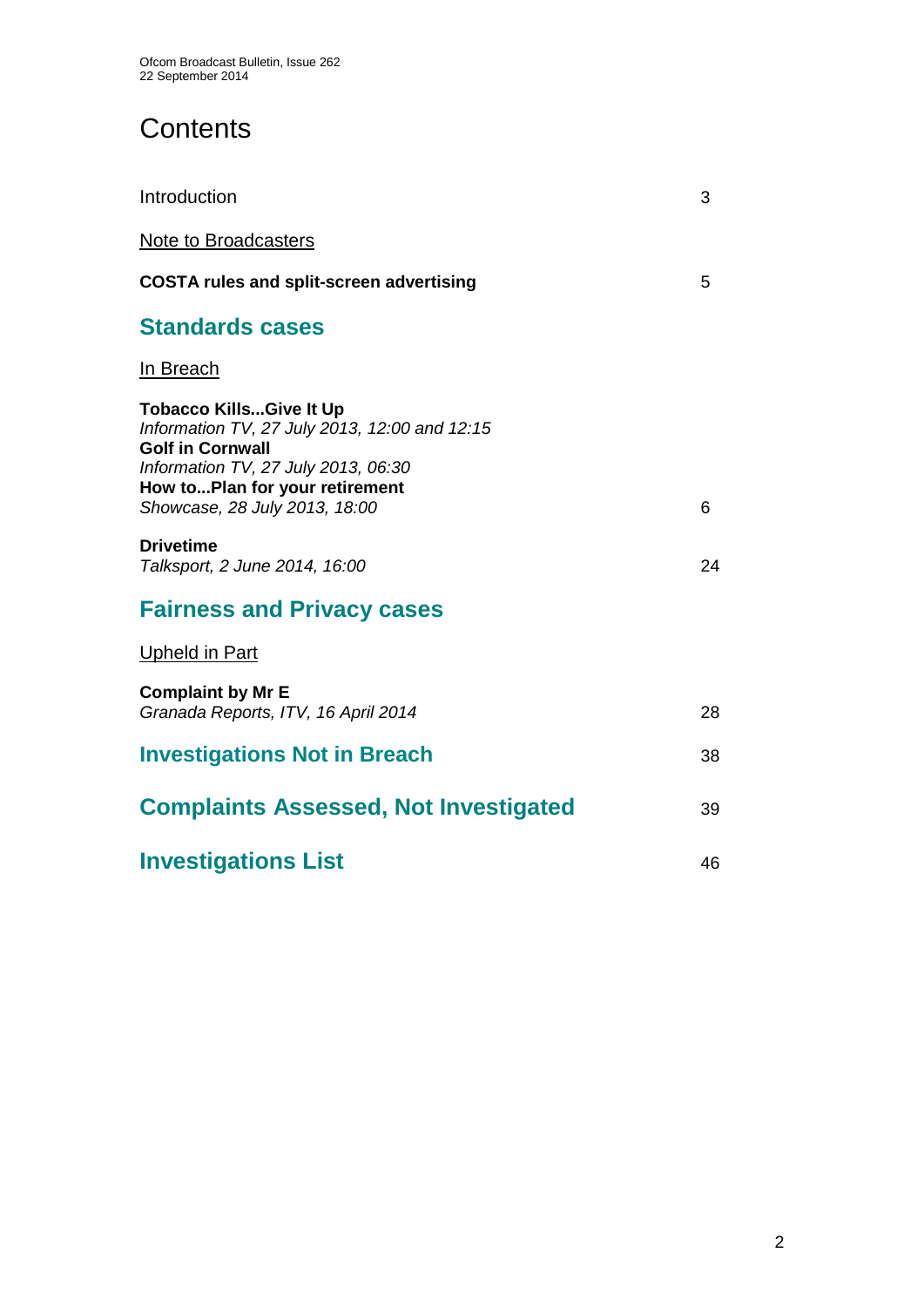# **Introduction**

Under the Communications Act 2003 ("the Act"), Ofcom has a duty to set standards for broadcast content as appear to it best calculated to secure the standards objectives<sup>1</sup>. Ofcom must include these standards in a code or codes. These are listed below. Ofcom also has a duty to secure that every provider of a notifiable On Demand Programme Services ("ODPS") complies with certain standards requirements as set out in the  $Act<sup>2</sup>$ .

The Broadcast Bulletin reports on the outcome of investigations into alleged breaches of those Ofcom codes below, as well as licence conditions with which broadcasters regulated by Ofcom are required to comply. We also report on the outcome of ODPS sanctions referrals made by ATVOD and the ASA on the basis of their rules and guidance for ODPS. These Codes, rules and guidance documents include:

- a) [Ofcom's Broadcasting Code](http://stakeholders.ofcom.org.uk/broadcasting/broadcast-codes/broadcast-code/) ("the Code").
- b) the [Code on the Scheduling of Television Advertising](http://stakeholders.ofcom.org.uk/broadcasting/broadcast-codes/advert-code/) ("COSTA") which contains rules on how much advertising and teleshopping may be scheduled in programmes, how many breaks are allowed and when they may be taken.
- c) certain sections of the [BCAP Code: the UK Code of Broadcast Advertising,](http://www.bcap.org.uk/Advertising-Codes/Broadcast-HTML.aspx) which relate to those areas of the BCAP Code for which Ofcom retains regulatory responsibility. These include:
	- the prohibition on 'political' advertising:
	- sponsorship and product placement on television (see Rules 9.13, 9.16 and 9.17 of the Code) and all commercial communications in radio programming (see Rules 10.6 to 10.8 of the Code);
	- 'participation TV' advertising. This includes long-form advertising predicated on premium rate telephone services – most notably chat (including 'adult' chat), 'psychic' readings and dedicated quiz TV (Call TV quiz services). Ofcom is also responsible for regulating gambling, dating and 'message board' material where these are broadcast as advertising<sup>3</sup>.
- d) other licence conditions which broadcasters must comply with, such as requirements to pay fees and submit information which enables Ofcom to carry out its statutory duties. Further information can be found on Ofcom's website for [television](http://licensing.ofcom.org.uk/tv-broadcast-licences/) and [radio](http://licensing.ofcom.org.uk/radio-broadcast-licensing/) licences.
- e) rules and guidance for both [editorial content and advertising content on ODPS.](http://www.atvod.co.uk/uploads/files/ATVOD_Rules_and_Guidance_Ed_2.0_May_2012.pdf) Ofcom considers sanctions in relation to ODPS on referral by the Authority for Television On-Demand ("ATVOD") or the Advertising Standards Authority ("ASA"), co-regulators of ODPS for editorial content and advertising respectively, or may do so as a concurrent regulator.

[Other codes and requirements](http://stakeholders.ofcom.org.uk/broadcasting/broadcast-codes/) may also apply to broadcasters and ODPS, depending on their circumstances. These include the Code on Television Access Services (which sets out how much subtitling, signing and audio description relevant

<sup>1</sup>  $1$  The relevant legislation is set out in detail in Annex 1 of the Code.

 $2$  The relevant legislation can be found at Part 4A of the Act.

 $3$  BCAP and ASA continue to regulate conventional teleshopping content and spot advertising for these types of services where it is permitted. Ofcom remains responsible for statutory sanctions in all advertising cases.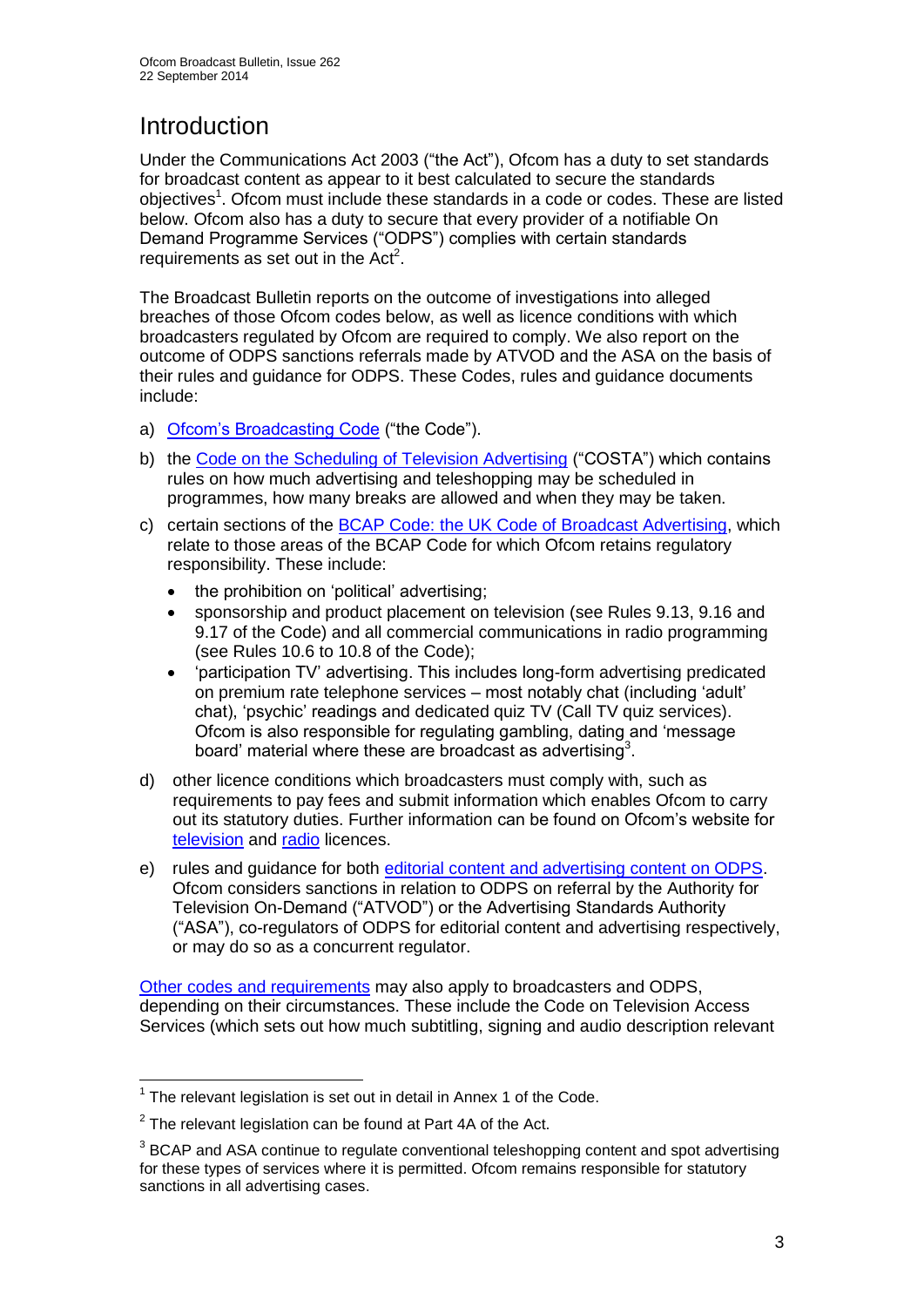licensees must provide), the Code on Electronic Programme Guides, the Code on Listed Events, and the Cross Promotion Code.

**It is Ofcom's policy to describe fully the content in television, radio and on demand content. Some of the language and descriptions used in Ofcom's Broadcast Bulletin may therefore cause offence.**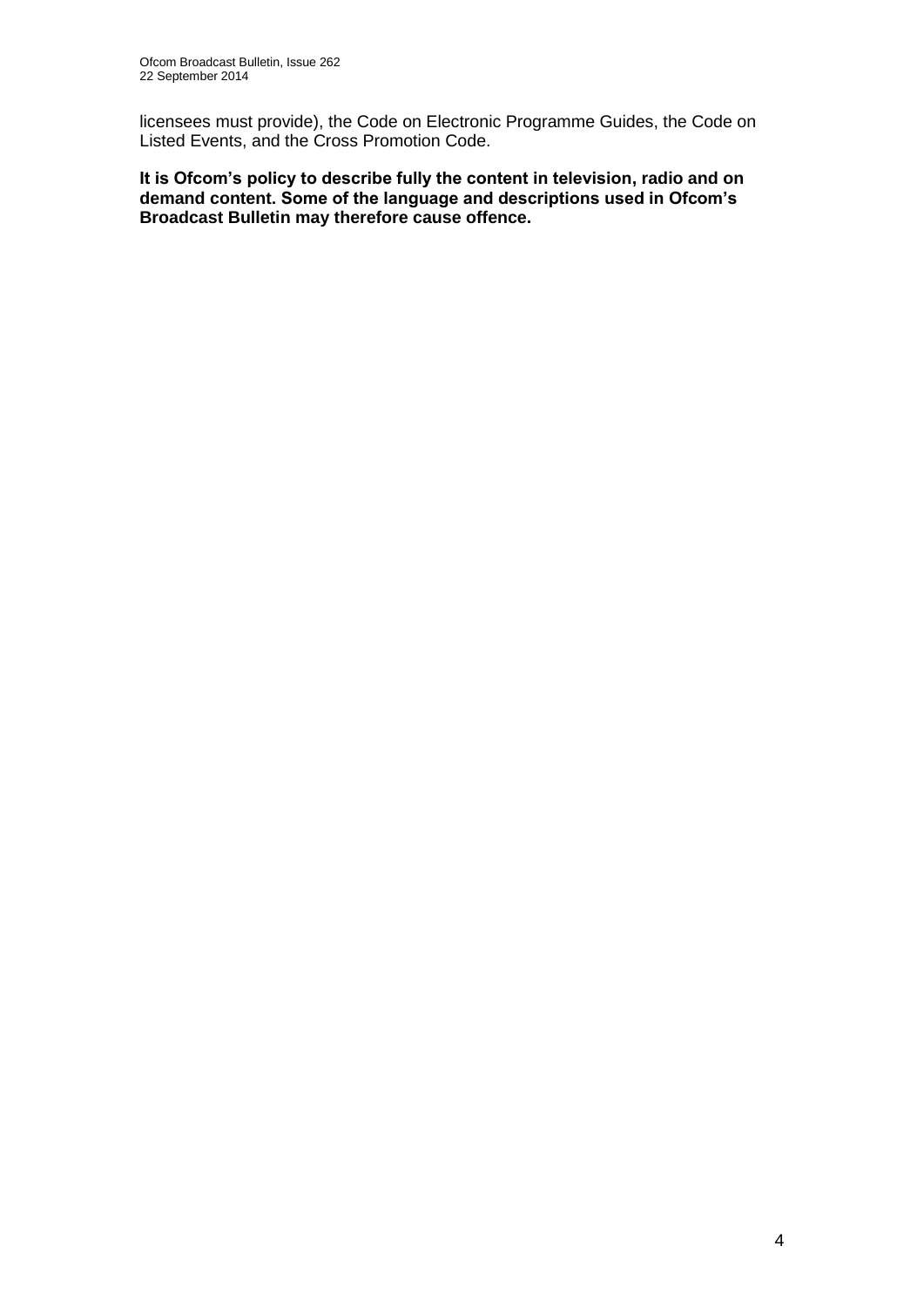# **Note to Broadcasters**

# **COSTA rules and split-screen advertising**

The Audiovisual Media Services Directive sets out a range of requirements about the amount and scheduling of television advertising. Ofcom enforces these requirements through the Code on the Scheduling of Television Advertising ('COSTA')<sup>1</sup>, which includes rules that:

- require advertising to be distinct from programming;
- limit the amount of advertising a broadcaster can transmit; and
- restrict the placement of advertising during programmes that are deemed to require special protection.

This note provides guidance to broadcasters on the application of the COSTA rules to splitscreen advertising, specifically in relation to the placement of such advertising.

Split-screen advertising involves transmitting editorial content and advertising content simultaneously, with each occupying a distinct part of the screen. Although the use of splitscreen advertising is in broad terms permissible, it is subject to the COSTA requirements in the same way as traditional spot advertising (which appears in breaks during programmes). Licensees using split-screen advertising must therefore ensure that it complies with the COSTA rules e.g. it is included when calculating the amount of advertising shown (Rule 4), it remains distinct from editorial (Rule 11) and that it does not prejudice the integrity of programming (Rule 12).

In particular, broadcasters should note that, to ensure that the integrity of a programme is maintained, they must have regard to (amongst other things) the 'nature' of the programme during which split-screen advertising is scheduled. Broadcasters need to consider the type of programme e.g. its genre (news, current affairs etc) and the factors that go towards ensuring the overall 'integrity' of such a programme. It is not possible to set out a prescriptive list of the factors which may be included when considering the integrity of a programme. However, these may include the need to maintain viewer confidence that a programme is impartial and free from commercial influence (such as in the context of the news), the need to treat editorial content with appropriate sensitivity or to enable the programme to convey its messages without undue distraction (for example, where the programme focuses on a national tragedy or emergency), and the need to protect particular sectors of the audience (e.g. children) from excessive exposure to commercial messages.

1

<sup>1</sup> <http://stakeholders.ofcom.org.uk/binaries/broadcast/other-codes/tacode.pdf>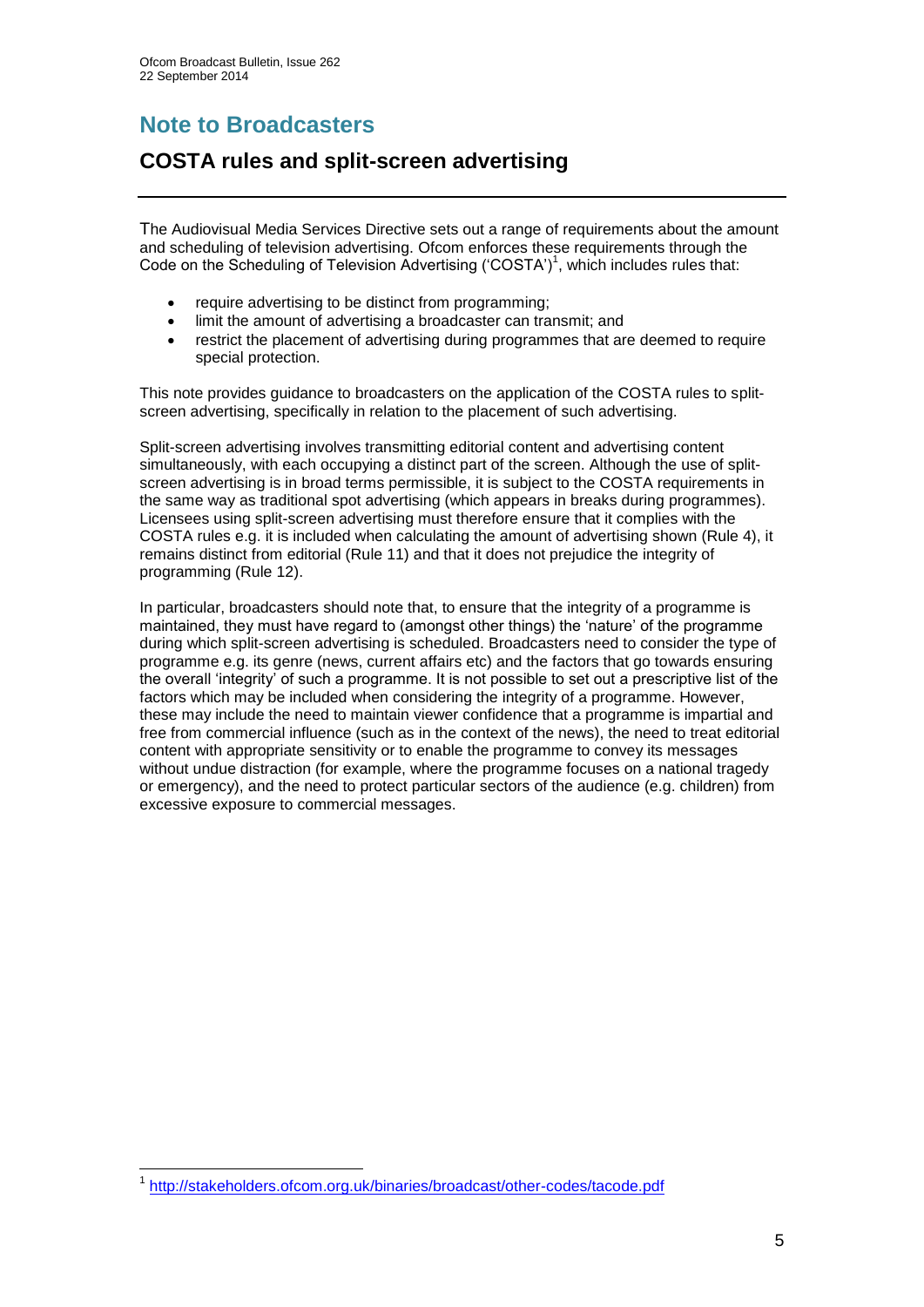# **Standards cases**

# **In Breach**

**Tobacco Kills...Give It Up** *Information TV, 27 July 2013, 12:00 and 12:15* **Golf in Cornwall** *Information TV, 27 July 2013, 06:30* **How to...Plan for your retirement** *Showcase, 28 July 2013, 18:00*

# **Background**

Information TV and Showcase are general entertainment services that broadcast light entertainment, teleshopping and documentary programmes. The licences for Information TV (Sky 212) and Showcase (Sky 191) are held by Information TV Limited ("Information TV Limited" or "the Licensee").

Ofcom published a decision<sup>1</sup> on 22 April 2013 regarding the broadcast of a programme called *Cancer: Forbidden Cures* on Showcase 2<sup>2</sup>. Because of the serious nature of the contraventions in that case and following a meeting with the Licensee to discuss its compliance procedures, Ofcom conducted a monitoring exercise of all material broadcast on the Licensee's services over a five day period to assess whether the output was compliant with the Code.

During the course of that monitoring exercise Ofcom noted four programmes (under three titles – see above) that raised potential issues under Section Nine (Commercial References in Television Programming) of the Code.

The Code defines product placement as:

"The inclusion in a programme of, or a reference to, a product, service or trade mark where the inclusion is for a commercial purpose, and is in return for the making of any payment, or giving of other valuable consideration, to any relevant provider or any person connected with a relevant provider...".

It also states that:

1

"With the exception of sponsorship credits, any reference to a sponsor that appears in a sponsored programme as a result of a commercial arrangement with the broadcaster, the programme maker or a connected person will be treated as product placement".

In each of the programmes, Ofcom identified a significant number of verbal and visual references to the products or services of the company (or companies) which appeared to have paid for the programme's production.

<sup>1</sup> *Cancer: Forbidden Cures*, Showcase 2, 8 May 2012, 19:00 [\(http://stakeholders.ofcom.org.uk/binaries/enforcement/broadcast](http://stakeholders.ofcom.org.uk/binaries/enforcement/broadcast-bulletins/obb228/obb228.pdf)[bulletins/obb228/obb228.pdf\)](http://stakeholders.ofcom.org.uk/binaries/enforcement/broadcast-bulletins/obb228/obb228.pdf)

 $2$  Information TV Limited holds licences for Showcase (SKY 191), Showcase 2 (SKY 192), Showcase +1 (SKY 193) and Information TV (SKY 212)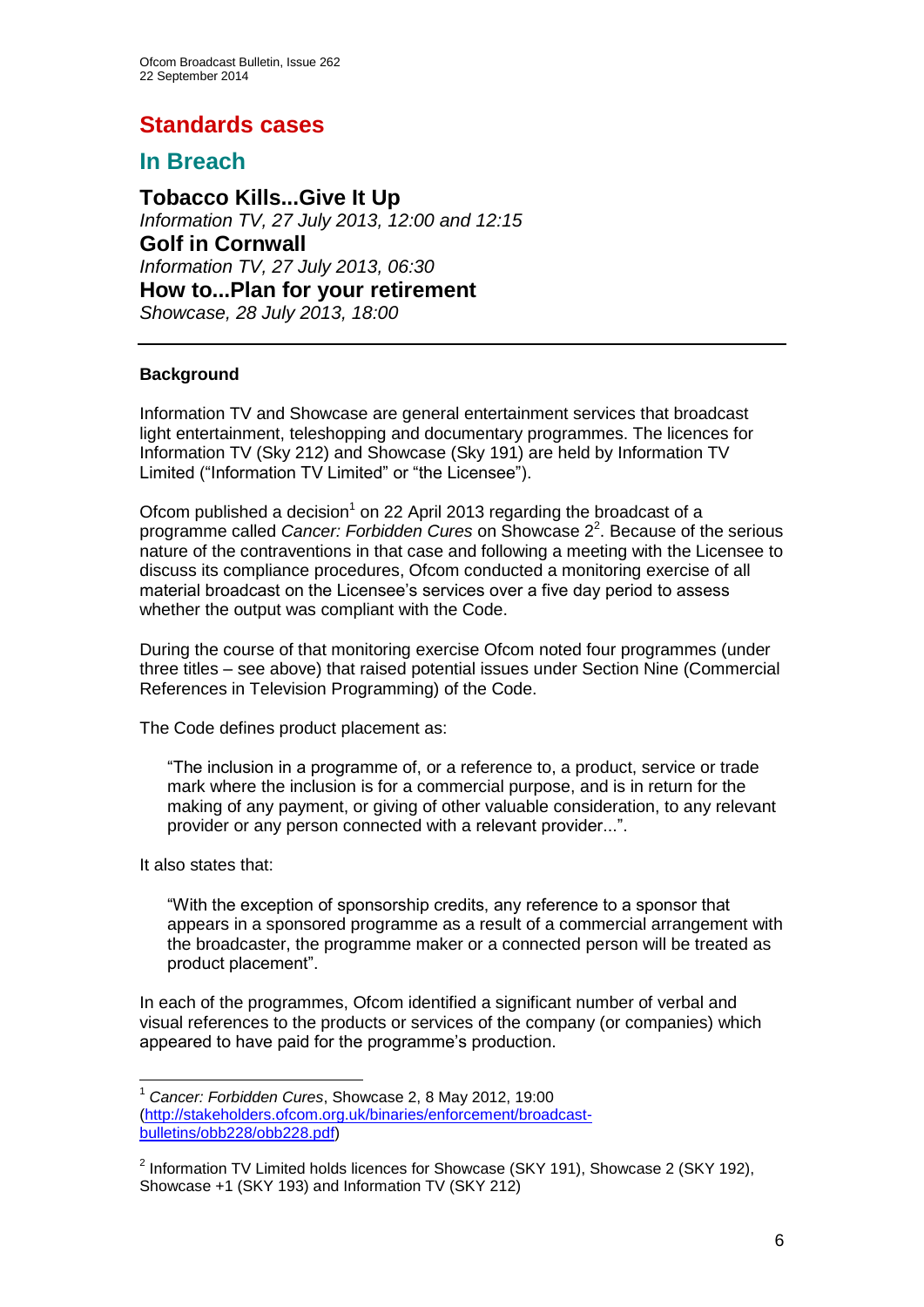# *Tobacco Kills...Give It Up,* Information TV, 27 July 2013 12:00 and 12:15

These programmes were described in the Electronic Programme Guide as the 'National Health Channel'<sup>3</sup> and both episodes focussed on the benefits of giving up smoking. The first episode began with a full screen slate that said:

"[t]*he following programme is in part sponsored by OK Smokey*".

The programmes contained positive references to NHS smoking cessation services, such as:

## Presenter:

"*...many people find giving up a struggle. Help is available. GPs' practice nurses or pharmacists can provide information, encouragement and tips on stopping smoking. Also throughout the country there are specialist stop smoking clinics which have a good success in helping people to stop smoking. Your doctor may refer you to one if you're keen to stop smoking*".

The presenter went on to set out the premise of the programme: "*In this programme we hear the views of family GP and a television personality Dr Chris Steele and we speak to electronic cigarette innovators, OK Smokey.* [Close up image of product and people using product]. *Although electronic cigarettes cannot be legally classed as smoking cessation aids, there is widespread anecdotal evidence from users crediting the devices with having provided long-term success with smoking cessation*".

The programme also contained: testimonials from members of the public who explained when and why they started to smoke; advice they would give to those trying to give up smoking; and an interview with Dr Chris Steele who explained the damage that smoking causes within the body and the burden imposed on the NHS in treating those who suffer from smoking related disease.

After approximately six minutes the presenter said:

*"The next section of the programme is a sponsored editorial from electronic cigarette innovators, OK Smokey*".

This was followed by content about the OK Smokey electronic cigarette. The content included several positive claims about the products and their safety and efficacy from the company's Financial Director:

*"it contains no carcinogens, no toxic chemicals, no carbon monoxide and no other harmful substances"*.

*"we think our prices are very competitive"*.

*"...and there's* [shots of people using OK Smokey products] *no passive smoke from them either so it's ideal for places like pubs clubs, bars, aeroplanes even hospitals. But it's always best to get permission before you use them in places like this"*.

*"At OK Smokey we have a range of products. They go from the simple e-cigarette that looks like an ordinary cigarette and even has a light at one end so that it* 

 3 <http://www.nationalhealthchannel.tv/target-audience/>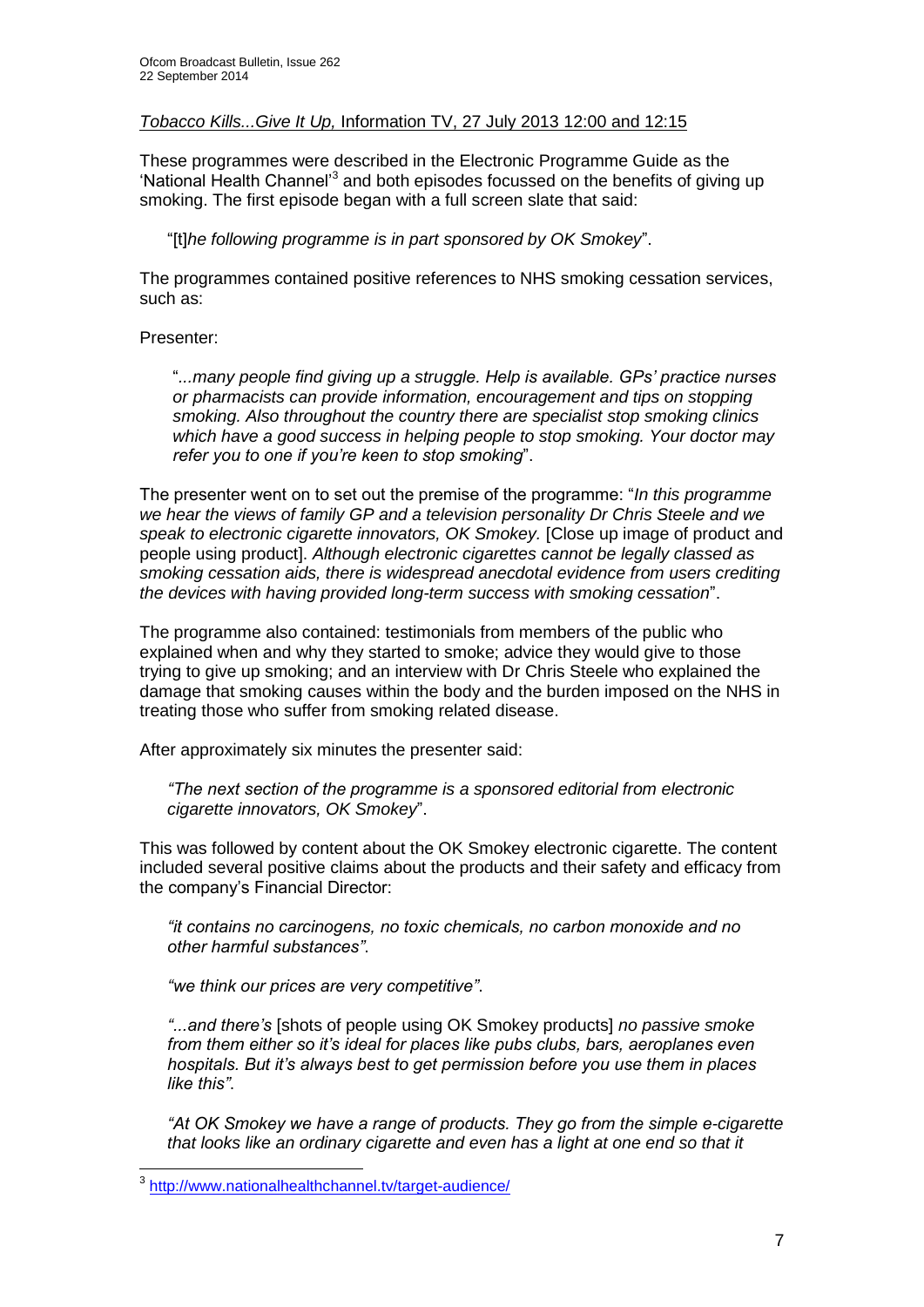*looks much the same. We also sell a Kingo, which is a much larger version and is our most popular model* [image showing a man using Kingo]. *And we've now introduced the e-shisha* [product shown]. *This is a battery powered device that sits on the top of a standard shisha pipe*...*"*.

*"OK Smokey high quality e-cig kits* [image shown of OK Smokey kits] *contain all the essential content, such as the battery, cartridges, atomiser, chargers and a manual"*.

The second episode broadcast at 12:15 was sponsored by ePuffer, another electronic cigarette manufacturer, and followed a similar format. Again, following a segment on the benefits of giving up smoking, a full screen slate was shown that said: "[t]*he following programme is in part sponsored by E-Puffer*". As before, a number of positive statements were made about ePuffer products, by the company's Managing Director. For example:

*"ePuffer products are unique and totally different from nicotine patches, gums or any other quit smoking products out there. We create our products based on our customer's feedback. And if you just can't quit you might as well just stop inhaling smoke*".

*"ePuffer is a global company and electronic cigarette market pioneer. We started about five years ago and helped thousands of smokers to quit smoking or cut back. We've created a variety of products to pretty much cover every possible smoker out there"*.

*"The warning*[s] *on tobacco cigarettes don't lie. Smoking kills, it's a well known fact and one of the major issues people are having when smoking tobacco cigarettes is the tar, carbon monoxide in the smoke, all the chemicals they inhale. Electronic cigarettes* [have] *none of those. There is no smoke; there is no tar or carbon monoxide"*.

*"There are two types of smokers: some depend on physical and others will go the psychological. Physical is for people who are really* [images of people smoking electronic cigarettes] *addicted to nicotine – as we all know nicotine is very addictive. For the psychological, where people really want to hold something in their hand and to take a puff on. So ePuffer pretty much covers both of those issues. We provide smokers with a dose of nicotine or if they don't need nicotine they can just smoke non-nicotine products".* 

#### *Golf in Cornwall*, Information TV 27 July 2013, 06:30

This programme included a segment on two golf clubs and two companies providing golf services in Cornwall<sup>4</sup>. There were audio and visual references to the websites of all four companies.

The programme also included the following material:

1

*"Killiow golf club was formed in 1987 and is located only five minutes from the Cathedral city of Truro. Set in the magnificent grounds* [image of Killiow House] *of the Killiow Estate this well maintained and picturesque 18 hole parkland* [images of the course] *course presents a challenge to golfers of all standards....The* 

<sup>&</sup>lt;sup>4</sup> The clubs and companies featured were Killiow Golf Club, Cape Cornwall Golf Club, Cornwall Disc Golf and Carlyon Bay Trick Shot Golf.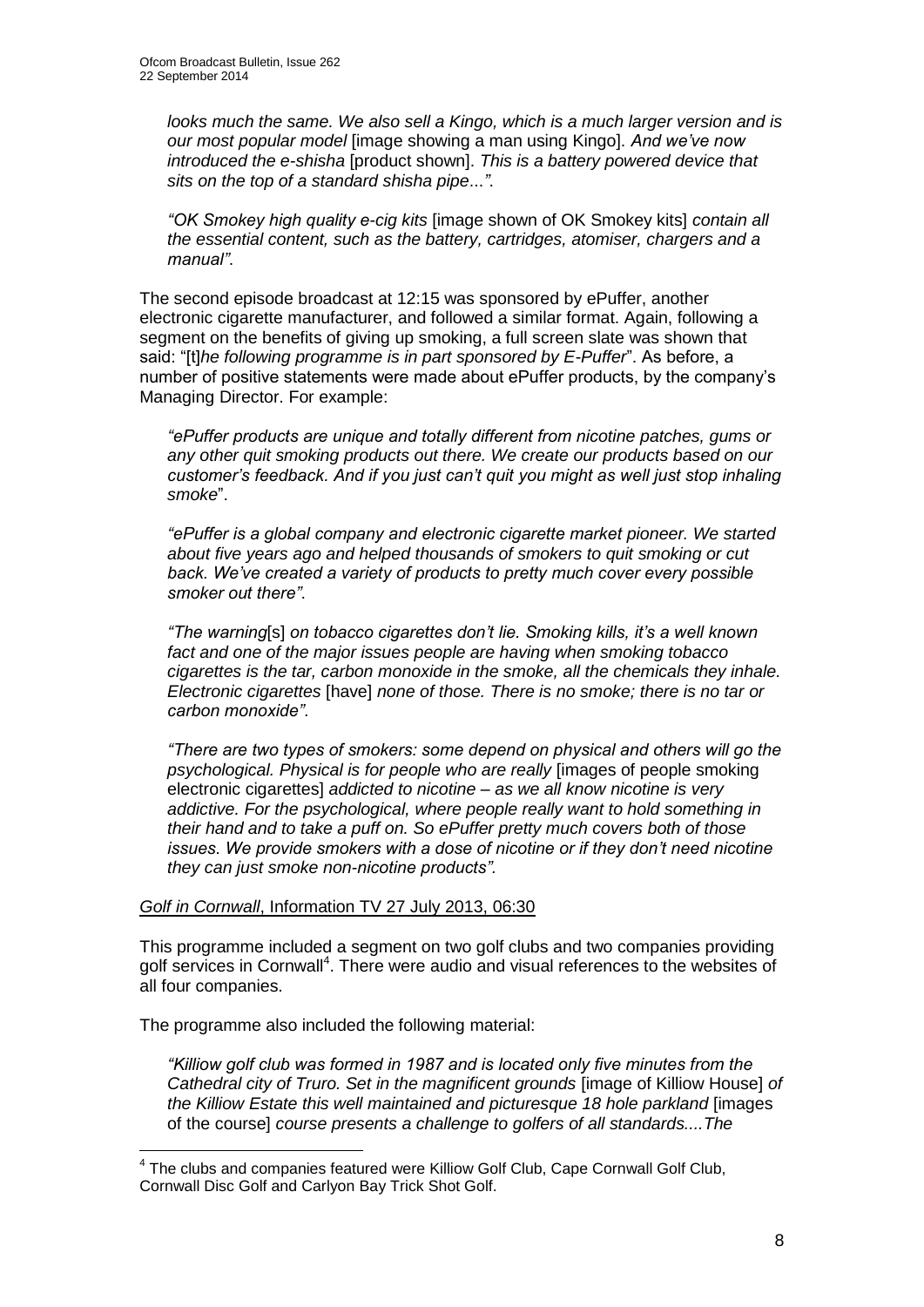*course consists of three par fives, four par threes and eleven par fours. It measures 6,124 yards off the men competition tees and 5,440 yards from the ladies' tees...The club has a vibrant golf membership and offers society packages for all. Each new member receives 12 free group lessons in the first year of membership".* 

*"There is a spacious* [image of club house bar] *bar and the restaurant can cater for up to 100 guests. There is a variety of food choices available from an excellent Sunday carveries to bar snacks. The club house is popular with private functions and the club holds regular social events for non-members. For more information about Killiow Golf Club please visit the website [website given]".* 

*"...the trick shot shows are very entertaining and require a high level of skill to perform the shots. For more information about the trick shot golf shows Paul Martin and Mark Rowe can offer, please visit* [website given]".

*"Disc golf is fun to play and accessible for all abilities. It also a good form of gentle exercise. For more information about trying disc golf in Cornwall please visit* [website given]".

*"The* [Cape Cornwall] *complex moved to new ownership and management in August 2012 and an extensive refurbishment programme was put into place. To date* [image of hotel room] *seven hotel rooms have been completed to a high standard, together with the bar and restaurant area.* [Image of a water tower] *Further phases of the redevelopment are planned with seven additional rooms, a leisure centre, holiday lets and a converted water tower. The course [images of* the course] *will also be upgraded and improved in 2014*".

The opening titles and end credits included a reference to the broadcast being *"part funded"* by six entities including the companies listed in footnote 4.

At the beginning and end of the programme a full screen slate was shown which included the product placement logo and text that informed viewers that the programme contained product placement.

# *How to...Plan for your retirement*, Showcase TV, 28 July 2013

This programme focussed on the services provided by Leger Holidays. It included interviews with various representatives and customers of Leger Holidays who spoke about the benefits generally of coach holidays and of Leger coach holidays in particular, including the variety of destinations and tours available, how to make a booking and the facilities on board their coaches. A slate at the beginning and end of the programme identified the programme as being part funded by Leger Holidays. Ofcom noted the following material was broadcast:

Ian Henry, Managing Director, Leger Holidays:

*"*...*Leger Holidays is a privately owned holiday company. We specialise in escorted tours by coach, predominantly to Europe, but also worldwide and few holidays in the UK. We are very involved hands on, all the people who own and run the company, with the holidays that we operate. We also as directors ensure that we travel regularly into Europe on the tours to the destinations, see the excursions; see the hotels that we use. So we are hands on so we know what holidays we are offering and we are quite confident that the customer is going to get the holiday they expect and deserve*".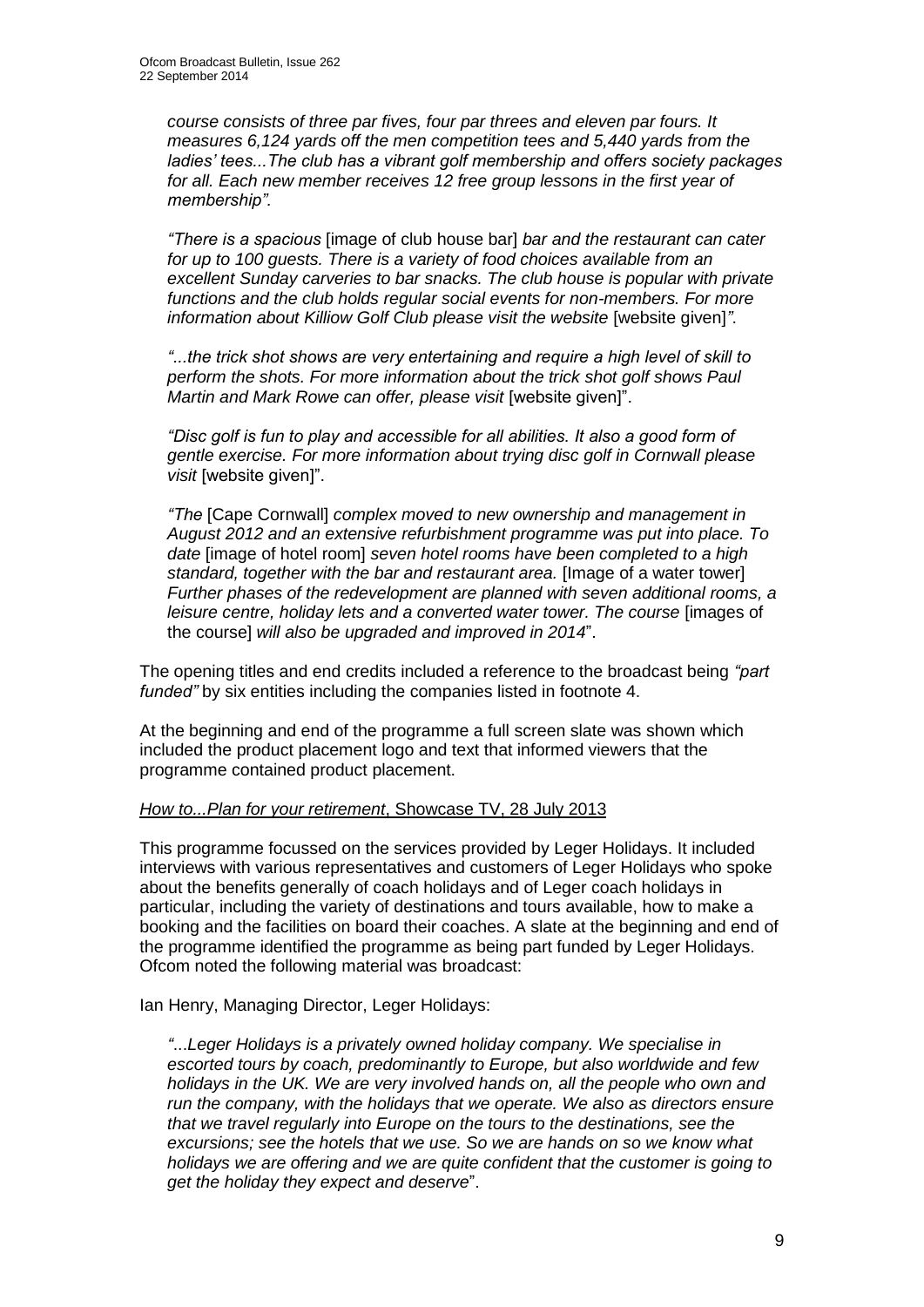*"The financial world has obviously made people look at their budgets and ensure that they are getting good value for money and I think coach holidays do offer good value for money particularly when you actually add up all the extras that you would be paying yourself if you were to arrange a holiday on your own such as excursions, visits transfers, meals all of those things that probably aren't in the face price of another type of holiday are usually included in a coach tour and in particular with Leger Holidays we do include those types of things".* 

*"You're going to get the full Leger Holidays experience of seeing lots of great sites going to different countries and you're with like-minded people in a very safe and secure environment".*

*"We have a special programme of single traveller holidays. These are specially designed for people who wish to travel alone. You are picked up at your home and transported to the joining point with the coach, so that's very safe and secure. Then you join the tour and you're with likeminded people, other single travellers it's the opportunity to make friends. The tours are fully hosted. There are ice breaker events which you can choose to attend or not....but you're going to get the full Leger Holidays experience... What's more you get your own room and there is no single supplement...".* 

\*\*\*\*\*\*\*\*\*\*\*\*\*\*\*\*\*\*\*\*\*\*\*\*

"Mr Cahill, Retired Travellers":

*"I was quite surprised on some of them the amount of people that do go on their own. I've tried to put myself in the same position would I do it? And I think yeah, I would if I was on my own*".

\*\*\*\*\*\*\*\*\*\*\*\*\*\*\*\*\*\*\*\*\*\*\*\*

"Mrs Cahill, Retired Travellers":

*"Yeah, we've met a lot... more ladies that have been prepared to go on their own, whether they feel it's a secure group being on a coach with other people, I think that's probably it*".

#### \*\*\*\*\*\*\*\*\*\*\*\*\*\*\*\*\*\*\*\*\*\*\*\*

Huw Williams, Marketing Director, Leger Holidays:

*"One of things we have introduced in the last few years is our silver service. These are especially designed vehicles, er, coaches* [image of Leger Silver Service coach] *that have extra leg room, specially designed seats, er, drop down tables foot rests, uniquely for us they have a lounge in the rear where passengers can go chat to each other, there's books and magazines...nine out of ten of our customers upgrade to our silver service...".* 

#### \*\*\*\*\*\*\*\*\*\*\*\*\*\*\*\*\*\*\*\*\*\*\*\*

Deborah Harris, Reservations Team Member, Leger Holidays:

*"We offer lots of ways to make a booking to suit different people and the way they most feel comfortable, yeah and people can always come into the office limage of* Mr & Mrs Cahill in the Leger Holiday office looking at brochures] *and book face to*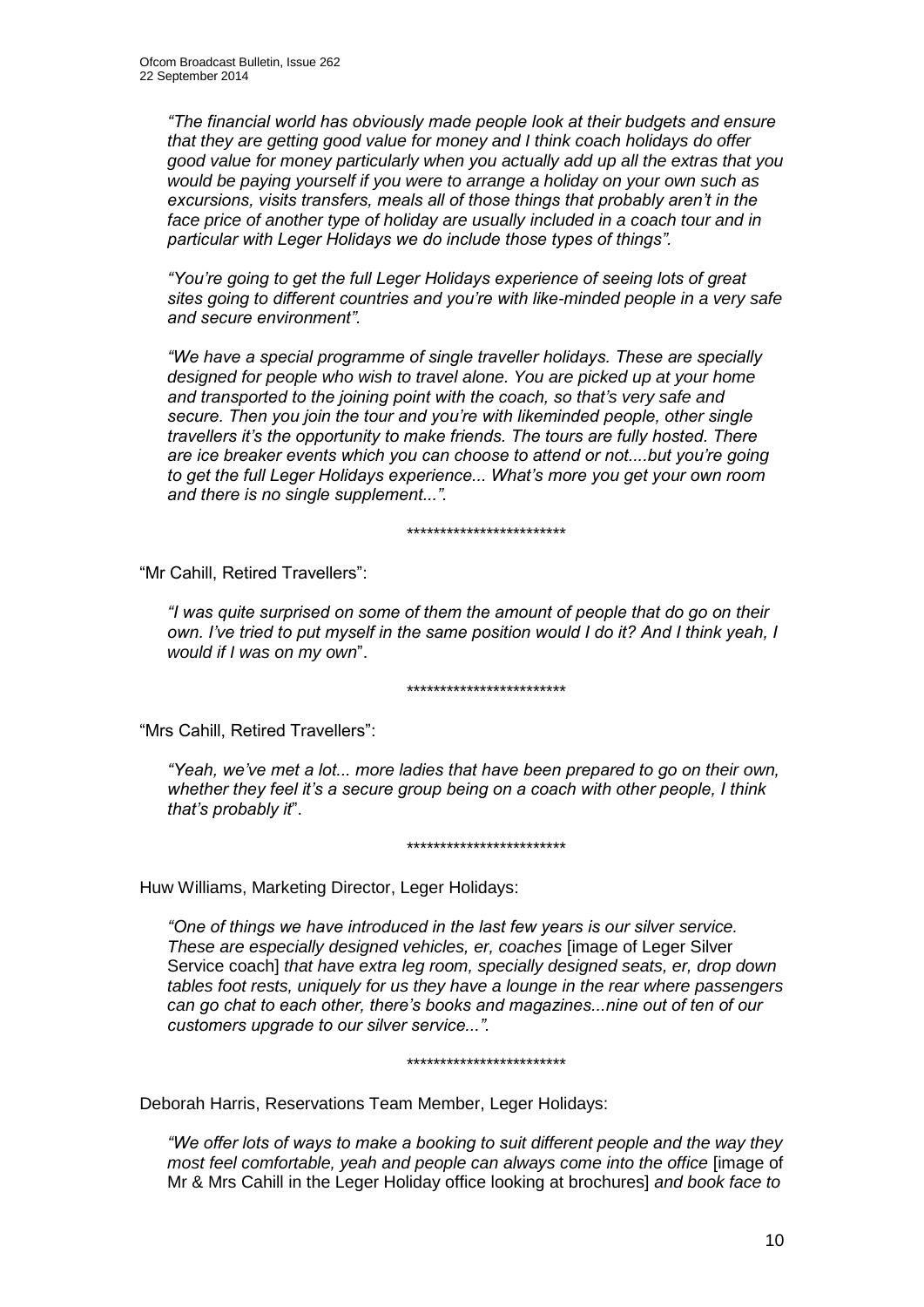*face, that's a great way to do it and we would encourage people to come in and do that. ...We've got a battlefield programme that's really popular and that used to be a small section in our brochure and that's now got a dedicated brochure and a lot of interest in those tours".* 

Ofcom noted the programmes contained significant verbal and visual references to a range of companies<sup>5</sup> and their associated products or services.

As stated in the Code, a "sponsor" is defined as: "[a]ny public or private undertaking or individual...who is funding the programming with a view to promoting its products, services, trade marks and/or its activities".

Given the companies in each of these cases had paid a third party (i.e. a programme maker) $6$  to make the programmes with a view to promoting their products or services, they met the definition of sponsors.

The Code also states that: "[w]ith the exception of sponsorship credits, any reference to a sponsor that appears in a sponsored programme as a result of a commercial arrangement with the broadcaster, the programme maker or a connected person will be treated as product placement".

Therefore because the sponsored programmes contained references to the sponsors' products, services and trade marks, the product placement rules applied.

Ofcom considered each of the programmes described above raised issues under the following Code rules:

- Rule 9.9: "References to placed products, services and trade marks must not be promotional".
- Rule 9.10: "References to placed products, services and trade marks must not be unduly prominent".
- Rule 9.14: "Product placement must be signalled clearly, by means of a universal neutral logo, as follows:

a) at the beginning of the programme in which the placement appears;

b) when the programme recommences after commercial breaks; and c) at the end of the programme".

We also considered that the two *Tobacco Kills...Give It Up* programmes described above raised issues under Rule 9.13 of the Code:

Rule 9.13: "The product placement of the following is prohibited: [...] f) electronic or smokeless cigarettes, cigarette lighters, cigarette papers, or pipes intended for smoking".

 5 "the companies" refers to: E-Puffer, OK Smokey, Killiow Golf Club, Cape Cornwall Golf Club, Cornwall Disc Golf , Cornwall Golf Partnership, Cornwall Golf Union, Tehidy Park Golf Club and Leger Holidays.

 $6$  The third parties that were paid to make the programmes in this case were: Health Sector TV with regard to *Tobacco Kills...Give It Up*, PMG Television Productions Ltd with regard to *How to ... Plan for your retirement* and the Cornwall Channel with regard to *Golf in Cornwall.*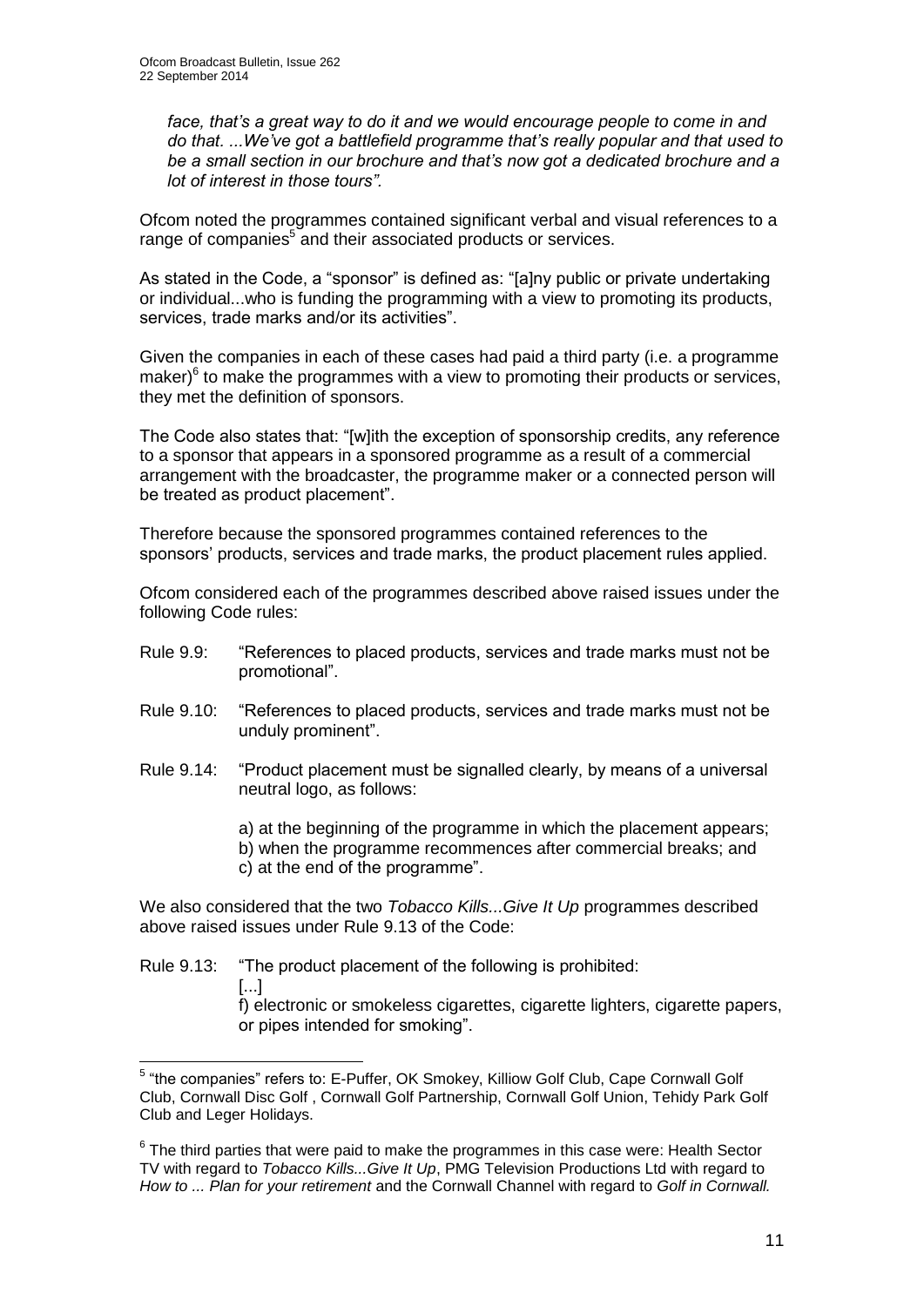We therefore asked Information TV Limited how the material shown complied with these rules.

## **Response**

The Licensee responded with general comments explaining the basis of its approach to compliance. It also made specific comments about the origin of each of the programmes and points about their compliance with the Code.

#### General comments

The Licensee explained that it had since its origin sought "to provide an information service within... legal and regulatory constraints" and believed that this had been accepted by Ofcom. It argued that the business model described in the application for its first broadcast licence (granted by the ITC in November 2003) clearly stated that: "the programmes would not be funded by the broadcaster but by others, although not with a view to promoting any products or services. The programmes would be funded by third parties but not with the objective of selling anything". Information TV Limited added the service would: "provide information, such as communicating public policy, but unlike current affairs would not debate it". It would be funded by spot advertising and sponsorship and the services would be incubators "for new TV services" which it described as "microchannels".

Although the Licensee acknowledged that product placement and sponsorship were expressly included within the definition of audiovisual commercial communications in the Audiovisual Media Service ("AVMS") Directive, it also noted that the AVMS Directive explicitly restricted the definition to "images... designed to promote, directly or indirectly, the goods, services or image of a natural legal entity pursuing an economic activity" only.

Information TV Limited suggested that the AVMS Directive was focused on material that was designed to encourage sales and: "not directed at non-economic activities". It pointed to s.321(7) of the Act, which contains an exception for certain material of a public service nature, and the ITC Code, which had permitted exceptions for some "instructional" programmes. Accordingly, it argued that the Licensee's "informational" content could not constitute sponsorship within the terms of the AVMS Directive and therefore the Code.

For the same reason, Information TV Limited considered the extent to which the product placement rules applied to its programming was unclear. The Licensee also suggested that if a programme consisted of:

"information about an organisation, or its activities, with editorial justification for references to the organisation, no calls to action or other direct promotion and no undue prominence, it seems an unnatural reading of the word 'placement' to treat it in the same way as an arm's length bargain with the producer for money of other consideration to include say a car or a trade mark in vision".

As a result, Information TV Limited suggested that where: "the bargain that is struck is for supply of informational content generally and not for the inclusion of the product or reference as such, it does not seen appropriate to describe the transaction as a 'placement'". Information TV Limited considered this scenario was comparable to a cookery programme, in which references to the supermarket "involved in the production would not normally be treated as product placement".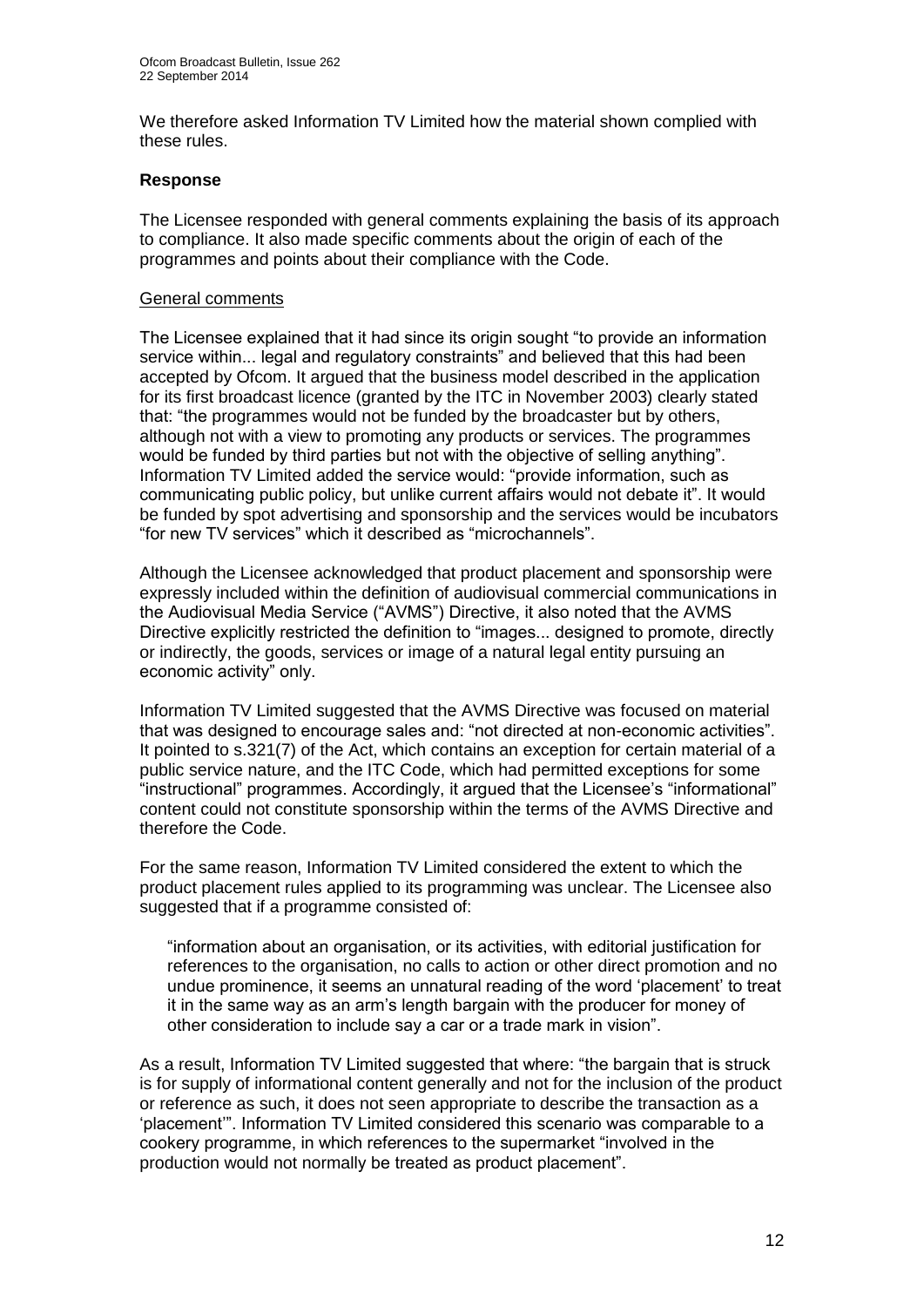Although Information TV Limited accepted that it may have been "prudent" to assume the rules applied and insert the product placement logo "in all or most of its programmes", it nevertheless claimed that doing so would "defeat the purpose of inserting the logo and would likely be a constant repetition to diminish the viewing experience".

The Licensee also noted that none of the programmes considered in this case had been the subject of complaints from viewers.

## Programme specific comments

# *Golf in Cornwall*

The Licensee said that the programme was produced by the Cornwall Channel, which it explained "works with various organisations to promote Cornwall...and also to provide information to local residents as a form of local TV".

Information TV Limited explained that the Cornwall Channel was contracted and paid by a separate party, the Cornwall Golf Partnership "to produce and air the programme".<sup>7</sup> The Licensee provided Ofcom with a copy of the contract between itself and the Cornwall Channel, as well as a copy of the contract between the Cornwall Channel and the (not for profit) Cornwall Golf Partnership. The Licensee stated "there is no commercial relationship between any of the clubs featured in the programme and [the Cornwall Channel], although the clubs made their staff available for the production of clips for the programme".

With regard to the editorial content of the programme the Licensee said the programme is "informational, consistent with the company's original business model... [and] not intended to become a vehicle for the purpose of promoting golf clubs or their interests." Information TV Limited said the website details for the golf clubs and golf services were "provided merely as information for viewers to enable them to obtain further information".

#### *How to...Plan for your retirement*

The Licensee said its client in this case was PMG Television Productions Limited ("PMG"), which had contracts with a range of its own clients to produce a series of "How to..." programmes. The Licensee explained that the programme in question was "part funded by Leger Holidays, as reflected in the slates, the funding being paid to PMG".

Information TV Limited described *How to...Plan for your retirement* as "a selfpromotional programme on behalf of Leger Holidays, part of PMG's 'How to...' microchannel broadcast on Tuesdays and Sundays at set times".

# *Tobacco Kills...Give It Up*

The Licensee provided Ofcom with the latest version of a "long-standing contract from 2009" between itself and a company now known as Public Sector Health ("PSH"). The Licensee said that PSH had suffered a burglary earlier in the year which resulted in the loss of "all their email and contract information files". It stated that it

<sup>1</sup>  $<sup>7</sup>$  Information TV stated that the Cornwall Golf Partnership, which aims to promote golf in</sup> Cornwall, was funded by three Cornwall County golfing associations, but had no direct relationship with any one golf course.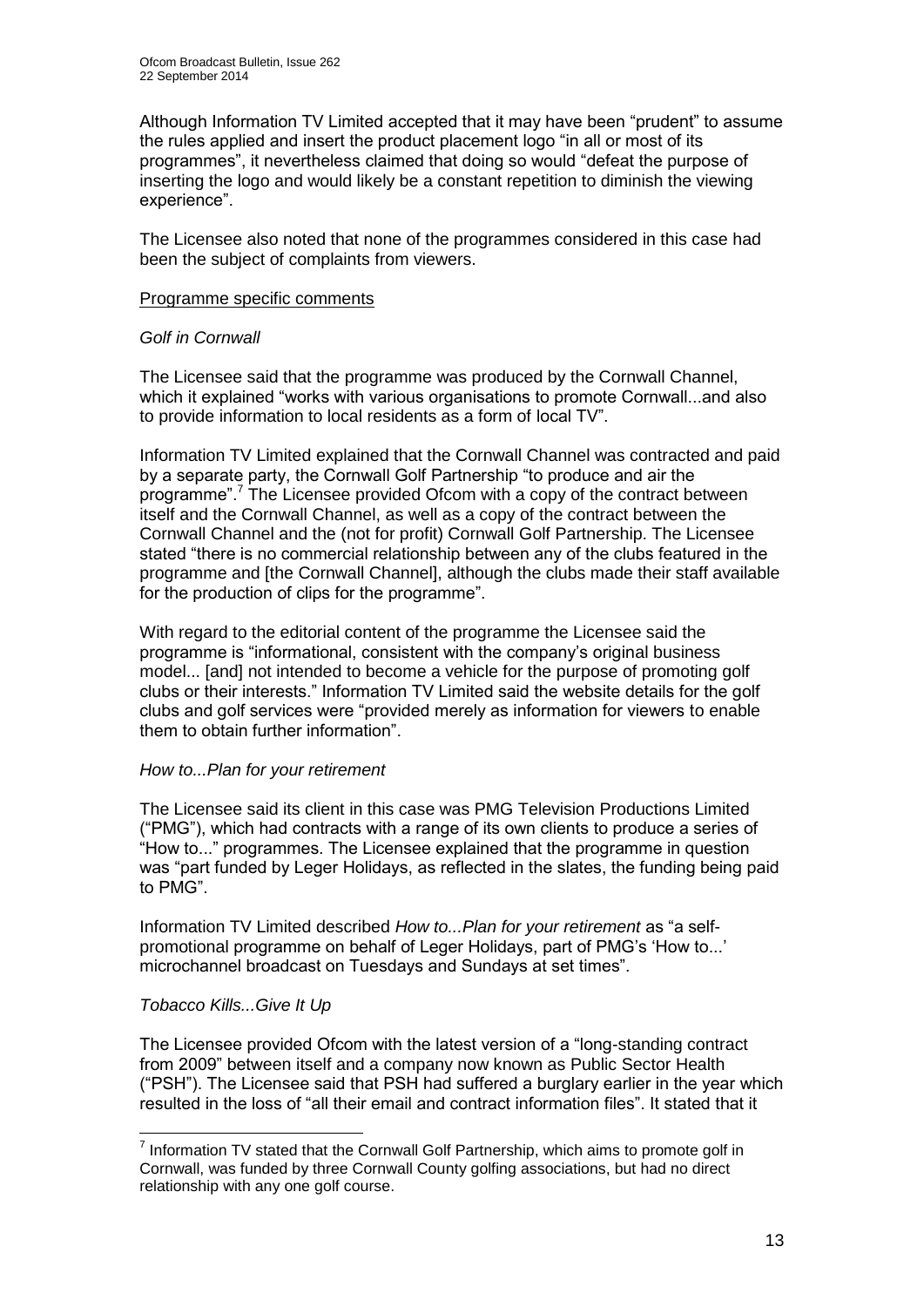had been unable to obtain details of PSH's contractual relationship with OK Smokey and ePuffer, although it also stated that PSH had received payment from OK Smokey.

The Licensee said the programme consisted of information about the hazards of smoking and the benefits of giving up. It added the programme "included content about the [OK] Smokey and e-Puffer electronic cigarettes which, although positive, is informational rather than promotional in accordance with [Information TV Limited's business model]... [t]he information about the products is for the editorial purpose of information and not in order to sell it". It also stated that "viewers were warned of [OK] Smokey's involvement by the slate at the beginning and end and the announcement during the programme".

# Code specific comments

Information TV Limited responded with regard to all four programmes under Rules 9.9, 9.10 and 9.14 are set out below. It also responded with regard to the *Tobacco Kills...Give It Up* programmes under Rule 9.13.

# Rule 9.9

Information TV Limited said its business model involved "the provision of informational content that falls short of promotion". The Licensee argued that the references to the products and services in the programme were "not promotional in the sense ...that they are not designed to encourage sales. There are for example no calls to action in the editorial content of the programme".

# Rule 9.10

The Licensee said "the prominence of the references is a function of the informational nature of the programmes. The references appear in context to be editorially justified and for that reason any reference that is prominent does not appear to be unduly so".

# Rule 9.13

With regard to the broadcast of *Tobacco Kills...Give It Up*, the Licensee said that it "accepts with regret that it overlooked the fact that the rule extended to electronic cigarettes" and assured Ofcom it would not make the same mistake again.

# Rule 9.14

The Licensee apologised if the references in the four programmes amounted to product placement. It said it would insert the logo as necessary in future, although it added that "it would be helpful for Ofcom to clarify whether, in the particular circumstances of the company's business model, the rules are indeed engaged".

# **Decision**

Under the Communications Act 2003 ("the Act"), Ofcom has a statutory duty to set standards for broadcast content as appear to it best calculated to ensure specific standards objectives, including that product placement requirements are met in relation to television programmes and: "that the international obligations of the United Kingdom with respect to advertising included in television and radio services are complied with". These obligations include ensuring compliance with the AVMS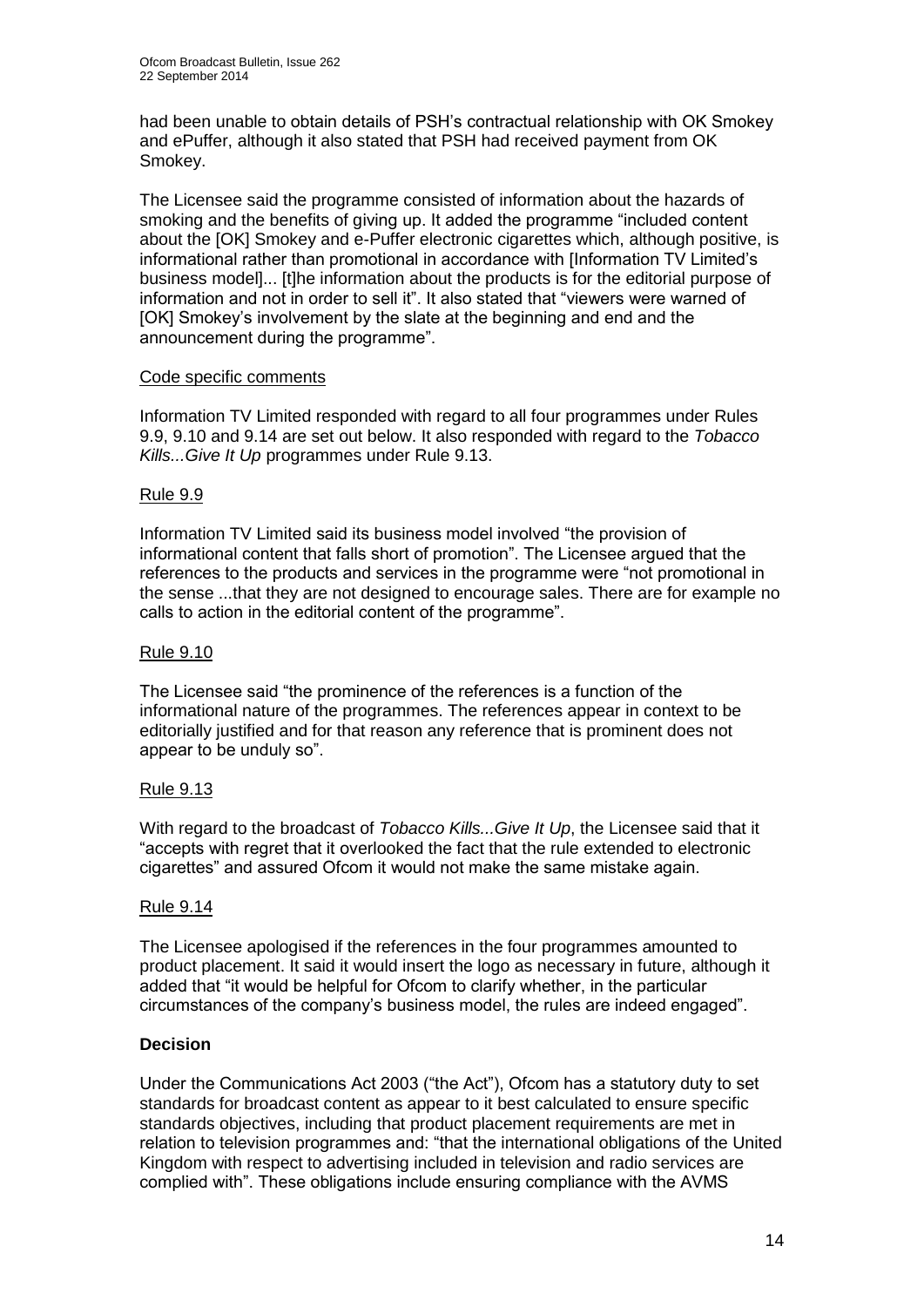Directive. The AVMS Directive contains a number of provisions designed to help maintain a distinction between advertising and editorial content, including specific requirements in relation to product placement.

Both the AVMS Directive and the Act prohibit product placement where, among other things, such placement:

- directly encourages the purchase or rental of goods or services, whether by making promotional reference to those goods or services or otherwise; and
- gives undue prominence to the products, services or trade marks concerned.

There are also additional requirements relating to product placement set out in the Act, for example the prohibition of the product placement of particular products, including (but not limited to) electronic cigarettes.

The requirements of the AVMS Directive and the Act are reflected in Section Nine of the Code. This section of the Code includes a number of rules that are designed to ensure that broadcasters keep programmes distinct from advertising. These include the rules which apply to product placement (Rules 9.6 to 9.14 of the Code).

Firstly, Ofcom acknowledged the Licensee's point that Ofcom had received no complaints from viewers about the programmes described above. However, Ofcom's procedures make clear that we may launch investigations on our own initiative where we consider a broadcast may have failed to comply with the applicable provisions of the Code.

Ofcom then considered whether the product placement rules applied in relation to these programmes. In doing so, we noted in particular that the Licensee had argued that it was unclear whether the rules on product placement applied to content broadcast on its services on the grounds that this material was "informational" content rather than material designed to encourage sales. We also took account of the Licensee's view that Ofcom's guidance to Section Nine of the Code "casts the net very wide, advising that [the rules] extend to placements whether or not they are included for a commercial purpose" and that this was potentially inconsistent with the definition of an audiovisual commercial communication in the AVMS Directive.

The AVMS Directive defines an audiovisual commercial communication as:

"images with or without sound which are designed to promote, directly or indirectly, the goods, services or image of a natural or legal entity pursuing an economic activity. Such images accompany or are included in a programme in return for payment or for similar consideration or for self-promotional purposes. Forms of audiovisual commercial communication include, inter alia, television advertising, sponsorship, teleshopping and product placement".

Consequently, in order for a commercial arrangement to constitute a commercial communication such as sponsorship or product placement, it must, in principle, meet three cumulative conditions. Firstly, the entity whose goods, services or image are promoted must be an entity pursuing an economic activity. Secondly, material must accompany or be included in a programme in return for payment (or other similar consideration). Lastly, the objective of the funding arrangement must be to promote, directly or indirectly, the brand, name, activities etc. of the funding entity.

In our view the programmes assessed as part of this Decision clearly met the three conditions set out above. In relation to the first condition, we noted that the promoted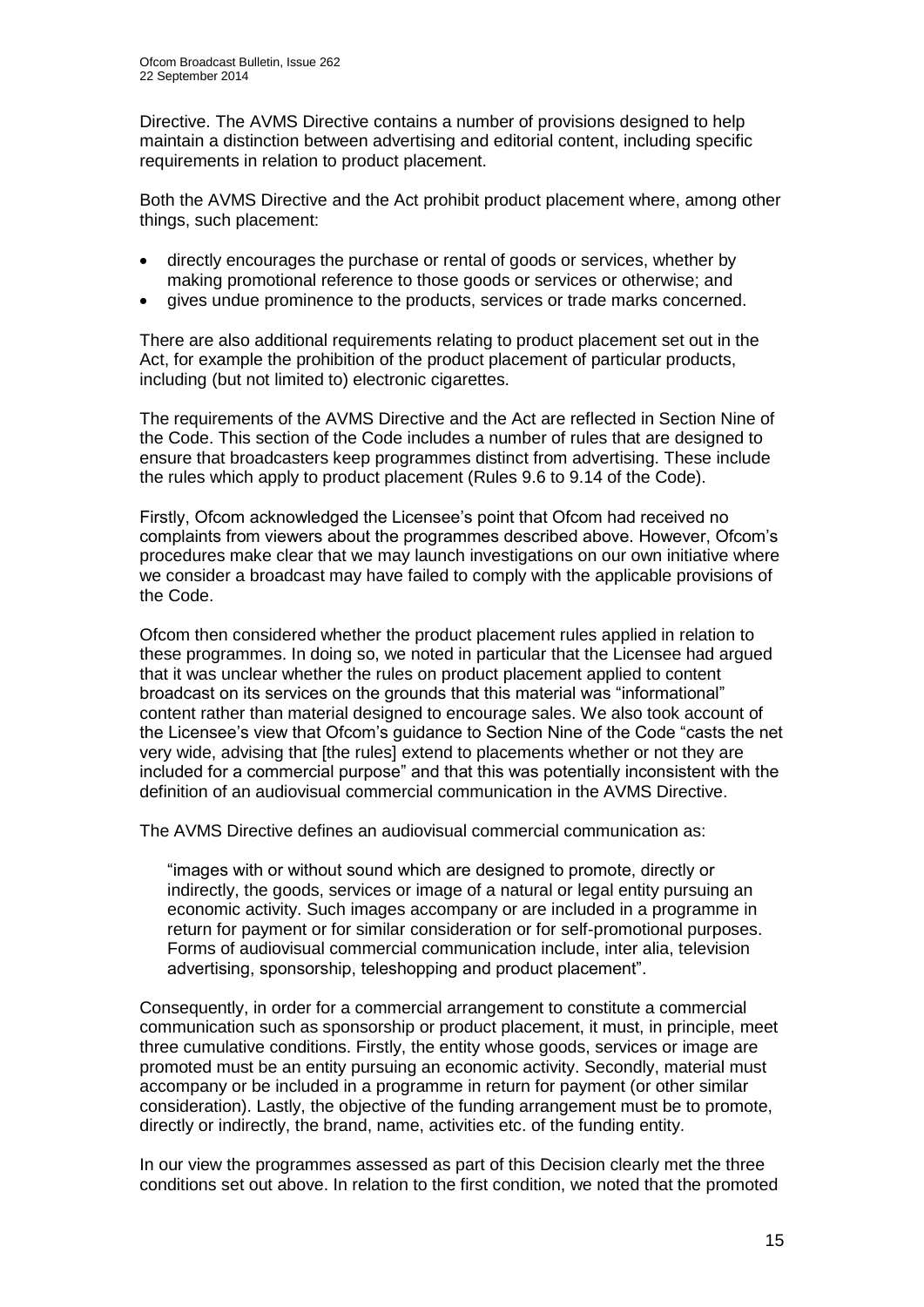companies marketed their products and services (electronic cigarettes, holiday and leisure activities) in competition with other entities. As a result we did not accept the Licensee's suggestion that the material in this case was unconnected to the pursuit of an economic activity. Although we noted the Licensee's view that the exception set out in s.321(7) of the Act was relevant, because that section applies specifically to advertisements of a public service nature inserted by, or on behalf of government departments, we did not consider it applied to the type of entities and arrangements at issue here.

In relation to the second condition, we noted that the material and representations provided by Information TV Limited made clear that the companies in question had each paid the producers of the programmes to produce or include the material in the programmes.<sup>8</sup> Although we noted the point made by the Licensee that payments were made in some cases in return for the production of an entire programme and not for the inclusion of individual promotional images, we did not consider this had any impact on the classification of the arrangements at issue as "commercial communications" for the purposes of the AVMS Directive. This is because it was clear, in our view, that the relevant definition covered such situations.<sup>9</sup>

Finally, in relation to the third condition, although we noted Information TV Limited's argument that the definition might not apply where the funding from third parties was provided "in pursuit of non-economic activities or for other purposes such as in instructional (how to do) programmes" rather than sales, we considered Information TV Limited's argument was misconceived: the AVMS Directive does not exclude "informational content" about the product or services provided by an entity pursuing an economic activity from material which promotes that entity "directly or indirectly". In our view, the objective of the arrangements at issue was to promote the products and services offered by the promoted entities and associated companies, by providing information about these products and services, their brand, features, availability and prices. We also noted in this respect that commercial arrangements relating to "consumer advice programmes" could also fall within the definitions of sponsorship and product placement, albeit subject to stricter requirements.<sup>10</sup>

Accordingly, because all three conditions were met, we concluded that the programmes were capable of constituting commercial communications in the form of product placement.

We noted Information TV's view that it would be "an unnatural reading of the word 'placement'" to treat a programme consisting of "information about an organisation, or its activities, with editorial justification for references to the organisation, no calls to action or other direct promotion and no undue prominence" in the same way as: "an arm's length bargain with the producer for money or other consideration to include say a car or a trade mark in vision".

<sup>&</sup>lt;sup>8</sup> In relation to *Tobacco Kills...Give it Up*, Ofcom noted the Licensee's submission that it had been unable to obtain details of the contractual relationship between the producers of the programme and one of the promoted entities. We also noted, however, that the programmes at issue clearly indicated that they were sponsored by the promoted entities as well as the Licensee's acceptance that the relevant commercial arrangement was contrary to Rule 9.13.

 $9$  We note in this respect that the definition of sponsorship in the AVMS Directive expressly refers to the "financing of audiovisual media services or programmes" (see Art.1(k)).

 $10$  See Rule 9.23 of the Code (in combination with Rule 9.12).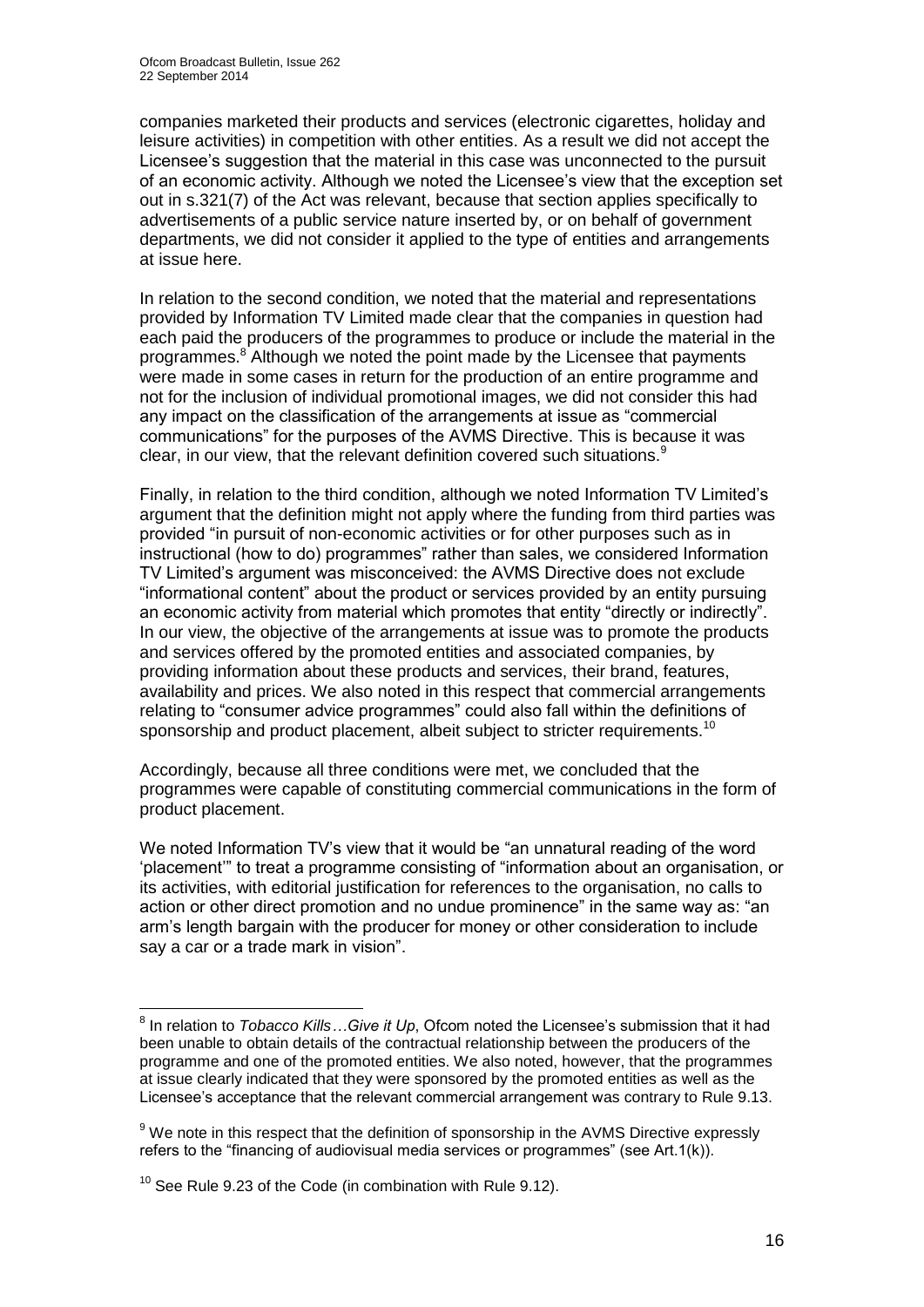Again, however, it was our view that the Licensee's interpretation was misconceived, as the definition in the Act is broader than suggested by the Licensee. The Code includes the statutory definition of product placement, which states:

"[t]he inclusion in a programme of, or of a reference to, a product, service or trade mark where the inclusion is for a commercial purpose, and is in return for the making of any payment, or the giving of other valuable consideration, to any relevant provider or any person connected with a relevant provider, and is not prop placement".

The Code goes on to define a relevant provider as "the provider of the television service in which the programme is included or the producer of the programme."

For each programme considered in this Decision, we considered that, as envisaged by the above definition, visual and verbal references were made to the products and services of companies in return for payments made to the programme producers. In Ofcom's view, application of the rules on product placement to these practices could therefore not be said to rely on an "unnatural" reading of said rules. (The question of whether such references were editorially justified is dealt with below, under the heading "Rule 9.9").

We also considered the Licensee's suggestion that the inclusion of references to the products or services of the funders of the programmes was comparable to that of a "supermarket involved in the production" of a cooking programme, which: "would not normally be treated as product placement". In our view, the nature of the "involvement" in such circumstances would be crucial to determining whether the product placement rules were engaged. According to section 1(2) of Schedule 11A of the Act, prop placements are only excluded from the definition of product placement in so far as no relevant provider has received payment for the inclusion or reference to the product, service or trademark concerned. However, in the programmes in this case, each of the companies featured had paid the producers for their inclusion in the programmes.

Further, although the Licensee made clear its view that the material it had broadcast was "self-promotional", its understanding of the type of material which constitutes self-promotional content was incorrect. The Licensee had previously been informed by Ofcom about the definition of a self-promotional service (which can be found in the Code on the Scheduling of Television Advertising<sup>11</sup> and Television Licensable Content Services Guidance Notes for Applicants) which states:

"A self-promotional service is a service which consists of self-promotional material. Self-promotional material is a particular kind of advertising in which the broadcaster promotes its own products, services or channels. Spot advertising and teleshopping for other products and services are permitted on self-promotional services up to same limits as for editorial services. For the avoidance of doubt, self-promotional services may not broadcast material (other than permitted advertising and teleshopping) which does not promote the broadcaster's own goods or services<sup>12</sup> (emphasis added)."

<sup>1</sup> <sup>11</sup> [http://stakeholders.ofcom.org.uk/binaries/broadcast/other-codes/tacode.pdf.](http://stakeholders.ofcom.org.uk/binaries/broadcast/other-codes/tacode.pdf)

<sup>&</sup>lt;sup>12</sup> [http://licensing.ofcom.org.uk/binaries/tv/tlcs\\_guidance.pdf.](http://licensing.ofcom.org.uk/binaries/tv/tlcs_guidance.pdf)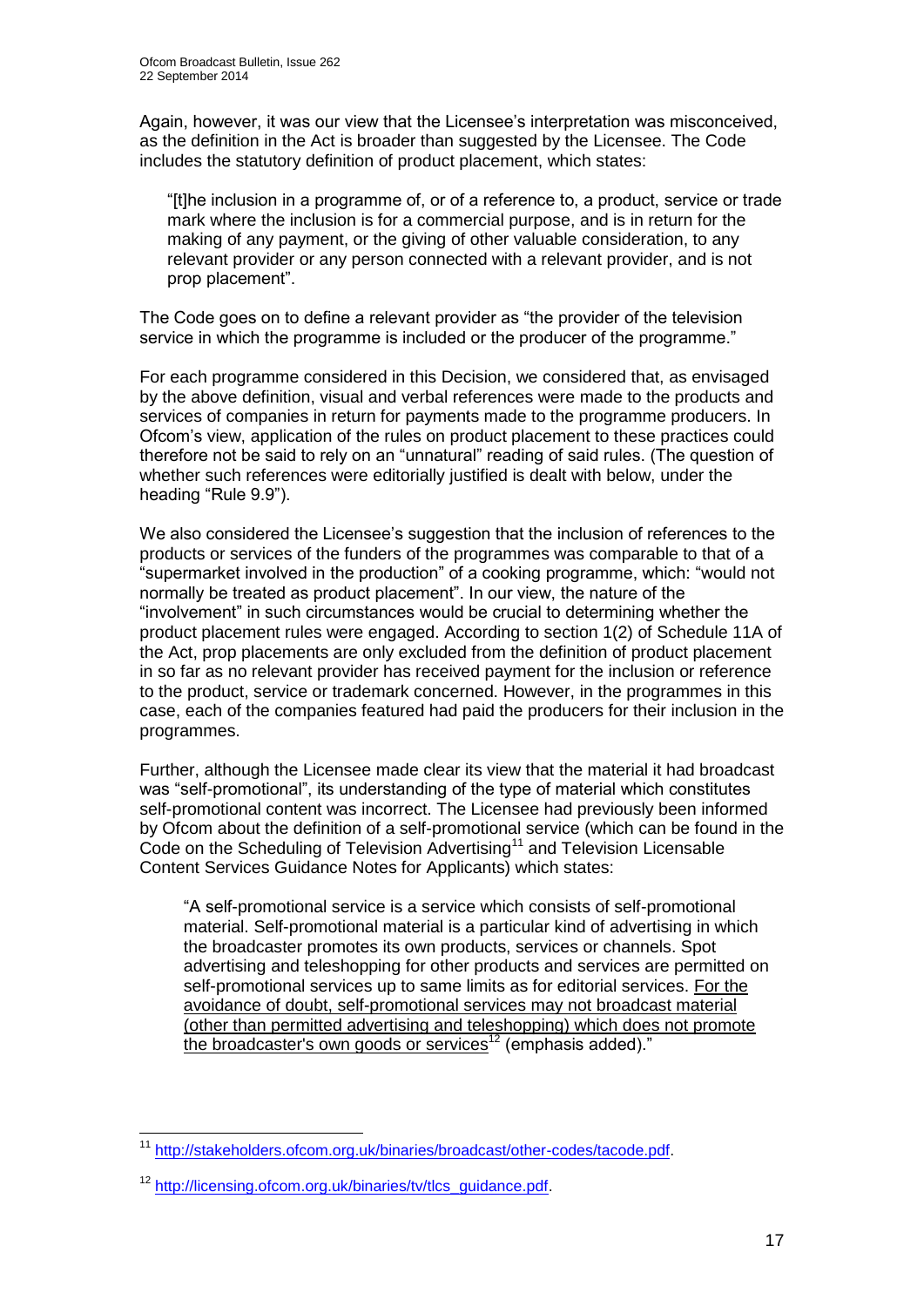Because the products and services being promoted in the programmes were provided by third parties and not by the Licensee, we considered that the material in question did not meet the definition of self-promotional content.

Accordingly, and in light of the above, we were satisfied that the product placement rules applied in relation to these programmes.

Ofcom therefore went on to consider whether the references to OK Smokey, ePuffer, the various golf clubs, Cornwall Disc Golf and Leger Holidays complied with the relevant product placement rules in the Code.

# Rule 9.9

This rule requires that references to placed products, services and trade marks are not promotional.

We noted the Licensee's contention that the material in the programmes consisted of "informational content that falls short of promotion" on the grounds that the: "references to products etc in the programme are not promotional in the sense... that they are not designed to encourage sales." We disagreed.

The term "informational" is not included in the Code, the Act or the AVMS Directive. As discussed above, the fact that content may be "informational" does not necessarily preclude it from also being promotional in nature, or exempt it from Rule 9.9. Ofcom's guidance accompanying Section Nine of the Code makes clear that a breach of Rule 9.9 is likely to occur:

"where a clear promotional statement about a placed product is made (e.g. a comment about the superlative nature of a product) or where repeated implicit promotional content is broadcast (e.g. multiple references to a product that cannot be justified by the editorial requirements of the programme)".

The guidance also sets out that factors that are likely to be considered promotional also include advertising claims; price or availability information; references (either explicit or implicit) to the positive attributes or benefits of the placed product, service or trade mark; and endorsements (either explicit or implicit).

It is a fundamental tenet of the Code that there must be a clear distinction between editorial content and advertising. The dependence of a programme's concept on promotional material does not represent sufficient editorial justification for the inclusion of placed material.

Ofcom went onto consider whether the references to the placed products, services and trademarks in the four programmes were promotional.

# *Golf in Cornwall*

Ofcom noted this programme focussed on a number of golf clubs, their facilities and the services provided by Cornwall Disc Golf. This included a focus on various positive features as well as information on offers available to existing and new members (e.g. "[e]*ach new member receives 12 free group lessons in the first year of membership", "to date* [image of hotel room] *seven hotel rooms have been completed to a high standard..."* and *"there is a spacious bar that can cater for up to 100 guests").* We noted also that website references for each business featured in the programme were included at the end of relevant programme segments.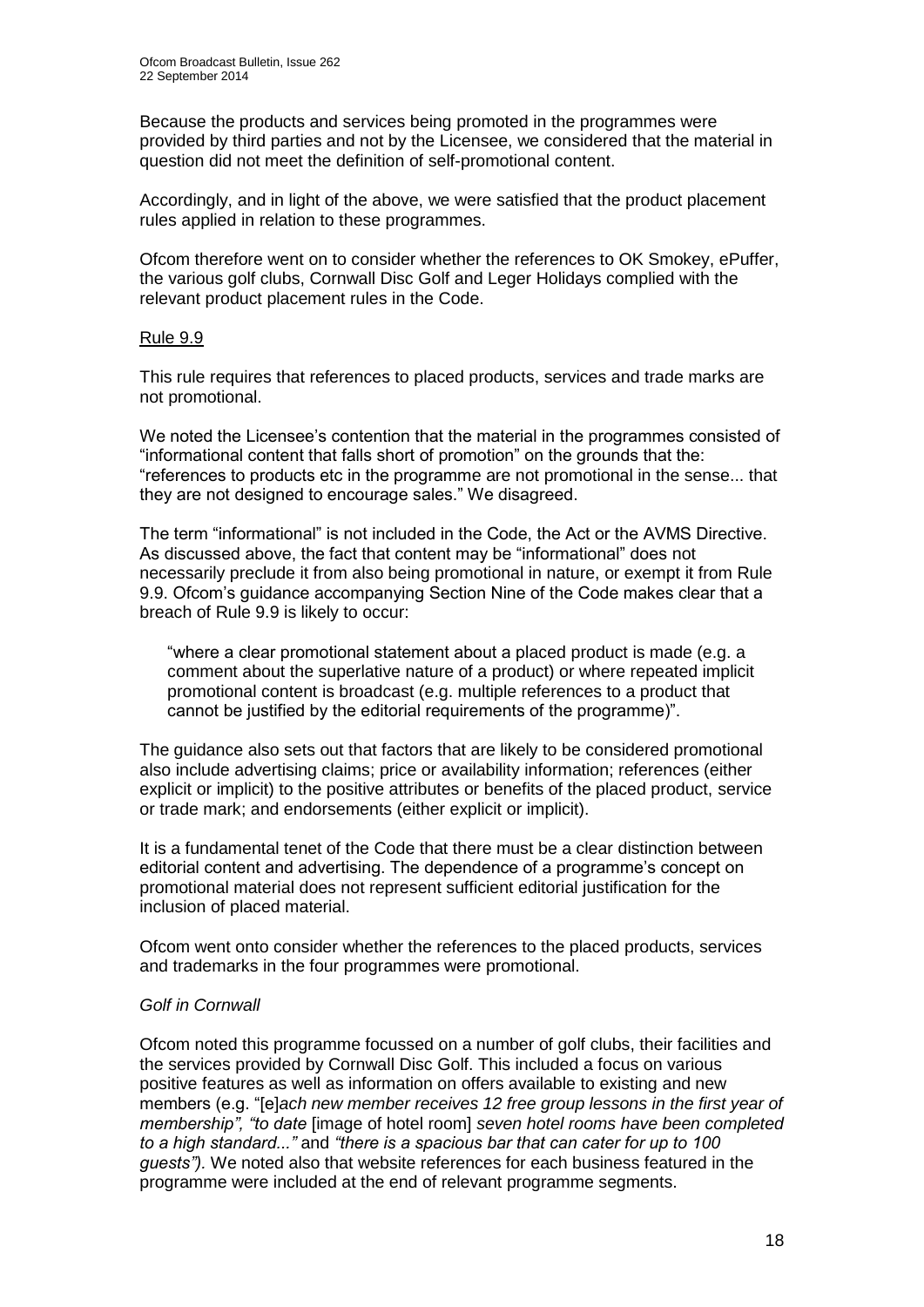In Ofcom's view, the overall tone of the programme portrayed the clubs and golfrelated activities in a positive light by: including promotional references to the clubs and golf-related activities; providing contact details for viewers to obtain prices and availability information; and including content more akin to advertising claims. We considered these references were clearly promotional statements and therefore found the programme in breach of Rule 9.9.

# *How to…Plan for your retirement*

Ofcom noted this programme focussed entirely on the services provided by Leger Holidays and was aimed at retirees and those approaching retirement who wanted to travel within the UK and abroad. We noted also that the programme included various interviews with members of staff from Leger Holidays and testimonials from customers.

We considered the overall tone of the programme portrayed Leger Holidays and its services in a positive light. In particular, we noted that the programme contained detailed information about services offered by the company (e.g. *"ice-breaker events", "a special programme of single traveller holidays*") and a number of positive statements about its tours (e.g. "*good value for money*", "*You know more or less door to door you haven't got any hassle...*"). In our view this material contained several clearly promotional statements and we therefore found the programme in breach of Rule 9.9.

# *Tobacco Kills...Give It Up*

Ofcom noted the first part of both programmes explored the dangers associated with smoking tobacco products and the impact of smoking tobacco-related products on the body and NHS resources. The second part of each programme went on to focus entirely on OK Smokey and ePuffer electronic cigarette products.

In Ofcom's view the overall tone of the programmes portrayed the products in a positive light. The first programme included detailed descriptions of OK Smokey products (e.g. "*OK Smokey high quality e-cig kits* [image shown of OK Smokey kits] *contain all the essential content, such as the battery, cartridges, atomiser, chargers and a manual"*) as well as claims about price ("*we think our prices are very competitive*") as well as a number of implied claims about the benefits of OK Smokey products with tobacco. For example an employee of OK Smokey noted that the products contained *"no carcinogens"* or *"other harmful substances",* and claimed they were "*ideal for places like pubs clubs, bars, aeroplanes even hospitals".* 

The second programme contained similar material about ePuffer. The programme featured a range of positive comments from the Managing Director of ePuffer about the company, which he described as an "*electronic cigarette market pioneer*" with "*a variety of products to pretty much cover every possible smoker out there"* that were *"unique".* Another director of the company was also given the opportunity to claim that customers who had started to use ePuffer products had got *"their health back to them*", were able to exercise more easily and were less breathless. He also referred to customers who were happy to be able to smoke indoors, particularly if they had young children.

In both cases we noted that viewers were informed about the range of products available from the manufacturers, as well as a number of claims being made about value for money, ease of purchase, use and the health benefits associated with electronic products when compared to tobacco products. In our view the programmes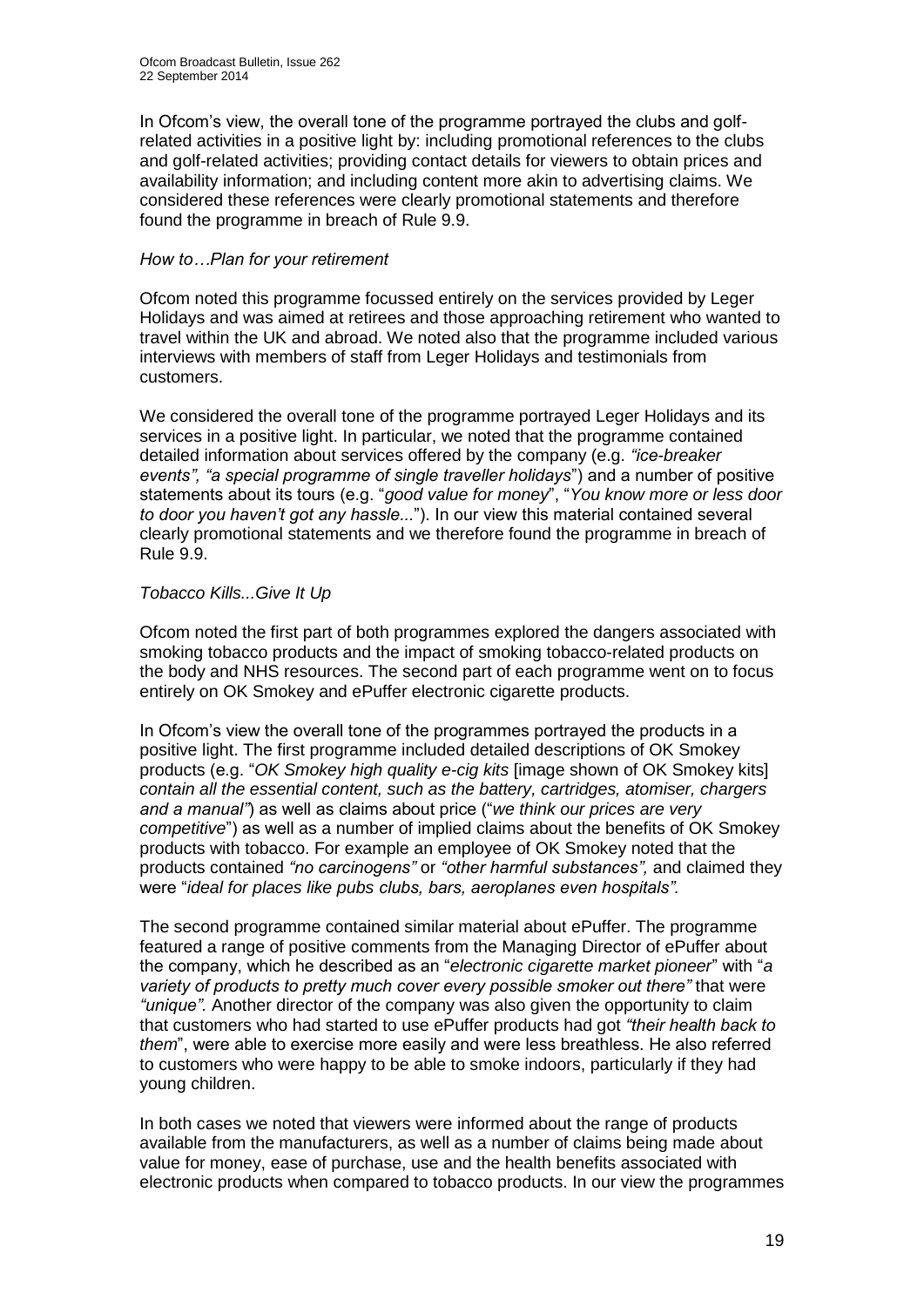contained explicit promotional references, more akin to advertising. We found both programmes in breach of Rule 9.9.

# Rule 9.13

The Act explicitly prohibits the product placement of electronic cigarettes<sup>13</sup>, a requirement which is reflected in Rule 9.13 of the Code. Given both programmes were sponsored by OK Smokey and ePuffer and the Licensee's implicit acceptance of the existence of product placement, we considered the references to the OK Smokey and ePuffer products constituted product placement. We therefore found both programmes in breach of Rule 9.13.

The Code and guidance clearly state that where a sponsor's products or services are included in a programme, the references will be treated as product placement. We noted the Licensee stated that it had "overlooked the fact that the rule extended to electronic cigarettes" and apologised for the error. However, given the explicit prohibition on the product placement of such products, we considered this represented a serious compliance failure on the part of the Licensee.

# Rule 9.10

This rule requires broadcasters to ensure references to placed products are not unduly prominent.

In its response to Ofcom, the Licensee described these programmes, and the material on its services more generally, as "informational content" which consisted of "information about an organisation, or its activities, with editorial justification for references to the organisation". However, Ofcom's guidance states:

"...Editorial justification is one of the fundamental tests by which undue prominence will be assessed. In particular, storylines, themes and narratives that appear to have been constructed for the purpose of giving exposure to or featuring placed products, services or trade marks, with a lack or absence of sufficient editorial justification will be more difficult to justify as duly prominent".

Therefore, for material to be compliant with Rule 9.10, a programme's editorial concept can neither be justified by, nor dependent on, the inclusion of the product placement.

We went on to consider whether the references to the placed products, services and trademarks in the programmes subject to this Preliminary View complied with Rule 9.10.

# *Golf in Cornwall*

1

We noted this programme contained consistent and detailed references to services provided by the companies featured in the programme. Although the programme included a segment on golfing news from around the county, including an update on a junior tournament and a competition to win a short golfing holiday, this material constituted only four and a half minutes out of a programme that had a duration of approximately 23 minutes. In our view the programme concept was entirely dependent on the inclusion of references to the sponsor's products and services. We concluded therefore that the programme was in breach of Rule 9.10.

 $13$  Schedule 11A, paragraph 6(2) of the Communications Act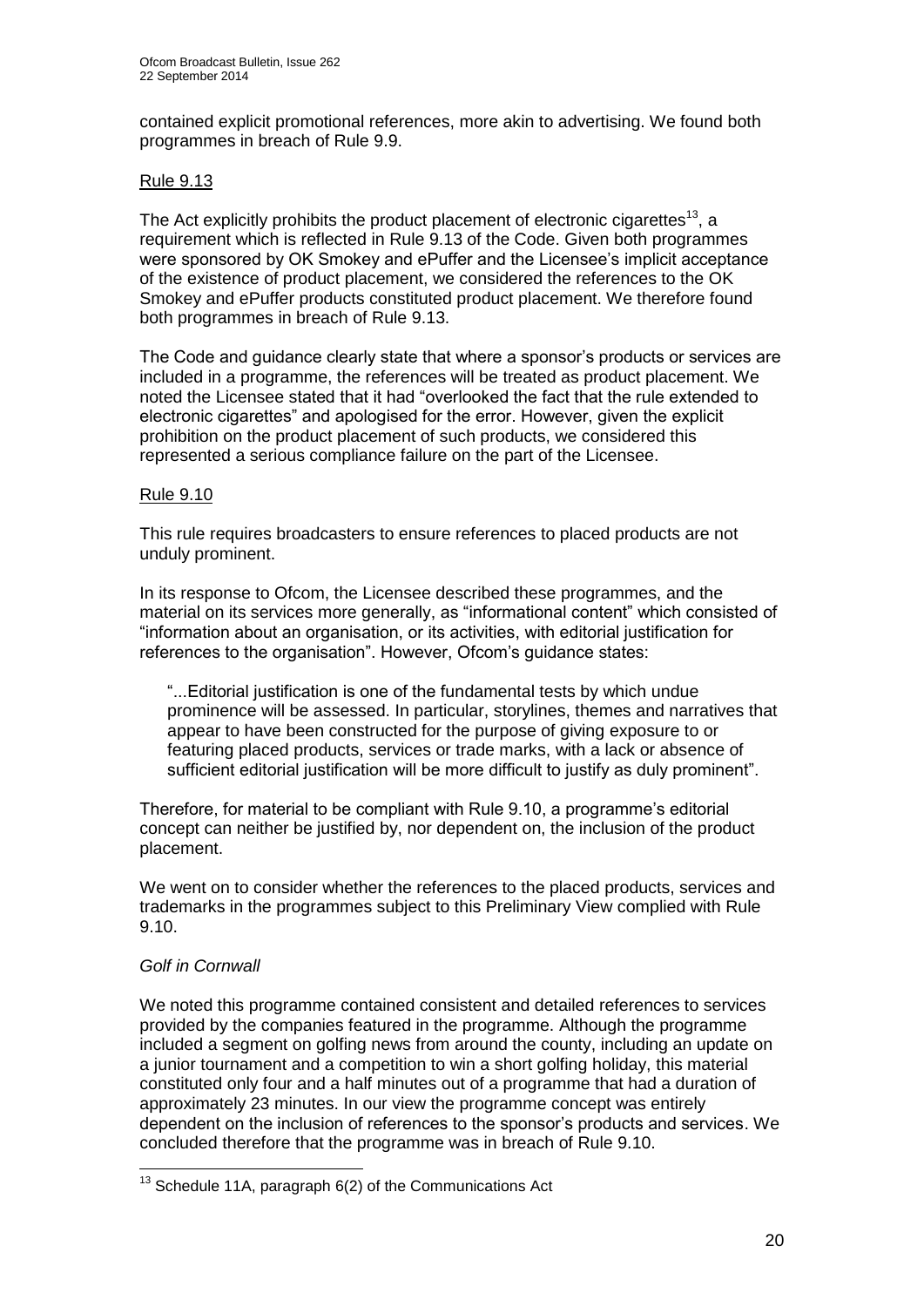# *How to...Plan for your retirement*

We noted that although the programme was called *How to...Plan for your retirement*, it focussed entirely on the products and services offered by Leger Holidays: the description of the placed products were integral to the narrative of the programme. While the theme of the programme was, in principle, editorially justified (i.e. a programme that explored the issues facing those about to retire and who have already retired), in reality the programme contained limited information on that subject, except in the context of explaining the benefits associated with travel with Leger Holidays. For example, although the episode examined travelling alone; meeting "*like-minded*" people; having the financial security to travel; and a door to door service that would appeal to those who are potentially more vulnerable or in need of assistance, in each case the programme set out how the products and services provided by Leger Holidays could address those needs. We considered the narrative of the programme had been constructed for the purpose of promoting Leger Holidays and lacked sufficient editorial justification. We concluded therefore that the programme was in breach of Rule 9.10.

## *Tobacco Kills...Give It Up*

Ofcom noted that both the programme featuring OK Smokey and the programme featuring ePuffer were each approximately 11 minutes in duration. Each programme contained approximately five minutes at the start and one minute at the end that focussed on the dangers associated with smoking tobacco products and the impacts that smoking tobacco-related products has on the body and NHS resources. We considered this material clearly constituted a valid public health message, which was not promotional and served simply to inform viewers about the hazards of smoking.

However, we noted that, in both cases the programmes went on to feature extensive references to electronic cigarettes and associated products offered by OK Smokey and ePuffer, lasting approximately four and a half minutes and five and a half minutes respectively. In Ofcom's view each programme appeared to have been constructed for the purpose of giving exposure to the sponsors' products, by placing product-specific material within the context of a longer programme about the benefits of stopping smoking. We concluded therefore that the programmes were in breach of Rule 9.10.

# Rule 9.14

In cases where a programme is produced or commissioned by the broadcaster or any person connected to the broadcaster, the inclusion of product placement must be signalled to the audience. Rule 9.14 requires that the product placement logo is broadcast at the beginning and end of such programmes and when returning to the programme after any commercial breaks.

As noted above, the Licensee expressed confusion about the scope of the product placement rules and considered it may be necessary to "assume" the rules apply and insert the product placement logo in all or most of its content. We also noted that it welcomed Ofcom's guidance. We were very concerned that the Licensee seemed to be confused on this point, given that a significant proportion of the Licensee's output is sponsored and contains product placement.

In relation to *Golf in Cornwall*, while we noted there were full screen slates that referred to product placement at the start and end of the programme, the logo was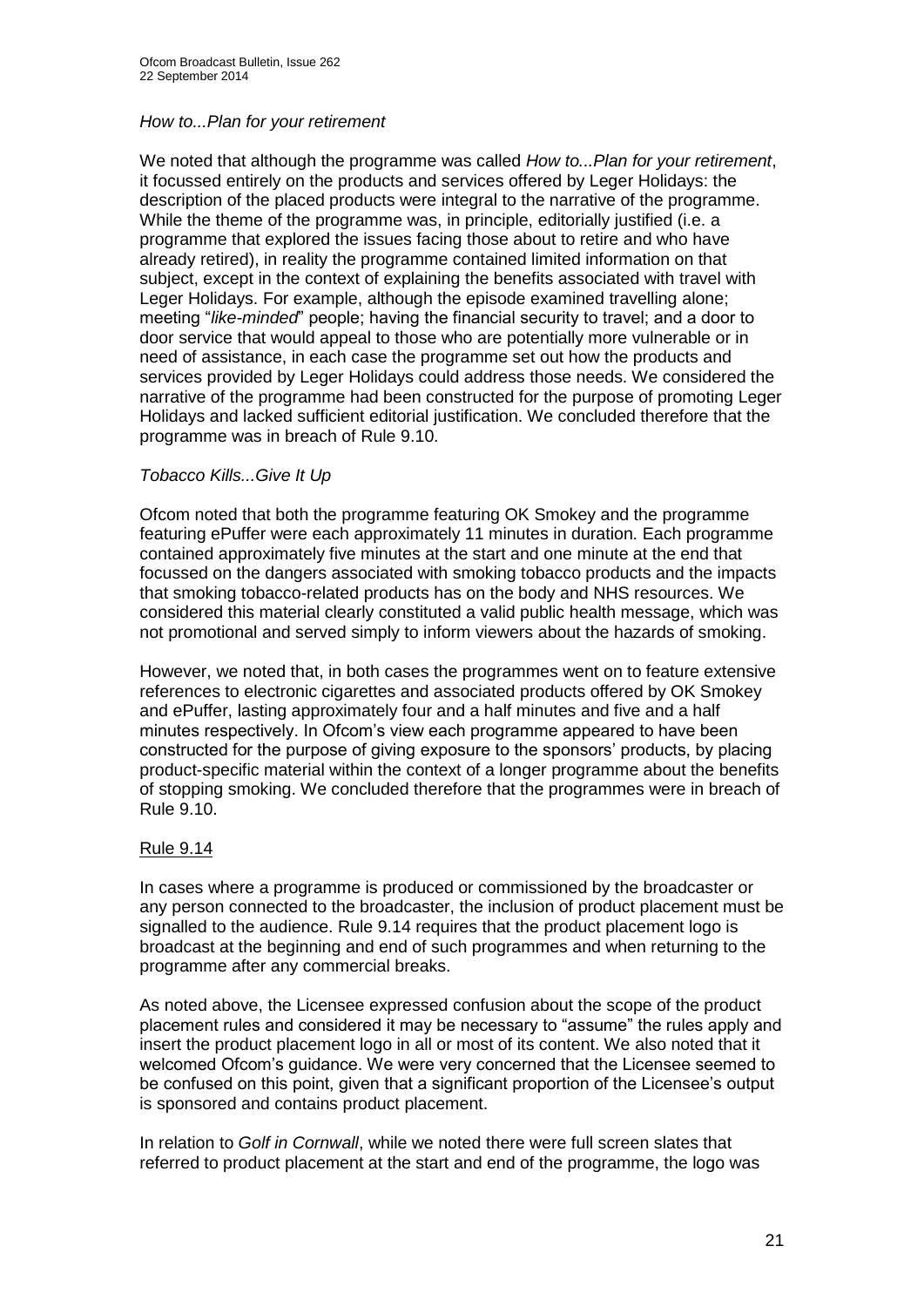not included when the programme recommenced after the first commercial break. This material was therefore in breach of Rule 9.14.

With regard to the broadcasts of *Tobacco Kills...Give It Up* and *How to...Plan for your retirement*, the logo was not broadcast at any of the required points and therefore the audience was not made aware that the programme contained references to companies and products which were included as a result of a commercial arrangement between the company and the programme producer. While we noted the programmes contained brief references to *"paid for presentation[s]"* and the like, such references clearly did not comply with the requirement under Rule 9.14 for the broadcast of the universal neutral logo. This material was therefore in breach of Rule 9.14 of the Code.

# **Conclusion**

In the programmes described above, the Licensee broadcast material promoting the products or services of companies which had paid for those references to appear.

Given that Ofcom had issued clear guidance and warnings to the Licensee about the material it broadcast, including at a meeting and in a letter shortly before the programmes were transmitted, we were concerned that Information TV Limited had failed to ensure its programming was compliant with the rules on product placement. As stated above it is a fundamental tenet of the Code that broadcasters must ensure that there is a clear distinction between editorial content and advertising. In this case, Ofcom considered that references to the placed products were promotional and unduly prominent. The programmes also did not comply with the rules of the Code on prohibited forms of product placement and signalling.

**In light of these serious concerns Ofcom puts the Licensee on notice that any further breaches of the Code in this area may lead to Ofcom considering the imposition of a statutory sanction.**

# *Tobacco Kills...Give It Up* **(12:00 and 12:15): Breaches of Rules 9.9, 9.10, 9.13 and 9.14**

#### *Golf in Cornwall:* **Breaches of Rules 9.9, 9.10 and 9.14** *How to...Plan for your retirement:* **Breaches of Rules 9.9, 9.10 and 9.14**

Ofcom takes this opportunity to remind all broadcasters that while Section Nine of the Code provides significant scope for including commercial references in programming, it does not allow broadcasters to transmit editorial material which is effectively advertising. In particular, the rules governing sponsorship and product placement arrangements do not permit the broadcast of content which has been created as a vehicle for the purpose of promoting the funder or placer's interests.

It is essential that licensees consider how the programmes they broadcast have been funded. In particular, where a programme has been funded by a third party with a view to promoting its products, services, trade marks and/or its activities, the sponsorship rules will apply. Importantly, the promotional benefit a sponsor attains from funding a programme is limited to the identification of the sponsor's association with the programme (through sponsorship credits). The sponsor cannot promote itself, its products or services during the content of the programme itself.

As set out in the Code, where a reference to a product, services or trade mark appears in a programme as a result of payment (or other valuable consideration) to the programme maker or broadcaster, the product placement rules will be engaged.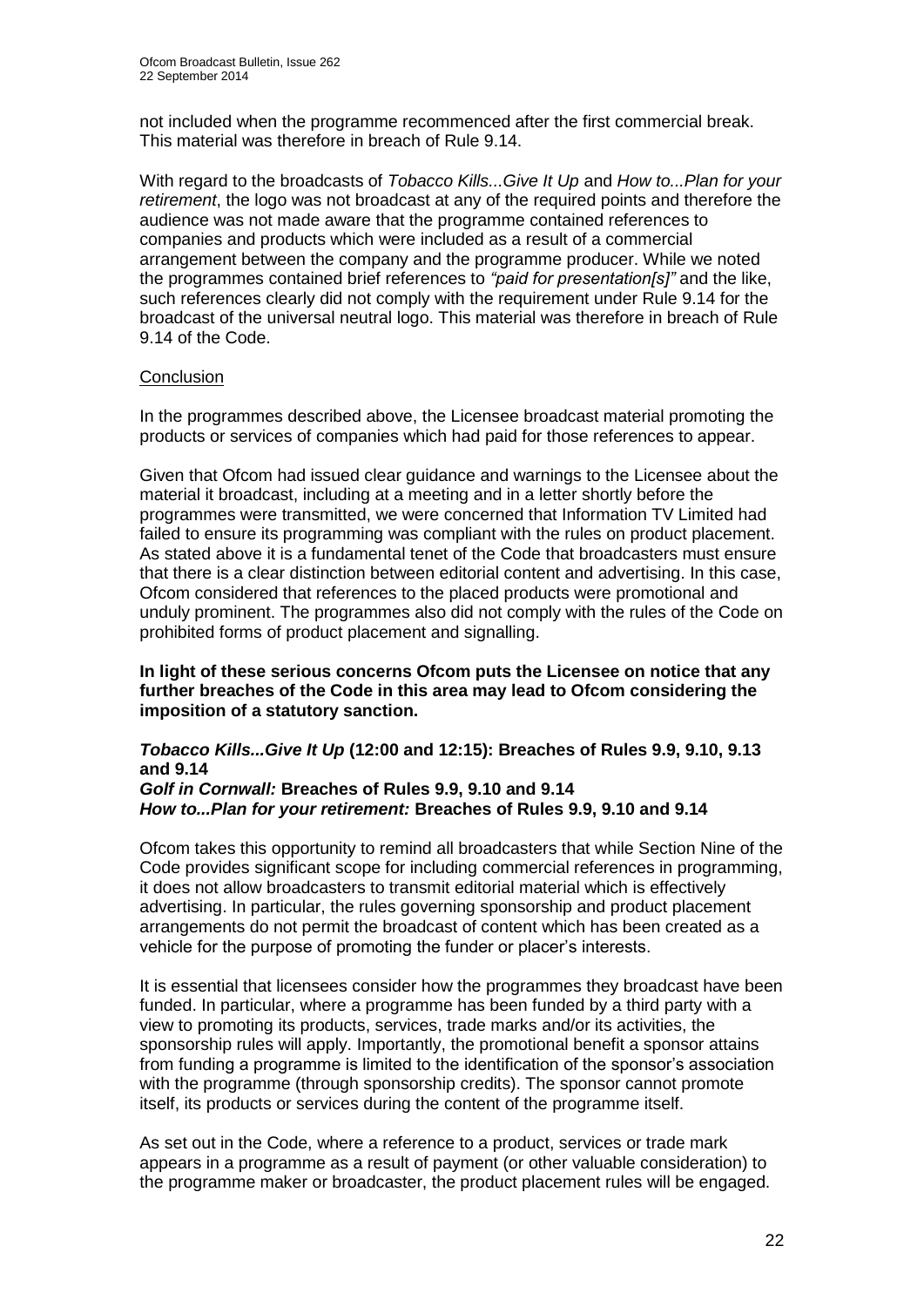Furthermore, with the exception of sponsorship credits, any reference to a sponsor that appears in a sponsored programme as a result of a commercial arrangement with the broadcaster, the programme maker or a connected person will be treated as product placement.

For further details on the application of Section Nine of the Code, broadcasters should refer to the Guidance, which is available here: [http://stakeholders.ofcom.org.uk/binaries/broadcast/guidance/831193/section9.pdf.](http://stakeholders.ofcom.org.uk/binaries/broadcast/guidance/831193/section9.pdf)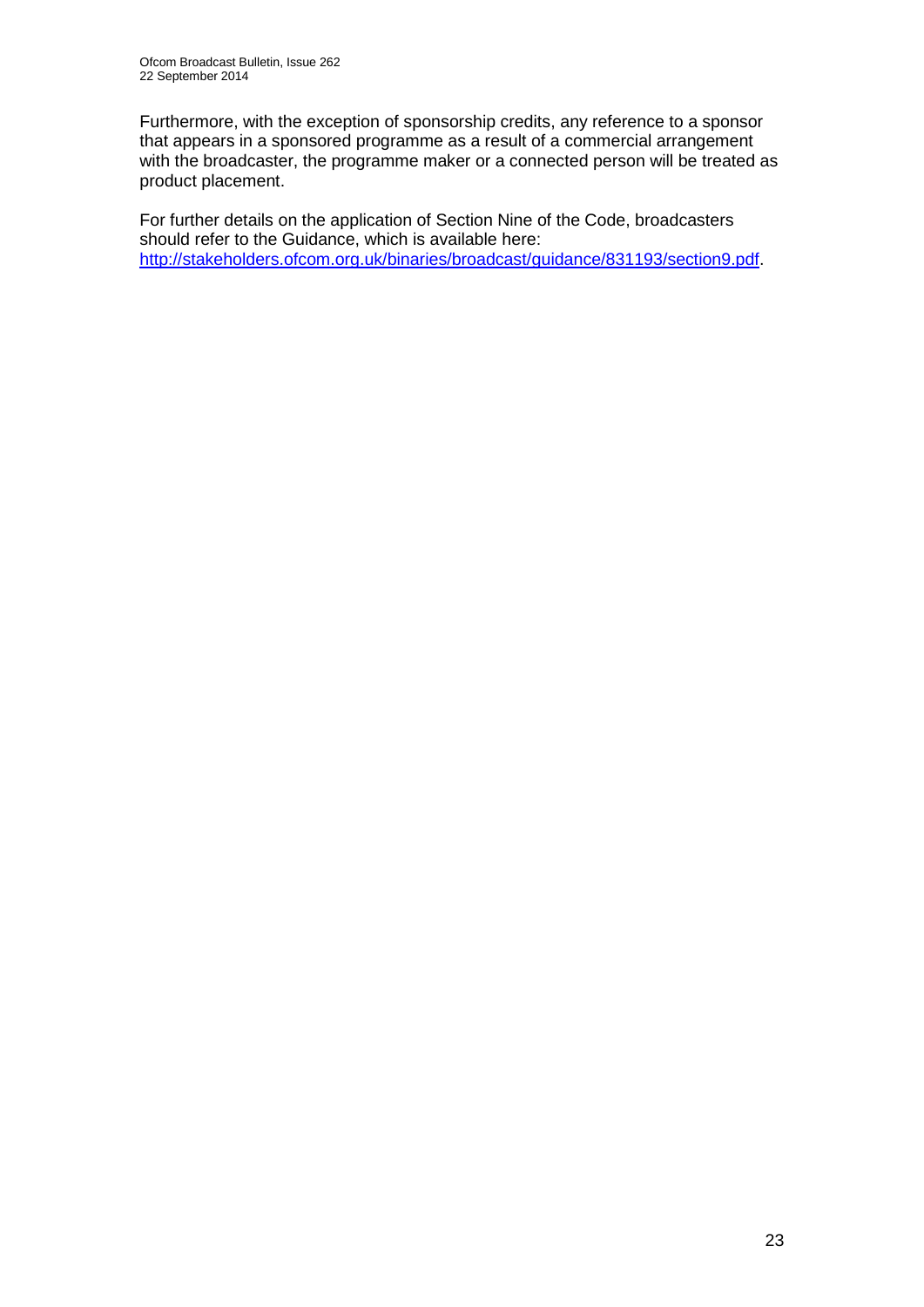# **In Breach**

# **Drivetime**

*Talksport, 2 June 2014, 16:00*

# **Introduction**

Talksport is a national radio station providing a 24-hour speech service that primarily features programming about sport as well as regular news bulletins. The licence for Talksport is held by Talksport Limited ("Talksport Ltd" or "the Licensee").

A complainant alerted Ofcom to an interview about the World Cup broadcast in *Drivetime* between the presenters, Adrian Durham and Darren Gough, and a representative of the bookmaker, Paddy Power, which also sponsored the programme. The interview included a commercial reference for Paddy Power, which offered new customers who opened an account the opportunity to place a bet of up to £10 on England winning the World Cup at odds of 100 to 1. The commercial reference comprised the following:

| Adrian Durham: | "Have you still got the, that 100 to 1 England possible?"                                                                                                                           |
|----------------|-------------------------------------------------------------------------------------------------------------------------------------------------------------------------------------|
| Paddy Power:   | "Yes, still possible, still there – it's just nearly run out now, at<br>this stage but, yeah, it's still there, so why not, if you haven't"                                         |
| Adrian Durham: | "Goughy can't believe it"                                                                                                                                                           |
| Darren Gough:  | "He's actually doing it?"                                                                                                                                                           |
| Adrian Durham: | "Yeah."                                                                                                                                                                             |
| Darren Gough:  | "He's going at 100 to 1?"                                                                                                                                                           |
| Adrian Durham: | "Yeah, and do you know the percentage I'm getting?"                                                                                                                                 |
| Darren Gough:  | "What?"                                                                                                                                                                             |
| Adrian Durham: | "Zero."                                                                                                                                                                             |
| Paddy Power:   | "Yeah – Well, we had the idea independently, Goughy!"                                                                                                                               |
| Adrian Durham: | "Yeah, of course you did, yeah, yeah, yeah"                                                                                                                                         |
| Darren Gough:  | "England – Now, they're still at 100 to 1?"                                                                                                                                         |
| Paddy Power:   | "No, I'll tell you what it is, though, honestly. There are some<br>slight stipulations, like it's only if you open a new account you<br>can have up to a tenner on at 100 to 1. So" |
| Darren Gough:  | "Whoooa!"                                                                                                                                                                           |
| Paddy Power:   | "if it's restricted or not you can get a sneaky tenner on – you<br>know what I mean?"                                                                                               |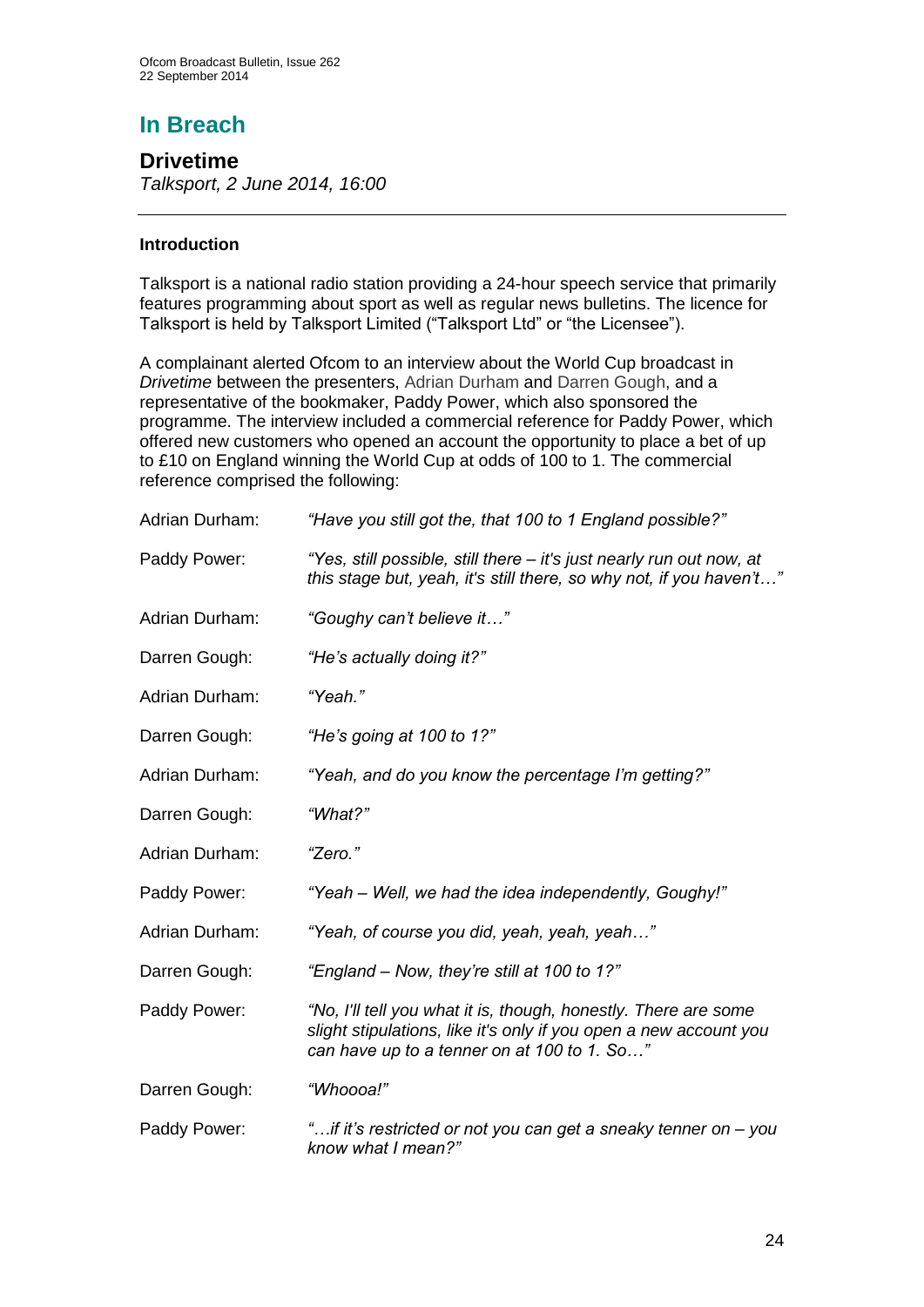Darren Gough: *"Yeah, it's worth a cheeky tenner – it's worth a cheeky tenner!"*

The Licensee told Ofcom that it had not sought clearance from the Radio Advertising Clearance Centre ("the RACC") for this commercial reference.

The complainant told Ofcom that, when he contacted the betting company to open a new account and place a bet on England winning the World Cup at odds of 100 to 1, the offer was no longer available.<sup>1</sup>

Ofcom considered the broadcast raised issues warranting investigation under the following Code rules:

- Rule 10.7: "Commercial references in programming must comply with the advertising content and scheduling rules that apply to radio broadcasting."
- Rule 10.8: "Commercial references that require confirmation or substantiation prior to broadcast must be cleared for broadcast in the same way as advertisements."

The advertising content, scheduling and clearance rules that apply to radio broadcasting are set out in the UK Code of Broadcast Advertising ("the BCAP Code" $)^2$ . Rules 3.1 and 17.1 of the BCAP Code state:

| BCAP Code Rule 3.1: "Advertisements must not materially mislead or be likely to<br>$do$ so."                                                       |
|----------------------------------------------------------------------------------------------------------------------------------------------------|
| BCAP Code Rule 17.1: "Radio Central Copy Clearance - Radio broadcasters must<br>ensure that advertisements for gambling are centrally<br>cleared." |

We therefore asked the Licensee for its comments, and those of Paddy Power, concerning how they considered the commercial reference complied with the above rules.

# **Response**

1

Talksport Ltd apologised for the broadcast of an offer that had no longer been available, which it said was "a genuine error on the part of the Paddy Power representative". It also apologised for not obtaining clearance of the script for the commercial reference from the RACC prior to broadcast, which the Licensee said was an oversight for which it took responsibility. It added that Paddy Power had received five similar complaints about the matter and accepted that the commercial reference did not comply with the rules Ofcom had cited.

<sup>1</sup> Talksport subsequently confirmed to Ofcom that this was the only occasion on which the *Drivetime* sponsor's offer had been promoted on Talksport when it had not been available.

 $2$  The Advertising Standards Authority ("ASA") and Broadcast Committee of Advertising Practice ("BCAP") regulate the content of broadcast advertising, under a Memorandum of Understanding with Ofcom. Specifically, BCAP supervises and reviews the codes that govern the regulation of broadcast advertising. The regulation of commercial references on radio, including sponsorship credits, remains with Ofcom, as such references form part of radio broadcasters' editorial content (i.e. they are not spot advertisements).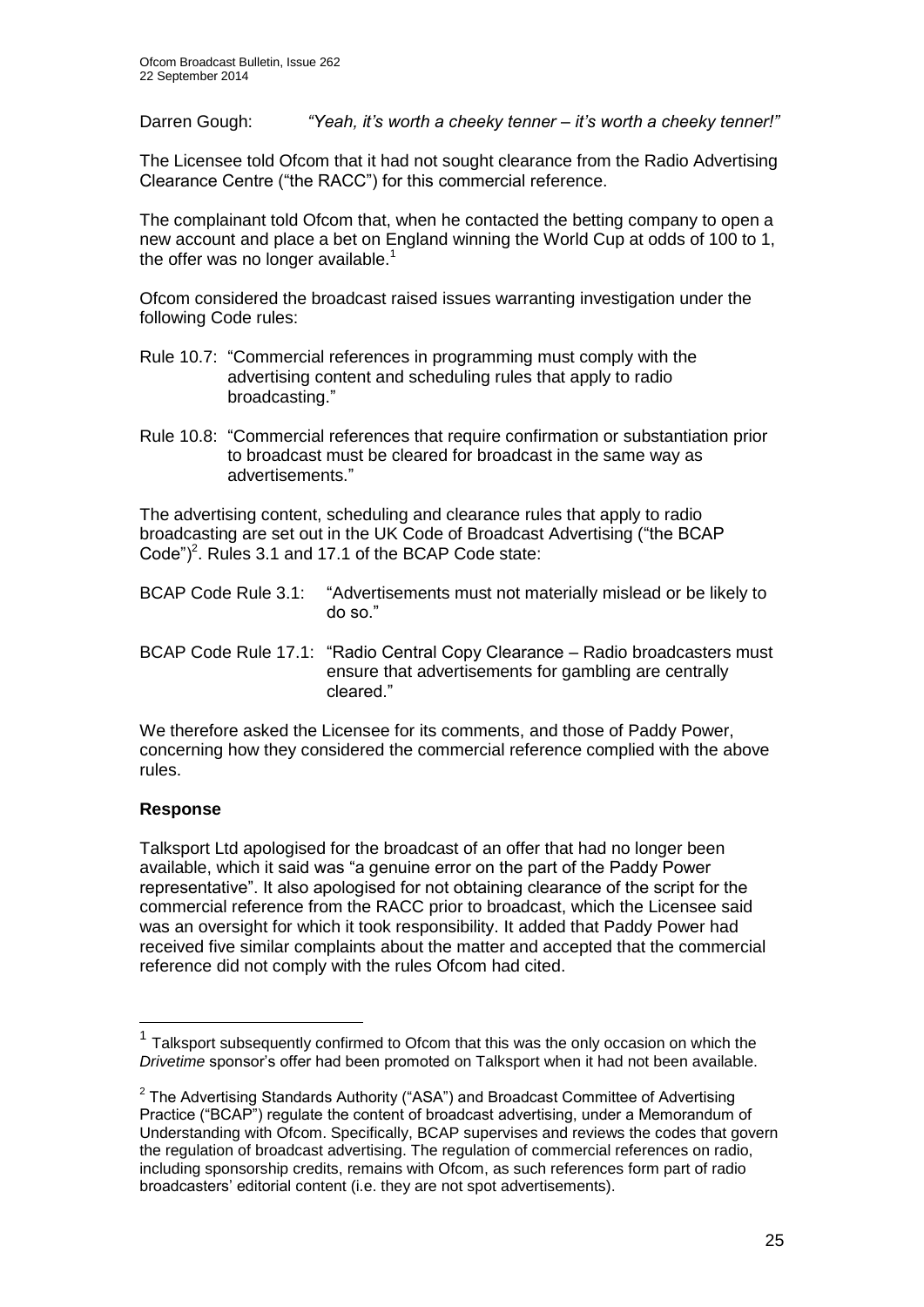The Licensee said it had taken "comprehensive measures as a matter of the utmost urgency to ensure that nothing of this nature [happened] again", adding that, having investigated the matter, Talksport Ltd had implemented "a new compliance policy regarding Betting Promotions in Programming", a copy of which it provided. It said the policy emphasised the importance of compliance with the Broadcasting and BCAP Codes, adding that it had been "distributed to all applicable talkSPORT staff and betting partners". The Licensee said policy implementation was being "supported with applicable internal training" and it detailed the seminars it was in the process of providing for its staff. Talksport Ltd also said that any new staff, presenters and betting clients that were to be involved in on-air betting promotions would now be provided with a copy of the policy – which included an RACC clearance template for use in certain promotions – before any such involvement commenced. The Licensee added that it was also revising its betting partner contracts.

Paddy Power did not comment.

# **Decision**

Under the Communications Act 2003, Ofcom has a statutory duty to set standards for broadcast content as appear to it best calculated to secure standards objectives, including "that generally accepted standards are applied to the contents of...radio services so as to provide adequate protection for members of the public from the inclusion in such services of...harmful material and "that the inclusion of advertising which may be misleading, harmful or offensive in...radio services is prevented". These objectives are reflected in the BCAP Code rules in relation to advertising, and in Section Ten of the Ofcom Broadcasting Code in relation to commercial references in radio programming.

To assist radio licensees in ensuring compliance with broadcast advertising rules, the BCAP Code notes that scripts for "special category" radio advertisements – which include gambling products and services – must be approved in advance of broadcast by the RACC<sup>3</sup>. The requirement for gambling is set out in Rule 17.1 of the BCAP Code. Further, to ensure appropriate consumer protection across similarly promotional material during radio programming, Rule 10.8 of the Broadcasting Code extends the BCAP Code clearance requirements to "special category" commercial references in programming that require confirmation or substantiation prior to broadcast.

In this instance, Ofcom noted that Talksport Ltd failed to obtain script clearance prior to broadcast of a betting offer described in a commercial reference, as required by Rule 17.1 of the BCAP Code. The commercial reference was therefore in breach of Rule 10.8 of the Broadcasting Code.

Ofcom noted Talksport Ltd's submission that, in this instance, the broadcast of a betting offer that had no longer been available was "a genuine error on the part of the Paddy Power representative". However, Licensees are responsible for ensuring Code compliance, not third parties. Further, we noted that, in this instance, odds of 100 to 1 for England to win the World Cup, which were no longer available, were promoted by Paddy Power only after a *Drivetime* presenter had queried their availability, as part of the commercial reference.

We considered the commercial reference, which promoted odds that were no longer available, had materially misled both the complainant and other listeners, contrary to

 3 Section 1 (Compliance) of the BCAP Code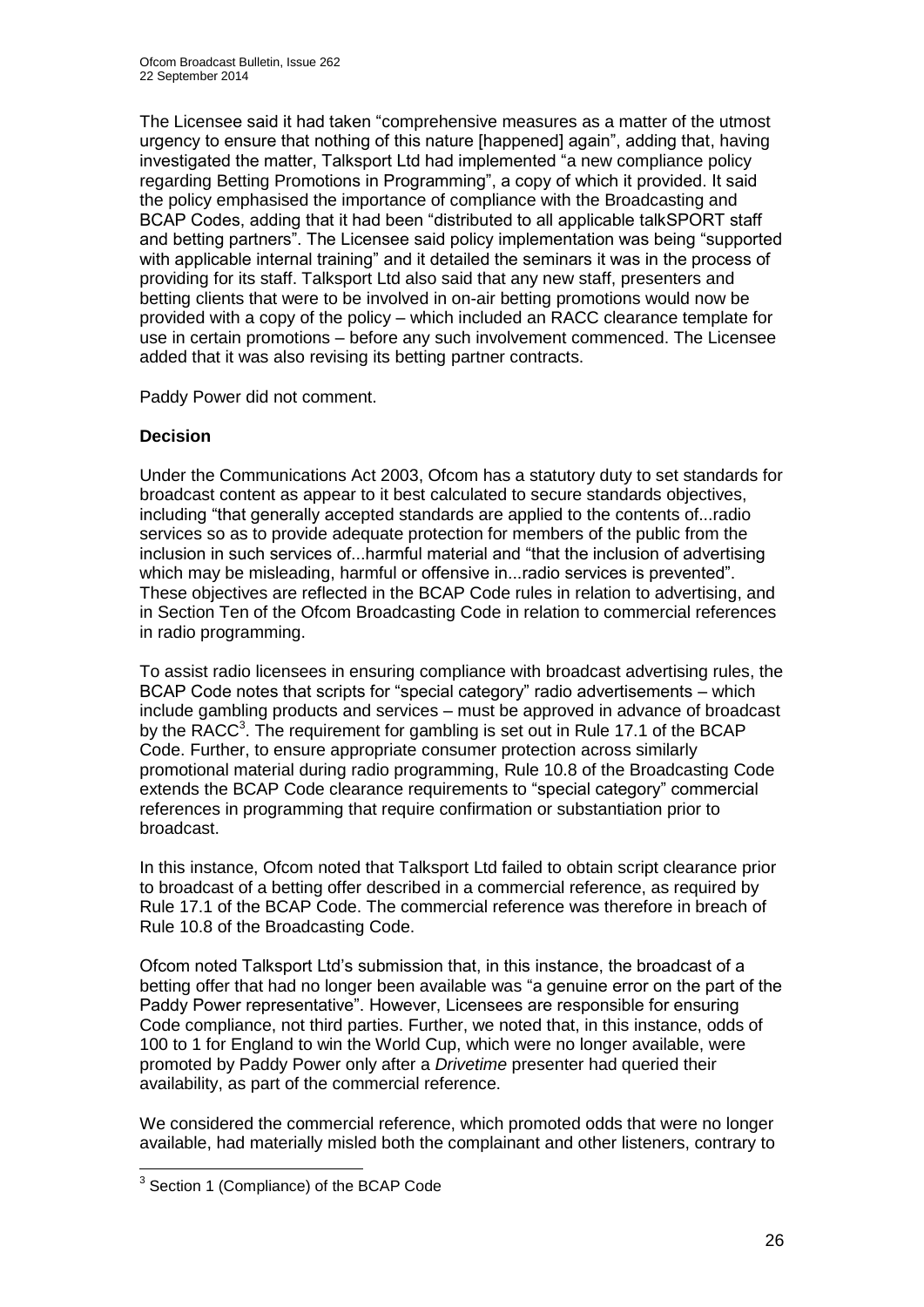Rule 3.1 of the BCAP Code. As Ofcom concluded the commercial reference did not comply with the relevant advertising rule, it breached Rule 10.7 of the Code, with reference to Rule 3.1 of the BCAP Code.

Ofcom noted the measures taken by the Licensee to ensure similar breaches will not recur.

**Breach of Rule 10.7 of the Code with reference to Rule 3.1 of the BCAP Code Breach of Rule 10.8 of the Code with reference to Rule 17.1 of the BCAP Code**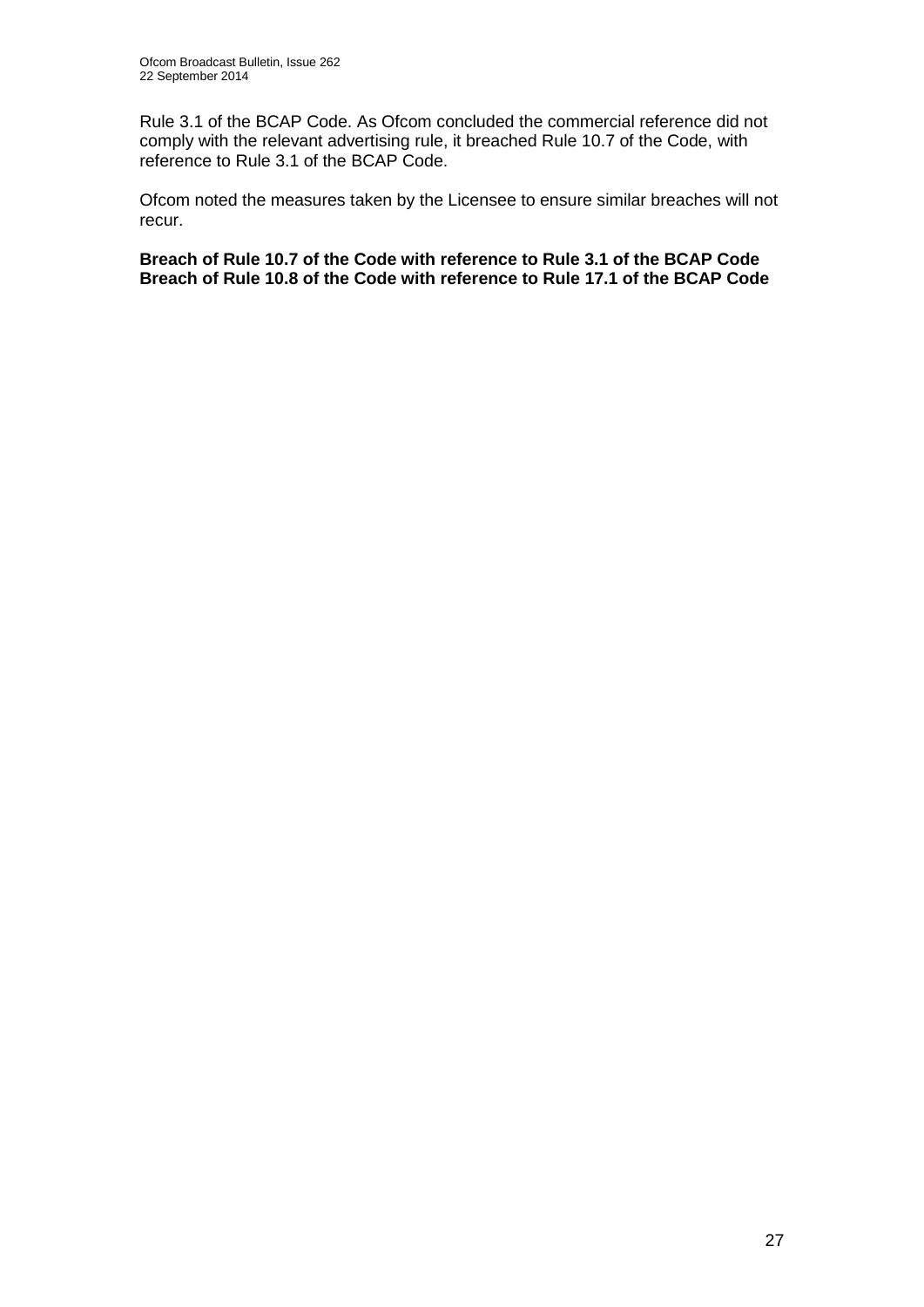# **Fairness and Privacy cases**

# **Upheld in Part**

## **Complaint by Mr E** *Granada Reports, ITV, 16 April 2014*

# **Summary**

Ofcom has upheld in part Mr E's complaint of unjust or unfair treatment and unwarranted infringement of privacy.

The programme reported on the police investigation into the murder of a pensioner in Hunts Cross, Liverpool. The report in question included footage of the exterior of the complainant's house, and the name of the road on which it is located was disclosed. The report stated that the complainant's house had been *"cordoned off",* but no reason was given to explain its connection to the investigation.

Ofcom found that in the particular circumstances of this case:

- The programme resulted in unfairness to Mr E because the report incorrectly stated that his house had been *"cordoned off"* and that it was likely that some viewers would have reasonably inferred from the report that the house and/or its residents were in some way connected to the murder investigation.
- Mr E did not have a legitimate expectation of privacy in connection with the obtaining, or the subsequent broadcast, of footage of the exterior of the property. Therefore, Mr E's privacy was not unwarrantably infringed in connection with the obtaining of material included in the programme, or in the programme as broadcast.

#### **Introduction and programme summary**

On 16 April 2014, ITV broadcast an edition of its regional news programme, *Granada Reports*, which included a report about the murder of a pensioner in Liverpool.

The studio presenter introduced the report as follows:

*"A man has been arrested on suspicion of murdering a pensioner from Merseyside. The 78 year old man was found dead at a house in the Hunts Cross area of Liverpool last night".*

The news reporter then explained that emergency services were called to: *"this house on Stowe Close in Hunts Cross".* Footage of the outside of a house, with a blue police tent clearly visible next to it, was shown alongside this commentary. The property shown was the house in which the murder victim had lived, i.e. not the complainant's house. The reporter added that the victim had been fatally stabbed and that shortly afterwards a 27 year old man, who was reported to be the son of the victim, had been arrested a quarter of a mile away.

Footage of the front exterior of the complainant's house was then shown for approximately four seconds. The footage showed a police van parked on the road and a police officer standing on the road outside the complainant's house. The report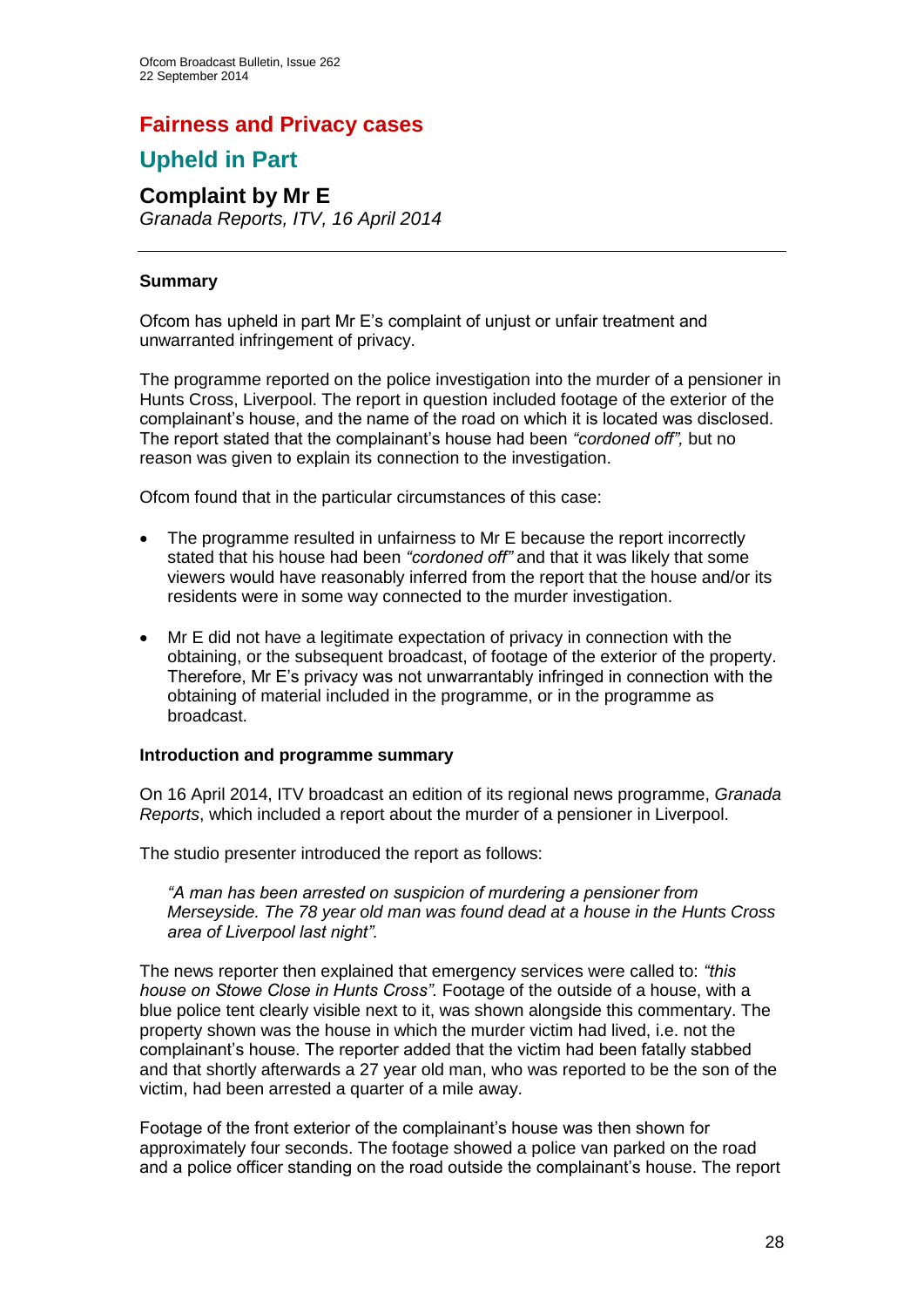then included footage of a forensic police officer on the driveway of a property. It was unclear whether or not this was the complainant's driveway. This footage was accompanied by the following commentary:

*"The police investigation is still on-going. Another property on* [road name] *just around the corner also remains cordoned off".* 

The reporter concluded that: *"Neither the victim or the man who was arrested have been named. Police say they are treating the incident as, in their words, 'a domestic matter'".* 

## **Summary of the complaint and the broadcaster's response**

## Unjust or unfair treatment

a) In summary, Mr E complained that he was treated unjustly or unfairly in the programme as broadcast because it gave the incorrect impression that his house had been *"cordoned off"* by the police because his house and its residents were connected with a murder investigation.

By way of background, Mr E said that the footage included in the programme showed a police presence outside his home, as police were investigating a murder which had occurred in a house in a nearby street. He explained that the police were not investigating his property, but were interested in some rubbish that had been left on the street outside his property as they thought it might be evidence relating to the murder. Mr E added that the police were there to ensure that the potential evidence was not disturbed. Mr E said that his home had not been *"cordoned off"* and that he, his family and his home were not connected to the murder in any way. He added that, as a result of the report, his family had been subjected to a whole day of "negative voyeurism".

In response, ITV acknowledged that incorrect information had been included in the report, i.e. the house being *"cordoned off",* and said that it had apologised for any distress which the report may have caused to Mr E and his family. However, it did not consider that the error in the report resulted in unfairness to Mr E or that the report created the impression that the residents of the property were involved in the murder or the investigation.

The broadcaster said that Mr E and his family were not identified or referred to in the report and that although the street name was given and the exterior of the house was shown, the full address was not disclosed in the report. Therefore, it said Mr E would not have been identifiable to the vast majority of viewers.

ITV continued that the report did not link the residents of the house with the investigation, nor did it say or imply that Mr E and his family were personally connected to, or suspects in, the murder investigation. Instead, the report showed a police van and police officer outside the complainant's house accompanied by the statement that the *"property on* [road name] *remains cordoned off",* which the broadcaster said simply implied that the location was part of the on-going investigation. ITV said that the footage showed that an area in front of the house was being examined by the police and no other details were given in the report.

Further, ITV said that although the report stated that the complainant's house was *"cordoned off"*, no police cordon was actually visible in the footage of Mr E's house. The broadcaster also said that, other than a police officer standing on the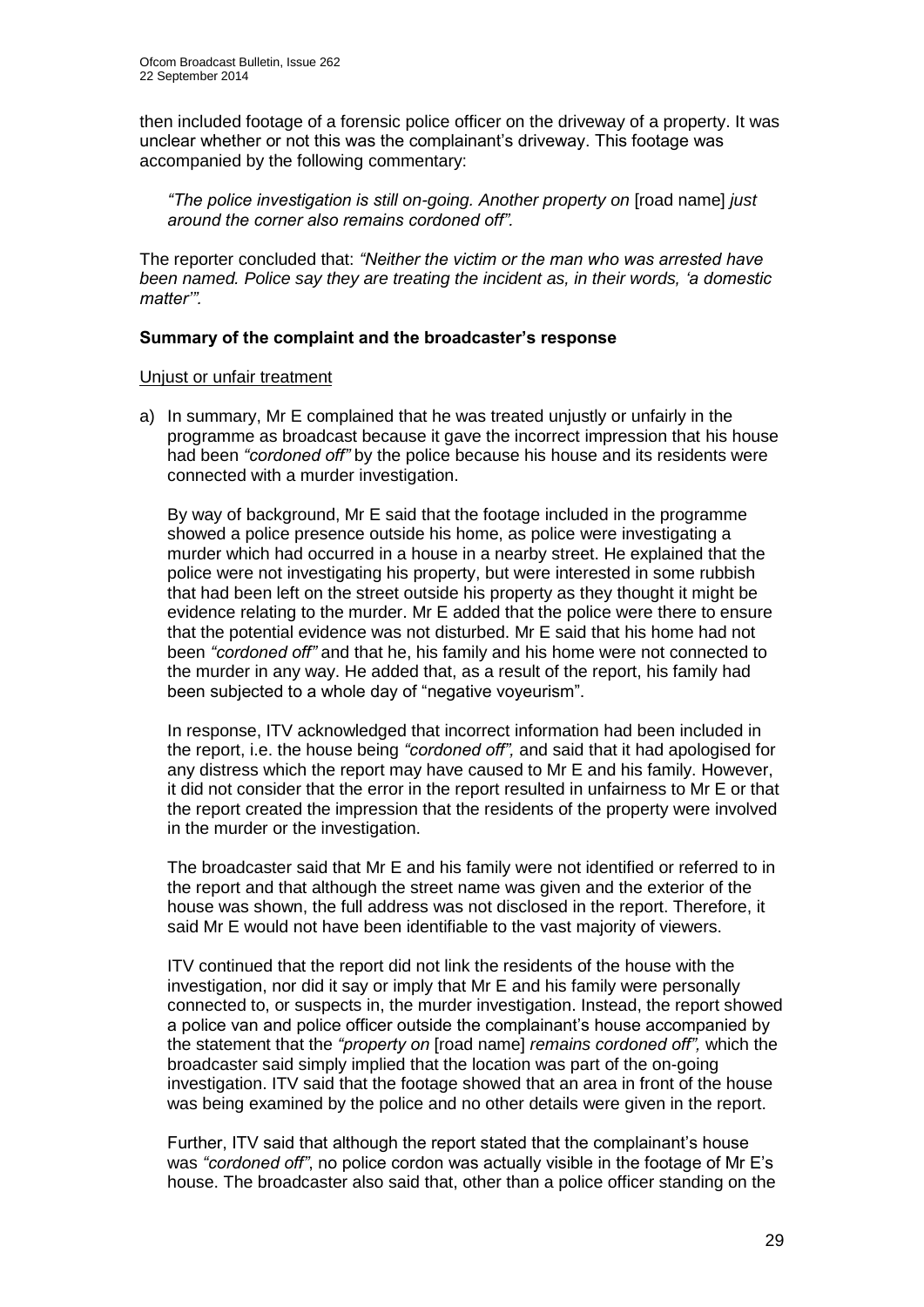road outside Mr E's house, no other officers were visible in the footage of the complainant's house. ITV added that it was clear from the footage that the forensic officer was at the property on Stowe Close and not on Mr E's driveway because "the brick of the house, the wall, the foliage in the garden and the light were all consistent with the earlier and later shots of the house in Stowe Close". As such, viewers would not have been given the impression that the footage of the forensic police officer was filmed at Mr E's house.

ITV considered that any "negative voyeurism" Mr E and his family may have suffered was due to the police presence outside his property rather than as a consequence of the report. The broadcaster also noted that Mr E's street is quite narrow and the presence of the police van outside the complainant's house may have meant that cars generally had to slow down to negotiate the bend in the road. In response to Mr E's comment that he had received phone calls from individuals who had seen the report (see below), the broadcaster did not accept that these calls were a result of the incorrect statement being included in the report.

In the broadcaster's view, given all the other information that was included in the report concerning the discovery of the body and the subsequent arrest of a man elsewhere than on the road where the complainant's house is located, the reasonable viewer would not have concluded that the residents of the complainant's house were involved in the murder or the investigation and it was unlikely that the incorrect statement regarding the house being *"cordoned off"*  would have, in itself, resulted in viewers coming to any adverse view of Mr E.

## Unwarranted infringement of privacy

b) In summary, Mr E complained that his privacy was unwarrantably infringed in connection with the obtaining of the material included in the programme because his property was filmed without his permission.

In response, ITV said that it did not consider that Mr E had a legitimate expectation of privacy relating to the filming of his house because:

- the house was filmed openly from a public place;
- the full address and exact location of the house were not filmed or disclosed in the report;
- no private information about Mr E was captured in the filming; and,
- no images filmed were private (which might have otherwise meant that prior consent from Mr E was required).

The broadcaster also considered that it was justified to film outside the house without permission because there was a visible police presence which was related to a murder investigation. It added that filming outside the house was a legitimate and essential part of the news gathering process.

However, the broadcaster said that if Ofcom concluded that Mr E did have a legitimate expectation of privacy relating to the filming of the exterior of the house, then ITV considered that the programme makers were warranted to film the police activity outside the house without Mr E's consent. This is because ITV said that there was a strong public interest in broadcasters being able to report on police investigations and operations, especially those in a public place and relating to a serious crime, such as a murder. In the circumstances, ITV said that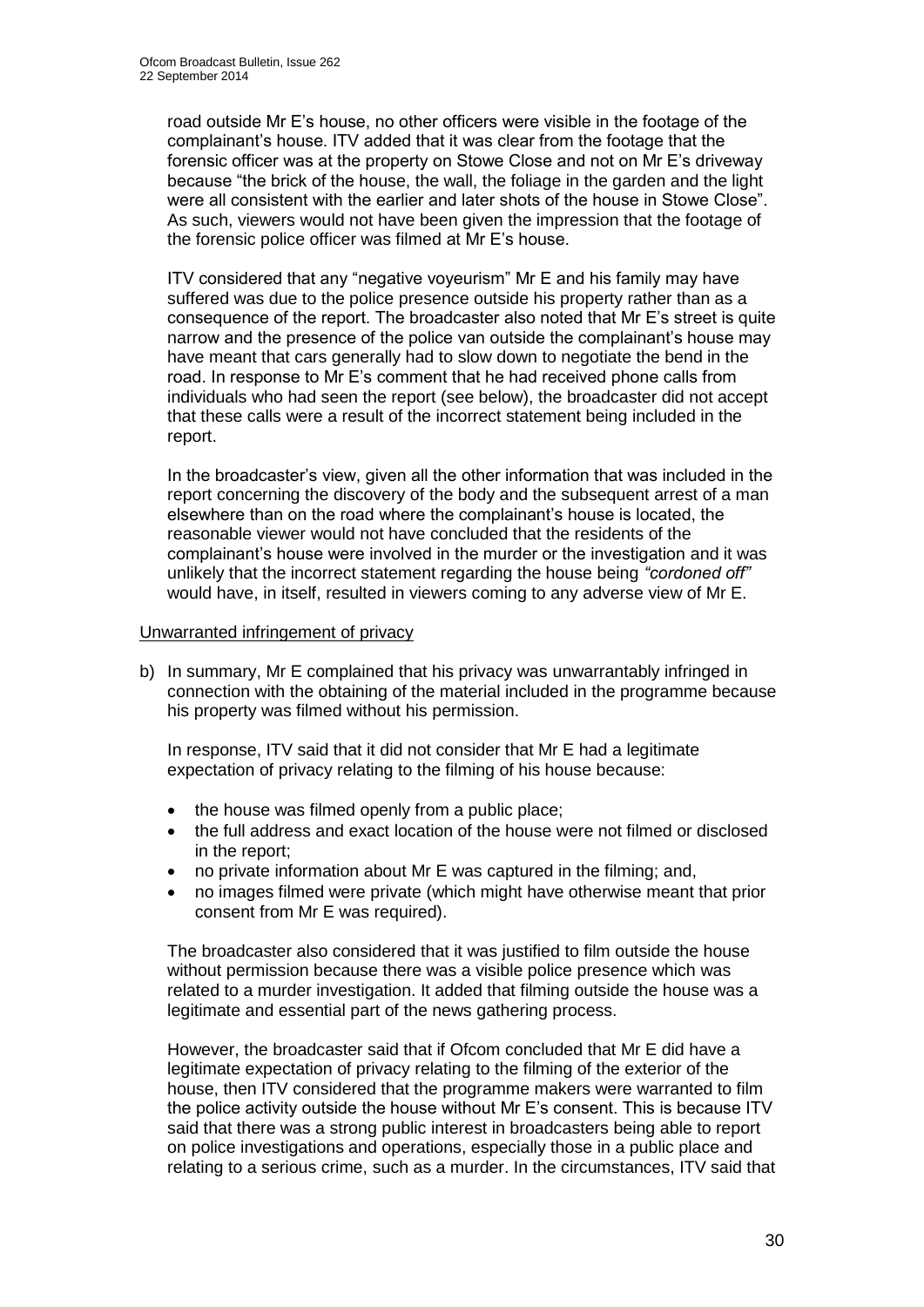the public interest and the audiences' right to receive information outweighed any expectation of privacy Mr E had regarding the filming of the exterior of his house.

c) In summary, Mr E complained that his privacy was unwarrantably infringed in the programme as broadcast because footage of his house was shown without his permission in a news report about a murder investigation.

By way of background, Mr E said that the filming occurred during the school holidays while his children were at home. He said that, as a result of the report, cars would "slow down to look at our home" and his family were unnecessarily frightened for the whole day. He said that people had seen the report and had called, concerned that he and his family may have been involved in the murder.

ITV did not consider that the inclusion of the footage of Mr E's house in the report resulted in an unwarranted infringement of Mr E's privacy or that his consent was required for the use of the footage.

ITV argued that Mr E did not have a legitimate expectation of privacy in relation to the broadcast of the footage of his house in the report because:

- the house had been filmed openly and in a public place, and in the context of a police presence outside the property as part of an on-going murder investigation;
- the police activity would have been visible and obvious to people passing the house that day;
- it could reasonably be expected that the media would report on any developments in a murder investigation;
- the exact location and address of the house were not disclosed;
- the report did not name or identify Mr E or his family as the residents of the house;
- no personal or private information about Mr E or his family was disclosed during the report; and,
- the programme did not state or imply that Mr E or his family were personally connected to the murder investigation.

ITV acknowledged that it was possible for incorrect information to result in an infringement of privacy, where that incorrect information goes to a private matter. However, in the circumstances of this case, the broadcaster said that it did not believe that the incorrect statement that the house was *"cordoned off"* could be considered to be personal or private information about the family occupying the house, given that the family were not otherwise identified in any way. ITV said that it was no more than an inaccurate statement about a public matter, i.e. the police investigation of the murder.

However, ITV stated that if Ofcom did consider that Mr E had a legitimate expectation of privacy relating to the broadcast of the footage of his house in the report, then this expectation would be limited by the police activity outside the house and by the fact that no private or personal information about Mr E was disclosed in the report. Further, ITV said that the inclusion of the shot of the police activity in front of the house was warranted by the strong public interest in reporting a murder investigation.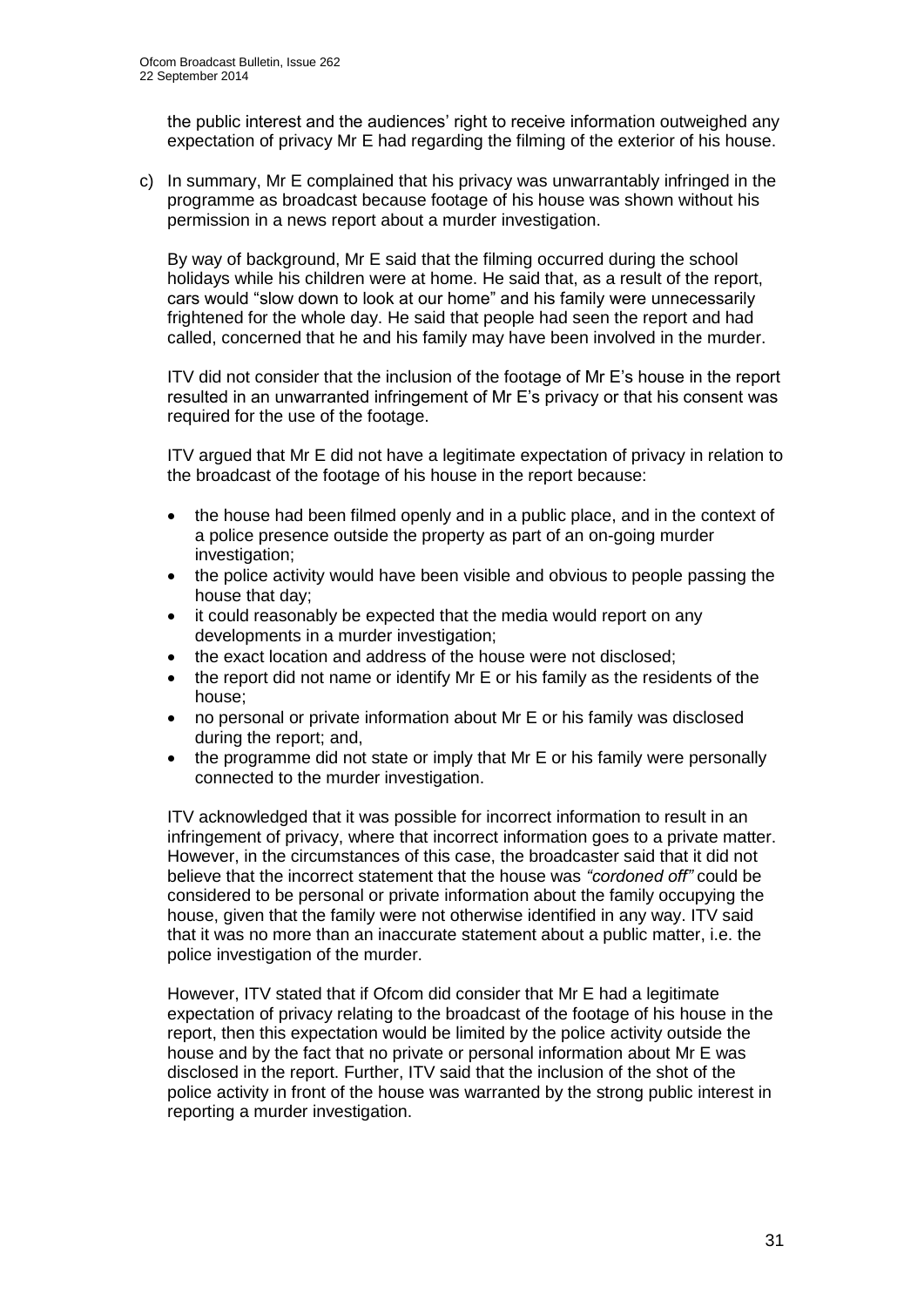# **Ofcom's Preliminary View**

Ofcom prepared a Preliminary View in this case that the complaint of unjust or unfair treatment in the programme as broadcast should be upheld. We provisionally concluded that Mr E's complaint of unwarranted infringement of privacy in connection with the obtaining of material included in the programme, and the subsequent broadcast of that material, should not be upheld.

Both parties were given the opportunity to comment on the Preliminary View. Both made submissions and relevant ones are summarised below.

# *Mr E's representations*

In relation to his complaint of unwarranted infringement of privacy, Mr E did not agree that by not showing his house number the programme made his property more difficult to identify. Mr E said that his property was easily identifiable and that neighbours and friends had identified his property. Mr E provided Ofcom with information about a range of features he considered to distinguish his property from others on the street which he said were featured in the broadcast and therefore enabled his house to be identified. Mr E also said that there was a wooden plaque visible in the report which displayed his house number.

Mr E said that he did not agree with ITV's assertion that the news story was of strong public interest, because the report was omitted from the subsequent news bulletin.

## *ITV's representations*

In response to the Preliminary View, ITV said that it did not agree with Ofcom's view that the report resulted in unfairness to Mr E. The broadcaster reiterated that the report had incorrectly stated that Mr E's house was *"cordoned off"*, but they did not believe that this resulted in any unfairness to Mr E. ITV accepted that the use of the phrase about Mr E's house that *"another property on* [road name] *just around the corner also remains cordoned off"* would have "given viewers the impression that the property was in some way involved in the investigation". However, the broadcaster argued that the Preliminary View did not explain how viewers would have understood that the residents of that property were "personally connected to the murder investigation".

In response to Mr E's representations, ITV said that it did not agree with Mr E's assertions about his property being identifiable. The broadcaster said that neither the sharp bend, nor the house number were visible in the report. ITV added that not including the house number "undoubtedly made it more difficult to identify Mr E's house and its residents". The broadcaster added that: "even if Mr E's house is distinctive…Ofcom has already concluded it was likely that some viewers could have identified Mr E's house from the report".

The broadcaster said that there was a "strong public interest in reporting on the murder investigation", and that although the full report from the lunchtime bulletin which featured Mr E's property was not included in the evening bulletin, a short report about the murder which showed the victim's house was included.

# **Decision**

Ofcom's statutory duties include the application, in the case of all television and radio services, of standards which provide adequate protection to members of the public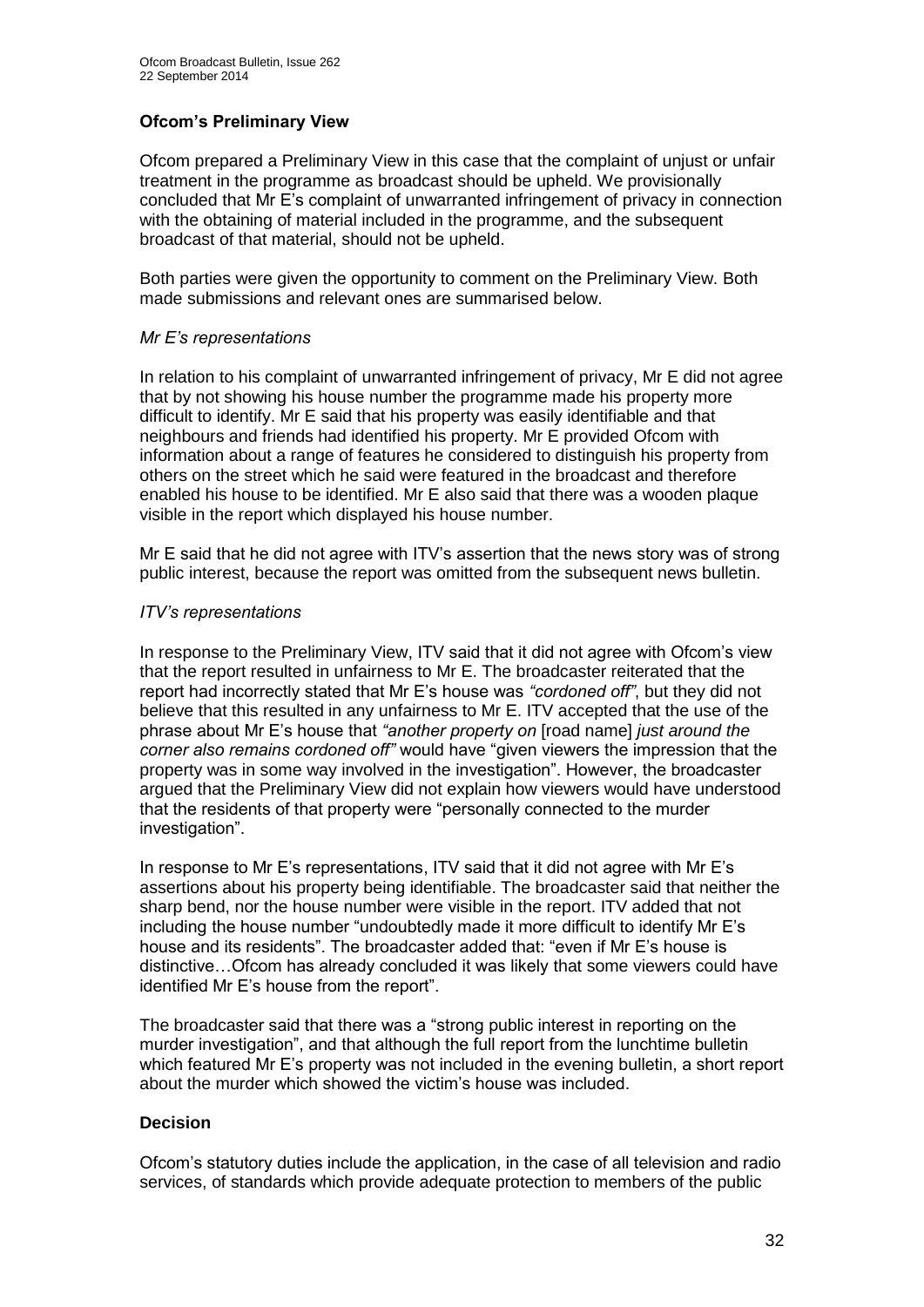and all other persons from unjust or unfair treatment and unwarranted infringement of privacy in, or in connection with the obtaining of material included in, programmes in such services.

In carrying out its duties, Ofcom has regard to the need to secure that the application of these standards is in the manner that best guarantees an appropriate level of freedom of expression. Ofcom is also obliged to have regard, in all cases, to the principles under which regulatory activities should be transparent, accountable, proportionate, consistent, and targeted only at cases in which action is needed.

In reaching this Decision, Ofcom carefully considered all the relevant material provided by both parties. This included a recording and a transcript of the programme as broadcast, both parties' written submissions and supporting material. We also took into account both parties' relevant representations in response to Ofcom's Preliminary View on this complaint (which was to uphold in part).

## Unjust or unfair treatment

When considering complaints of unjust or unfair treatment, Ofcom has regard to whether the broadcaster's actions ensured that the programme as broadcast avoided unjust or unfair treatment of individuals or organisations, as set out in Rule 7.1 of the Code. In assessing this complaint, Ofcom also had regard to Practice 7.9 of the Code which provides that, before broadcasting a factual programme, broadcasters should take reasonable care to satisfy themselves that material facts have not been presented, disregarded or omitted in a way that is unfair to the individual or organisation.

a) We first considered Mr E's complaint that he was treated unjustly or unfairly in the programme as broadcast because an ITV television news report gave the incorrect impression that his house had been *"cordoned off"* by the police because his house and its residents were connected with a murder investigation.

Ofcom acknowledges that, while programme makers and broadcasters have editorial control over what material to include in programmes, they should take reasonable care to satisfy themselves that material facts are not presented in a way that is unfair. Therefore, we considered whether or not reasonable care was taken by ITV by including the footage of Mr E's house in the programme, accompanied by the reporter's statement that the *"property on* [road name]*, just around the corner, also remains cordoned off",* and whether this resulted in unfairness to Mr E.

The murder investigation did not involve Mr E's house in any way, apart from the fact that some rubbish discarded on the street outside his property was at the time thought to be potential evidence. The broadcaster has acknowledged that it incorrectly stated that Mr E's house had been *"cordoned off"* as part of the investigation. However, we also noted that Mr E and his family were not explicitly identified in the report as being connected with the house or the murder and its investigation. Further, the programme stated that: the incident had occurred at a different property, the person who had been arrested in connection with the murder was reported to be a 27 year old man who was the *"son of the victim"*, and the murder was a *"domestic matter"*. Nevertheless, in our view, this additional detail about the incident would not have affected the opinions of viewers who did not know Mr E or his family.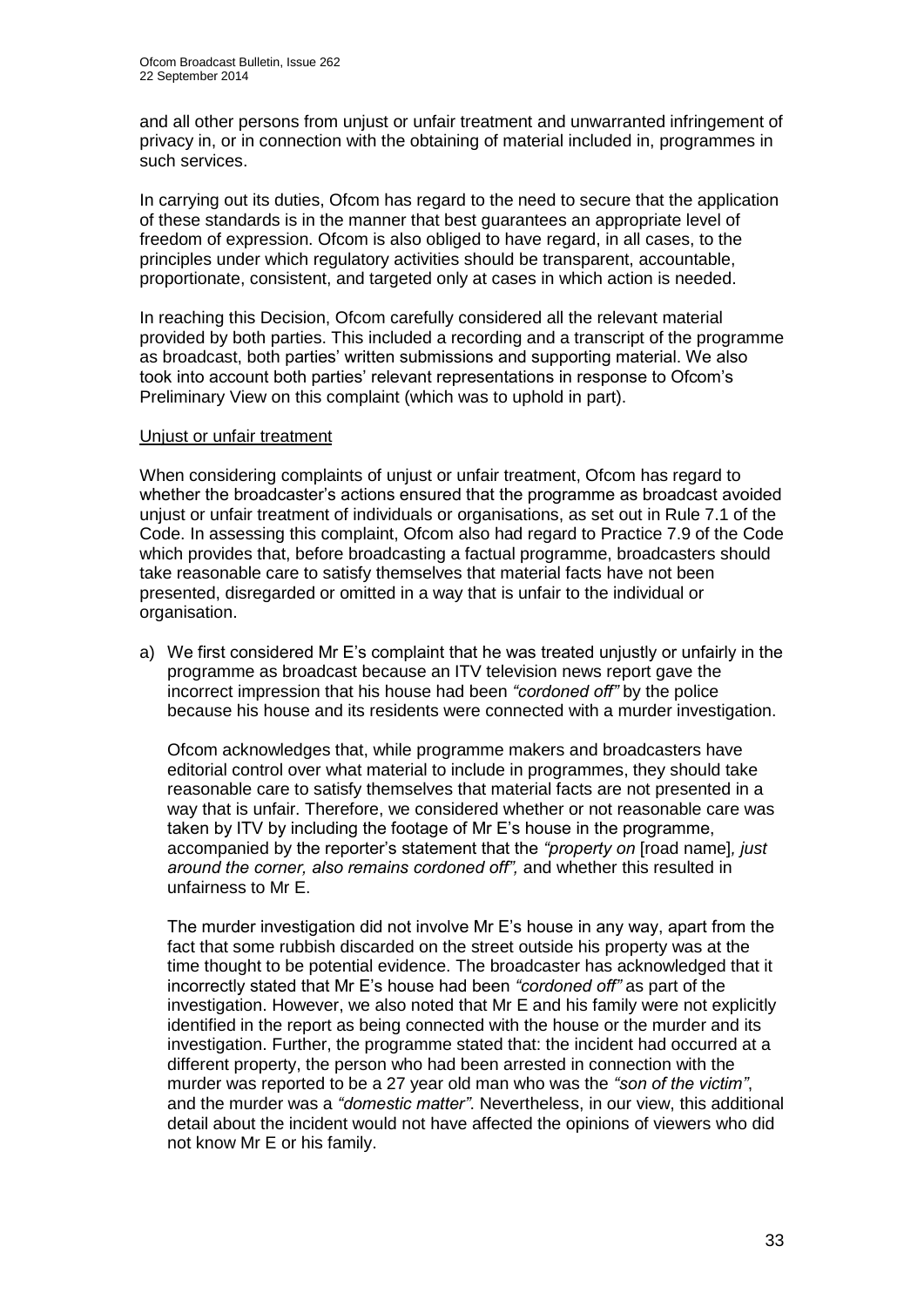We noted the footage shown of the complainant's house with a police officer and police van visible on the road outside the property, accompanied by the commentary about the property being *"cordoned off"*. Ofcom understood that this statement was based on the reporter's recollection at the time which, as it transpired, was mistaken. It was not clear to us that reasonable care was taken by ITV to verify this fact before it was broadcast. In our view this material did have the potential to mislead some viewers into understanding that the property and, potentially the residents of the house, were in some way connected to a very serious criminal incident i.e. a murder. We did not agree with the broadcaster's response that it was: "clear from the footage that the forensic officer was at the property on Stowe Close and not on Mr E's driveway". In Ofcom's view, the footage of the forensic officer shown immediately after the footage of the complainant's house meant it was possible that some viewers may have concluded that the forensic officer was on the driveway of Mr E's property rather than at the property on Stowe Close.

Ofcom recognised that as soon as ITV became aware of its error, it took swift action to ensure that the footage of Mr E's house was not included in the subsequent news bulletin. However, in light of the factors noted above, we concluded that reasonable care had not been exercised by the broadcaster in verifying the facts, resulting in the unjust or unfair impression that the complainant's property and possibly its residents were in some way connected to that investigation.

We considered ITV's representation on the Preliminary View that Ofcom had not explained how viewers would have understood that the residents of the complainant's property were "personally connected to the murder investigation". On this point, Ofcom took the view that, from the footage shown and comments made in the report, and from the reaction Mr E said he and his family had received from friends and neighbours as a result, it was reasonable to conclude that these individuals had taken the view from seeing Mr E's house in the report that Mr E and/or his family – the residents of the house – were potentially connected with the murder investigation. The fact that the programme included other information about the murdered man's son being arrested did not, in Ofcom's opinion, contradict the fact that some viewers would have made the reasonable assumption that those residing in the complainant's house were potentially, in some way, connected with the murder investigation. For this reason, we did not consider ITV's representations altered our view that, in the circumstances of this case, the broadcaster had failed to take reasonable care to satisfy itself that material facts were not presented, disregarded or omitted in a way that did not create unfairness to Mr E.

Ofcom therefore found that Mr E had been treated unfairly in the programme as broadcast.

# Unwarranted infringement of privacy

In Ofcom's view, the individual's right to privacy has to be balanced against the competing right of the broadcaster to freedom of expression. Neither right as such has precedence over the other and, where there is a conflict between the two, it is necessary to intensely focus on the comparative importance of the specific rights. Any justification for interfering with or restricting each right must be taken into account and any interference or restriction must be proportionate. This is reflected in how Ofcom applies Rule 8.1 of the Code which states that any infringement of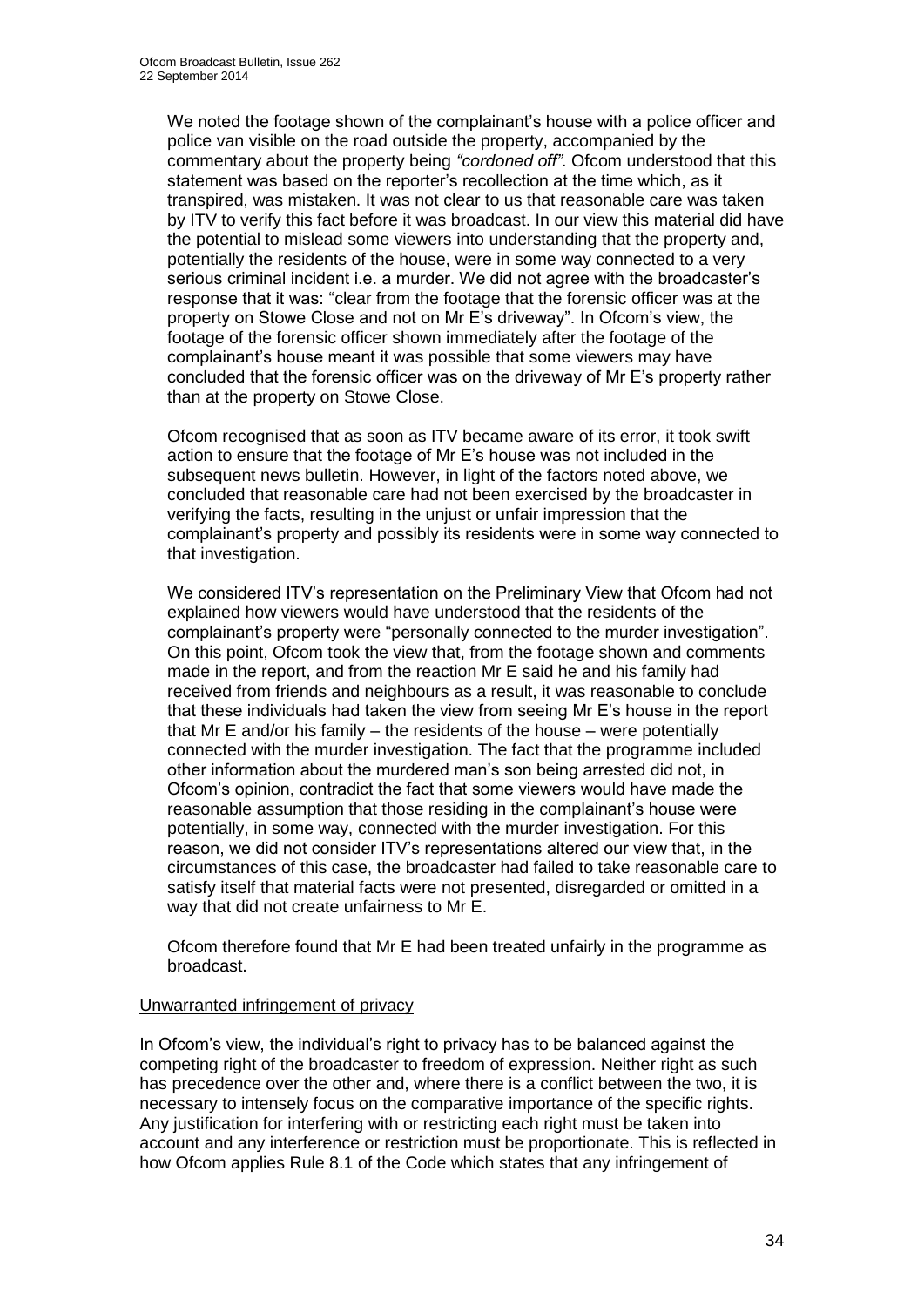privacy in programmes, or in connection with obtaining material included in programmes, must be warranted.

b) We next assessed Mr E's complaint that his privacy was unwarrantably infringed in connection with the obtaining of the material included in the programme because his property was filmed without his permission.

In assessing this head of complaint, Ofcom had regard to Practices 8.3 and 8.4 of the Code. Practice 8.3 states that when people are caught up in events which are covered by the news they still have a right to privacy in both the making and the broadcast of a programme, unless it is warranted to infringe it. This applies to both the time when these events are taking place and to any later programmes that revisit those events. Practice 8.4 provides that broadcasters should ensure that words, images or actions filmed or recorded in, or broadcast from, a public place, are not so private that prior consent is required before broadcast from the individual or organisation concerned, unless broadcasting without their consent is warranted.

To establish whether or not Mr E's privacy was unwarrantably infringed in connection with the obtaining of the material included in the programme Ofcom first assessed the extent to which he had a legitimate expectation of privacy in the filming of the footage. The Code states that "legitimate expectations of privacy will vary according to the place and nature of the information, activity or condition in question, the extent to which it is in the public domain (if at all) and whether the individual concerned was in the public eye". When considering the extent to which the complainant in this case may have had a legitimate expectation of privacy, Ofcom had regard to a number of factors.

Ofcom reviewed the edited footage that was broadcast in the report $<sup>1</sup>$  and noted</sup> that the programme makers filmed only the front exterior of Mr E's house. They did not include any close-up footage of the property, nor did they include footage of Mr E and his family themselves. It was apparent that the filming of Mr E's house had been conducted by the programme makers openly and from a public place, namely a public footpath, to which members of the public had access and could have seen the police activity present outside the property.

We next considered the context in which the footage was filmed. We noted from ITV's statement that it considered that police activity outside a property in relation to a murder investigation is of public interest and that filming outside Mr E's house was therefore a legitimate and essential part of the news gathering process.

We took account of the following factors: none of the footage filmed of Mr E's house captured anything that could be considered particularly private to Mr E or his family; none of the footage focused on anything other than the outside of the house itself; and the filming was conducted openly and in a public place. As a result, we considered that in the circumstances of this case, Mr E did not have a legitimate expectation of privacy in relation to the obtaining of the footage of the exterior of his house. It was therefore not necessary for Ofcom to go on to consider whether there was any infringement of Mr E's privacy in the obtaining of this material was warranted.

1

 $<sup>1</sup>$  It was not necessary to consider the unedited footage in this case, as Mr E's complaint</sup> referred only to the obtaining of the footage that was subsequently broadcast.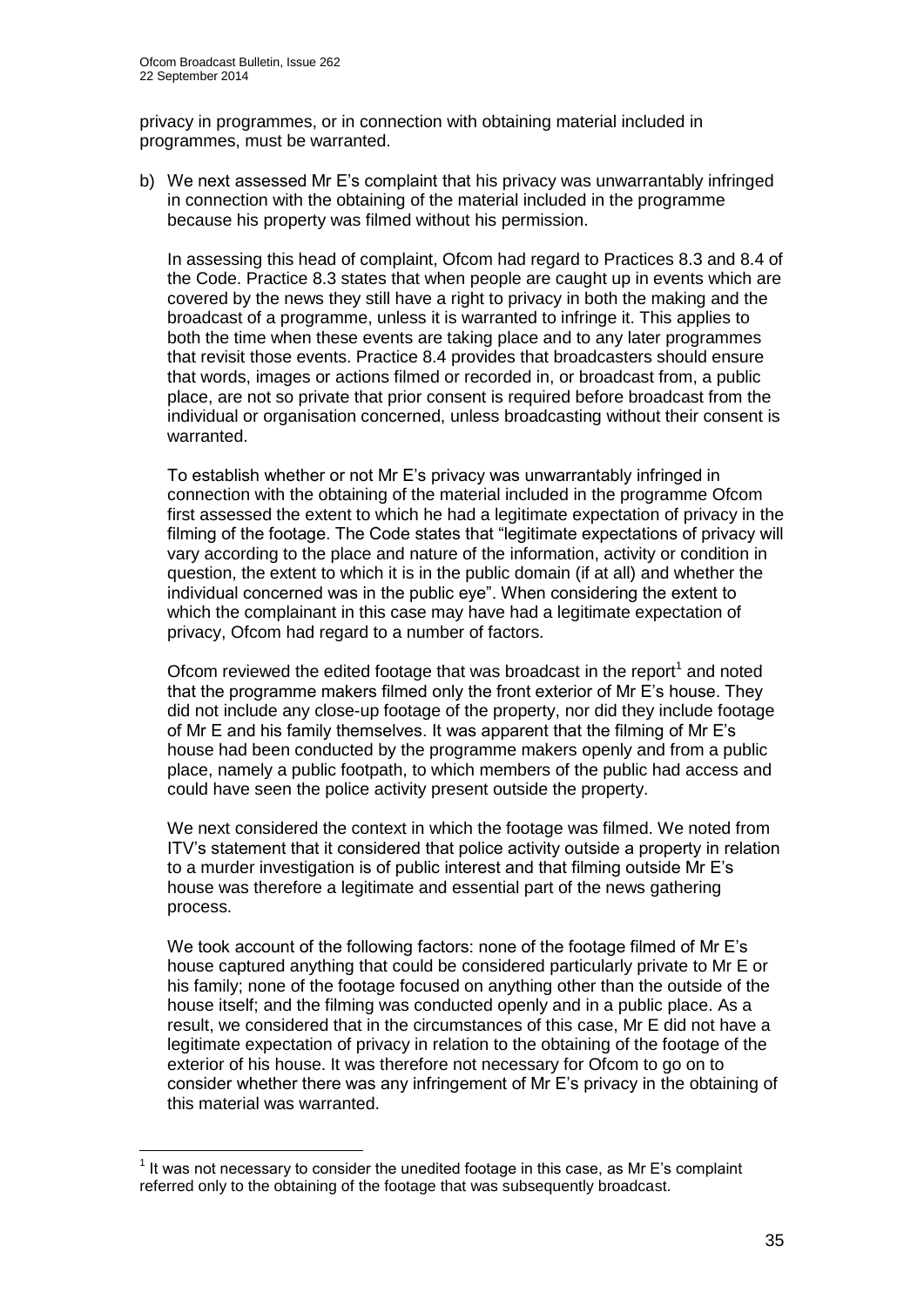Ofcom found that there was no unwarranted infringement of Mr E's privacy in connection with the obtaining of material included in the programme.

c) We then considered Mr E's complaint that his privacy was unwarrantably infringed in the programme as broadcast because footage of his house was shown without his permission in a news report about a murder investigation.

In assessing this head of complaint, we had particular regard to Practice 8.6 of the Code. This states that, if the broadcast of a programme would infringe the privacy of a person or organisation, consent should be obtained before the relevant material is broadcast unless the infringement of privacy is warranted. We also had regard to Practice 8.2 which states that information that discloses a person's home or family should not be revealed without permission, unless it is warranted.

We first considered the extent to which Mr E had a legitimate expectation of privacy in relation to footage of his house being shown in the programme and information relating to its location being disclosed in the programme as broadcast without his permission. As noted above, the Code makes clear that whether someone has a legitimate expectation of privacy will vary according to the place and nature of the information in question, including the extent to which it is in the public domain.

We examined the footage of Mr E's house in the programme and the context in which it appeared (as set out at head a) above) and noted that the reporter disclosed the street name of Mr E's house and said that the property had been *"cordoned off".* It was our view that it was likely that some viewers could have identified Mr E's house from the information given in the report. This is because the report revealed the town where Mr E's house was located, the road name, and showed footage of the outside of the property. However, we acknowledged that not revealing the house number may have made this task more difficult.

We considered Mr E's representations on the Preliminary View that in his view his house was easily identifiable from the footage, and the fact that the programme had not revealed his house number had not made the task of identifying his house more difficult. Ofcom noted that a wooden plaque, which displayed Mr E's house number, was visible outside Mr E's property in the footage. However, the house number was not clearly visible in the footage. Also, as regards the other features which Mr E said made his house identifiable, in Ofcom's view either these features were not clear from the footage broadcast, or we had already in preparing the Preliminary View taken account of the fact that some viewers could have identified Mr E's house from the footage. Therefore, Mr E's representations did not alter our opinion set out in the Preliminary View that by not revealing the house number, the programme may have made it more difficult to identify Mr E's house.

Ofcom recognised that the broadcast of footage of a person's home, and information about its location may give rise to a legitimate expectation of privacy. The subject matter of the report was serious in that it related to an on-going murder investigation and Mr E said that people had seen the report and had called him, concerned that he and his family may have been involved in the murder. However, we noted that in the programme as broadcast, neither Mr E nor his family were identified as being connected in any way to the property shown. Further, it appeared that the footage of the property that was broadcast was filmed openly and in a public place, i.e. from a public footpath. In light of these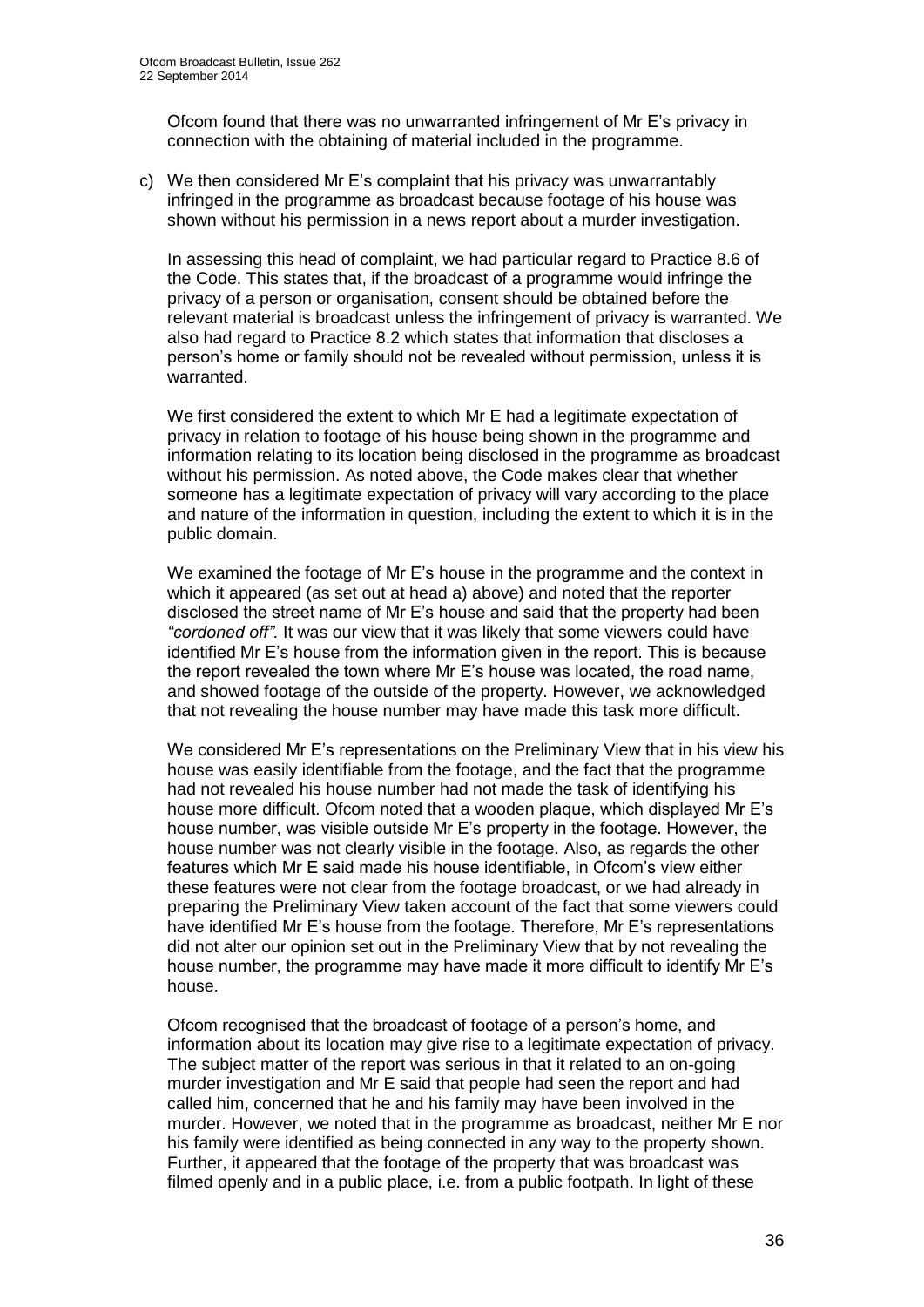factors, we took the view that the footage included in the programme did not reveal any sensitive or private information about Mr E or his personal life, nor did it directly identify Mr E to be the owner of, or as someone who was otherwise connected to, the property.

Given the above, we considered that, in the circumstances of this case, Mr E did not have a legitimate expectation of privacy in relation to the broadcast of the footage of his house included in the programme. Therefore, it was not necessary for Ofcom to go on to consider whether there was any infringement of Mr E's privacy.

**Ofcom has upheld Mr E's complaint of unjust or unfair treatment in the programme as broadcast. However, Ofcom has not upheld Mr E's complaint of unwarranted infringement of privacy in connection with the obtaining of material included in the programme and in the programme as broadcast.**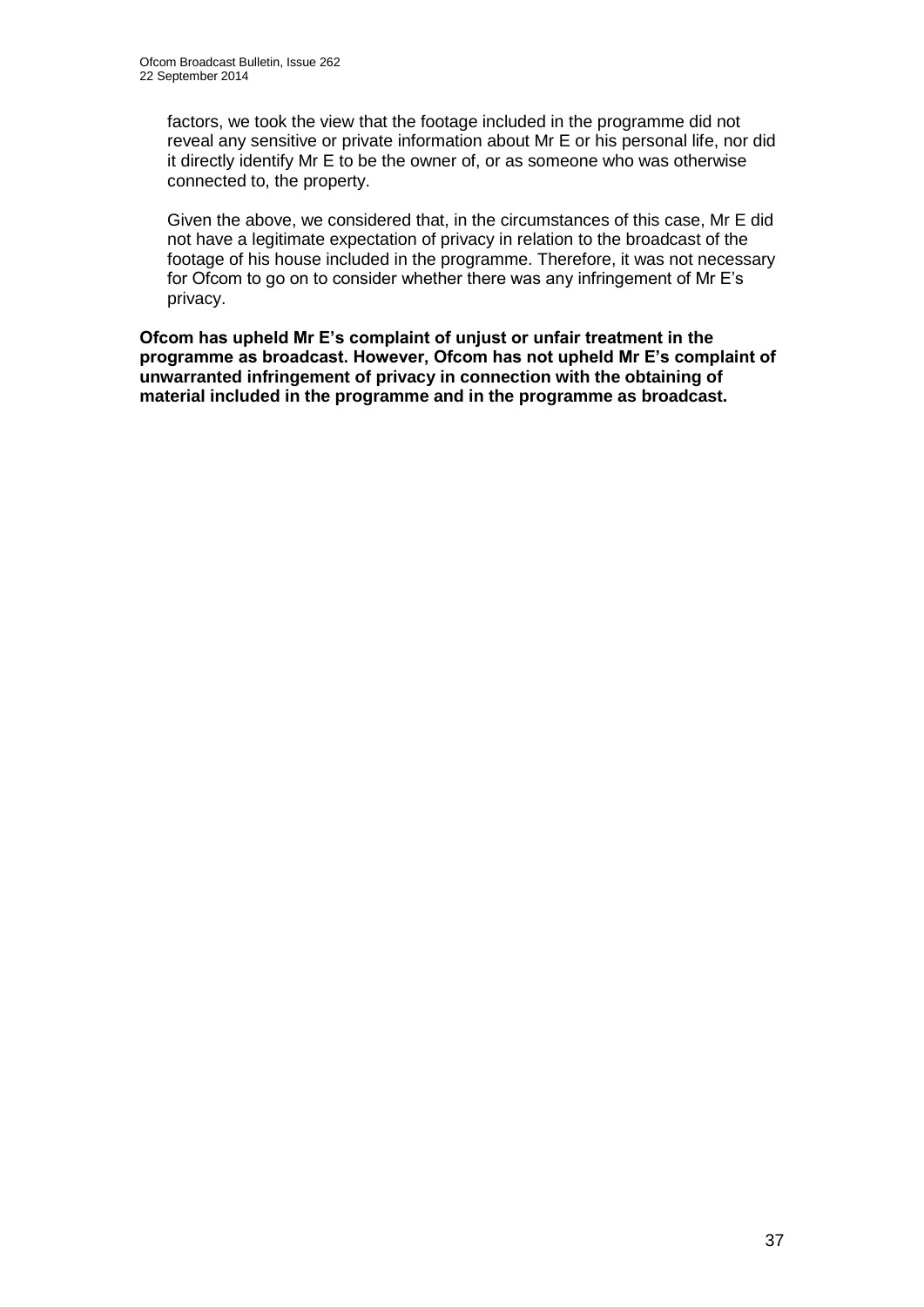# **Investigations Not in Breach**

Here are alphabetical lists of investigations that Ofcom has completed between 26 August and 8 September 2014 and decided that the broadcaster did not breach Ofcom's codes, licence conditions or other regulatory requirements.

# **Investigations conducted under the Procedures for investigating breaches of content standards for television and radio**

| Programme                           | Broadcaster | Transmission<br>date | <b>Categories</b> |
|-------------------------------------|-------------|----------------------|-------------------|
| Taken Back:<br><b>Finding Haley</b> | Channel 5   | 19/05/2014           | Scheduling        |

For more information about how Ofcom conducts investigations about content standards, go to: [http://stakeholders.ofcom.org.uk/broadcasting/guidance/complaints](http://stakeholders.ofcom.org.uk/broadcasting/guidance/complaints-sanctions/standards/)[sanctions/standards/.](http://stakeholders.ofcom.org.uk/broadcasting/guidance/complaints-sanctions/standards/)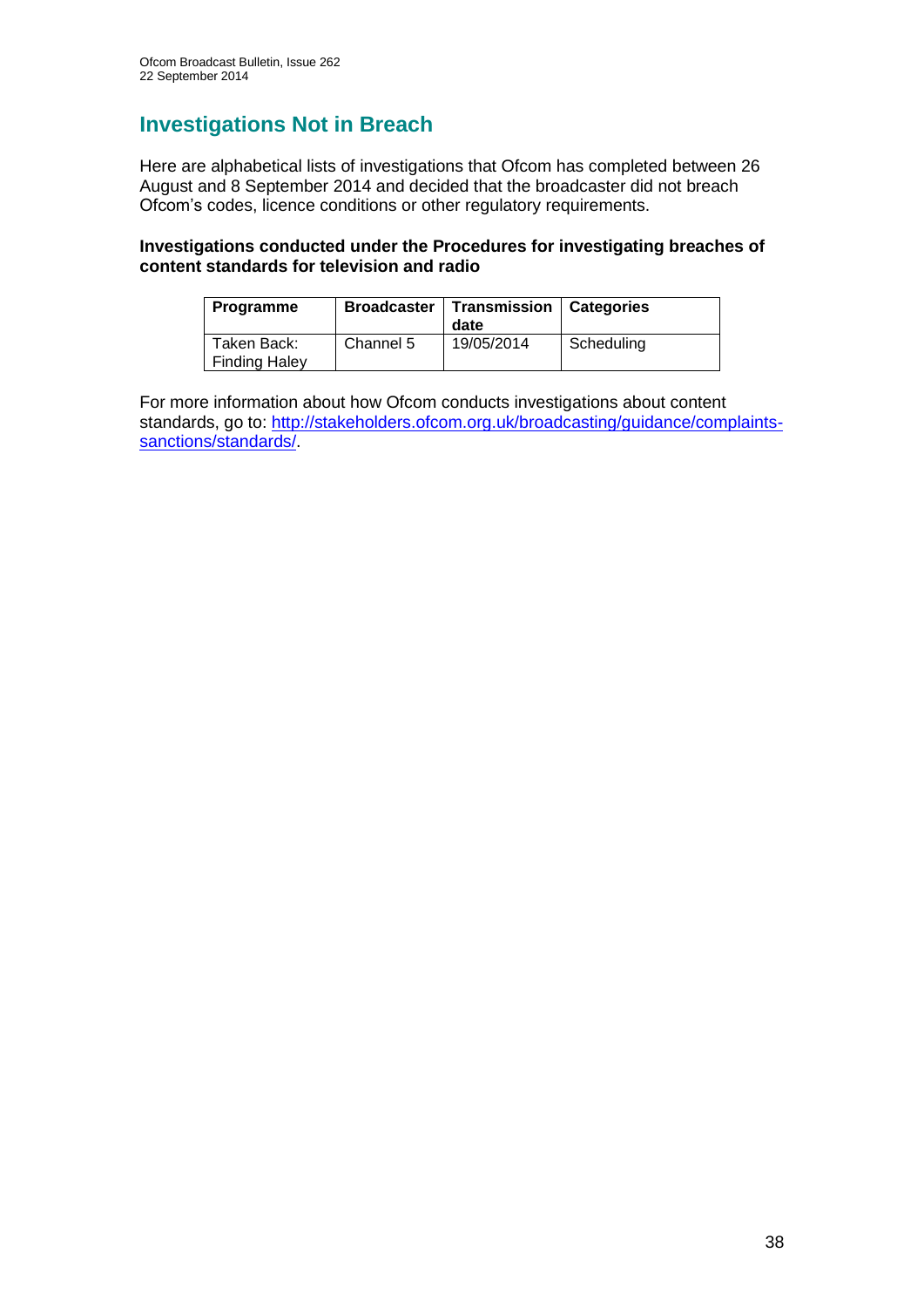# **Complaints Assessed, Not Investigated**

Here are alphabetical lists of complaints that, after careful assessment, Ofcom has decided not to pursue between 26 August and 8 September 2014 because they did not raise issues warranting investigation.

# **Complaints assessed under the Procedures for investigating breaches of content standards for television and radio**

For more information about how Ofcom assesses conducts investigations about content standards, go to: [http://stakeholders.ofcom.org.uk/broadcasting/guidance/complaints](http://stakeholders.ofcom.org.uk/broadcasting/guidance/complaints-sanctions/standards/)[sanctions/standards/.](http://stakeholders.ofcom.org.uk/broadcasting/guidance/complaints-sanctions/standards/)

| Programme                                            | <b>Broadcaster</b>      | <b>Transmission Date</b> | <b>Categories</b>                            | <b>Number of</b><br>complaints |
|------------------------------------------------------|-------------------------|--------------------------|----------------------------------------------|--------------------------------|
| Access                                               | $5*$                    | 17/08/2014               | Generally accepted<br>standards              |                                |
| The Dam Busters                                      | 5USA                    | 07/09/2014               | Race<br>discrimination/offence               | 1                              |
| Al Jazeera News                                      | Al Jazeera              | 21/08/2014               | Outside of remit / other                     | 1                              |
| <b>Ambur Radio</b>                                   | Ambur Radio<br>103.6 FM | 17/04/2014               | Generally accepted<br>standards              | $\mathbf{1}$                   |
| <b>Teen Wolf</b>                                     | <b>AXN</b>              | 15/07/2014               | Generally accepted<br>standards              | $\mathbf{1}$                   |
| A Question of Sport                                  | BBC <sub>1</sub>        | 22/08/2014               | Outside of remit / other                     | $\mathbf{1}$                   |
| <b>Animal Saints and</b><br><b>Sinners</b>           | BBC <sub>1</sub>        | 25/08/2014               | Animal welfare                               | $\overline{2}$                 |
| <b>BBC News</b>                                      | BBC <sub>1</sub>        | 05/08/2014               | Generally accepted<br>standards              | $\mathbf{1}$                   |
| <b>BBC News</b>                                      | BBC <sub>1</sub>        | 18/08/2014               | Due impartiality/bias                        | $\mathbf{1}$                   |
| <b>BBC News</b>                                      | BBC <sub>1</sub>        | 27/08/2014               | Due accuracy                                 | $\mathbf{1}$                   |
| <b>BBC News</b>                                      | BBC <sub>1</sub>        | 31/08/2014               | Outside of remit / other                     | $\mathbf{1}$                   |
| <b>BBC News at Six</b>                               | BBC <sub>1</sub>        | 03/09/2014               | Scheduling                                   | $\mathbf{1}$                   |
| <b>BBC News at Six</b>                               | BBC <sub>1</sub>        | n/a                      | <b>Television Access</b><br>Services         | $\overline{1}$                 |
| <b>BBC News at Ten</b>                               | BBC <sub>1</sub>        | 02/09/2014               | Due impartiality/bias                        | $\mathbf{1}$                   |
| <b>Big School</b>                                    | BBC <sub>1</sub>        | 29/08/2014               | <b>Disability</b><br>discrimination/offence  | $\overline{2}$                 |
| <b>Boomers</b>                                       | BBC <sub>1</sub>        | 15/08/2014               | Religious/Beliefs<br>discrimination/offence  | 1                              |
| <b>Britain's Compulsive</b><br>Shoppers              | BBC <sub>1</sub>        | 21/08/2014               | Offensive language                           | $\mathbf{1}$                   |
| Casualty                                             | BBC <sub>1</sub>        | 30/08/2014               | Generally accepted<br>standards              | $\overline{1}$                 |
| <b>Commonwealth Games</b><br><b>Opening Ceremony</b> | BBC <sub>1</sub>        | 23/07/2014               | Outside of remit / other                     | $\overline{1}$                 |
| Countryfile                                          | BBC <sub>1</sub>        | 24/08/2014               | Materially misleading                        | $\mathbf{1}$                   |
| Doctor Who                                           | BBC <sub>1</sub>        | 23/08/2014               | Elections/Referendums                        | $\mathbf{1}$                   |
| Doctor Who                                           | BBC <sub>1</sub>        | 23/08/2014               | Scheduling                                   | $\overline{11}$                |
| Doctor Who                                           | BBC <sub>1</sub>        | 23/08/2014               | Sexual orientation<br>discrimination/offence | $\mathbf{1}$                   |
| Doctor Who                                           | BBC <sub>1</sub>        | 30/08/2014               | Due impartiality/bias                        | $\overline{1}$                 |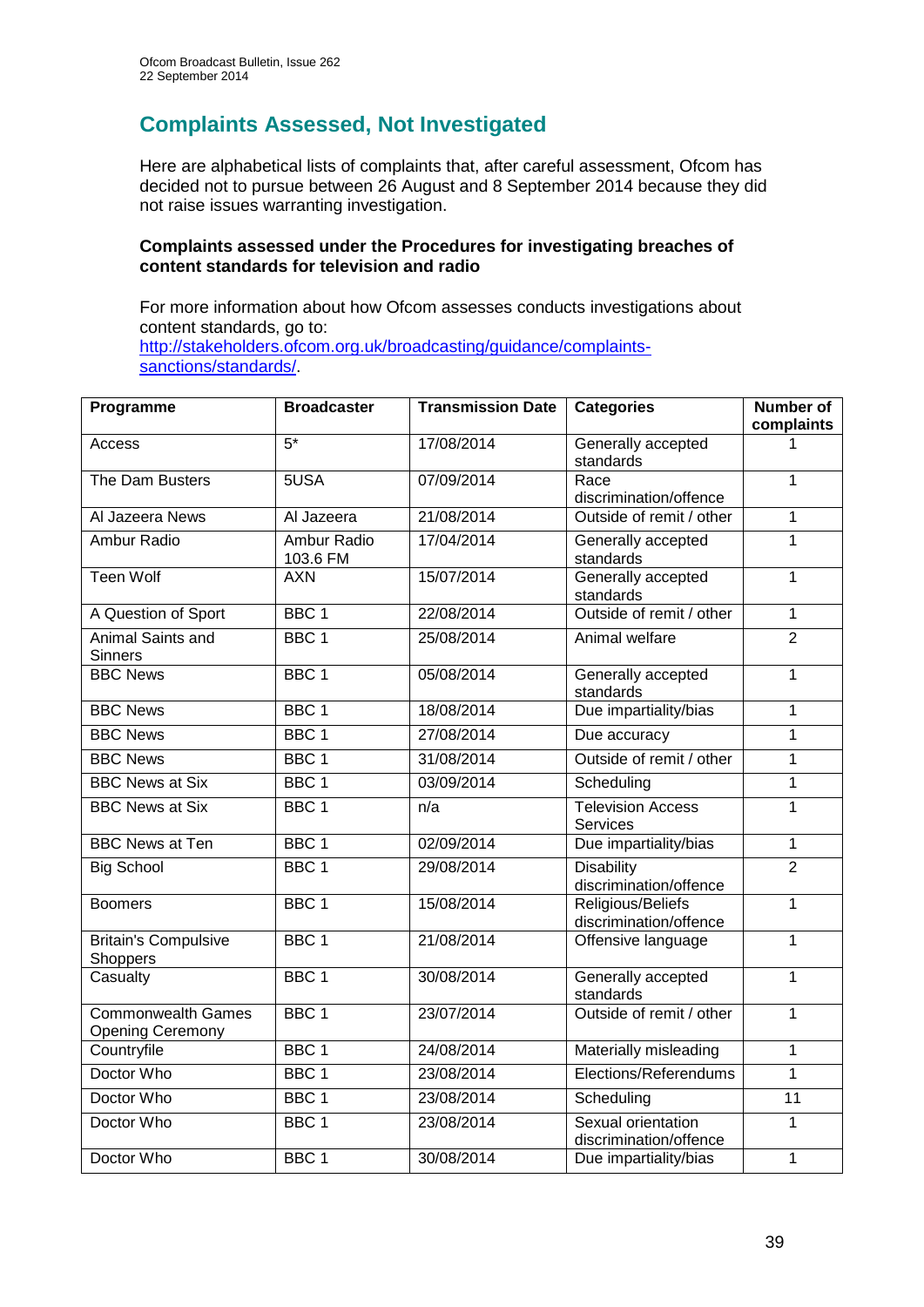| Doctor Who                                    | BBC <sub>1</sub>                 | 30/08/2014 | Product placement                           | $\overline{2}$ |
|-----------------------------------------------|----------------------------------|------------|---------------------------------------------|----------------|
| F1: Grand Prix                                | BBC <sub>1</sub>                 | 07/09/2014 | Violence and                                | 1              |
|                                               |                                  |            | dangerous behaviour                         |                |
| F1: Grand Prix                                | BBC <sub>1</sub>                 | 07/09/2014 | Violence and                                | 1              |
| Our Zoo                                       | BBC <sub>1</sub>                 | 03/09/2014 | dangerous behaviour<br>Generally accepted   | 1              |
|                                               |                                  |            | standards                                   |                |
| Pointless                                     | BBC <sub>1</sub>                 | 23/08/2014 | Generally accepted                          | 1              |
|                                               |                                  |            | standards                                   |                |
| Scrappers                                     | BBC <sub>1</sub>                 | 05/09/2014 | Violence and                                | 1              |
|                                               |                                  |            | dangerous behaviour                         |                |
| The Hairy Bikers'<br><b>Everyday Gourmets</b> | BBC <sub>1</sub>                 | 21/08/2014 | Animal welfare                              | 1              |
| The Royal Edinburgh<br>Military Tattoo 2014   | BBC <sub>1</sub>                 | 25/08/2014 | <b>Nudity</b>                               | 3              |
| Who Do You Think You<br>Are?                  | BBC <sub>1</sub>                 | 28/08/2014 | Generally accepted<br>standards             | 1              |
| <b>BBC</b> News at 10 and                     | BBC 1 and BBC                    | 21/08/2014 | Due impartiality/bias                       | 1              |
| <b>BBC Radio Today</b><br>Referendum Debate   | Radio 4<br><b>BBC 1 Scotland</b> | 03/09/2014 | Due impartiality/bias                       | 1              |
|                                               |                                  |            |                                             | 1              |
| <b>Reporting Scotland</b>                     | <b>BBC 1 Scotland</b>            | 19/08/2014 | Race<br>discrimination/offence              |                |
| <b>Scotland Decides</b>                       | <b>BBC 1 Scotland</b>            | 25/08/2014 | Due impartiality/bias                       | $\overline{2}$ |
| <b>Scotland Decides</b>                       | <b>BBC 1 Scotland</b>            | 25/08/2014 | Elections/Referendums                       | 1              |
| <b>Athletics</b>                              | BBC <sub>2</sub>                 | 07/09/2014 | Outside of remit / other                    | 1              |
| Doctor Who                                    | BBC <sub>2</sub>                 | 28/08/2014 | Sexual orientation                          | 1              |
|                                               |                                  |            | discrimination/offence                      |                |
| Dragons' Den                                  | BBC <sub>2</sub>                 | 24/08/2014 | Offensive language                          | $\overline{2}$ |
| Food and Drink                                | BBC <sub>2</sub>                 | 11/08/2014 | Materially misleading                       | 1              |
| Horizon                                       | BBC <sub>2</sub>                 | 20/08/2014 | Animal welfare                              | 1              |
| <b>Scotland Decides</b>                       | BBC <sub>2</sub>                 | 25/08/2014 | Elections/Referendums                       | 1              |
| The Hairy Bikers' Asian<br>Adventure          | BBC <sub>2</sub>                 | 07/08/2014 | Animal welfare                              | $\mathbf{1}$   |
| <b>Top Gear</b>                               | BBC <sub>2</sub>                 | 02/03/2014 | Generally accepted                          | 1              |
|                                               |                                  |            | standards                                   |                |
| <b>Comedy Fest Live</b>                       | BBC <sub>3</sub>                 | 30/07/2014 | Generally accepted<br>standards             | 1              |
| Our World War                                 | BBC <sub>3</sub>                 | 07/08/2014 | Materially misleading                       | 1              |
| <b>BBC News</b>                               | <b>BBC News</b><br>Channel       | 22/08/2014 | <b>Television Access</b><br><b>Services</b> | 1              |
| <b>BBC News</b>                               | <b>BBC News</b>                  | 25/08/2014 | Elections/Referendums                       | 1              |
|                                               | Channel                          |            |                                             |                |
| <b>BBC News</b>                               | <b>BBC News</b><br>Channel       | 31/08/2014 | Due accuracy                                | 1              |
| <b>BBC News</b>                               | <b>BBC Radio 4</b>               | Various    | Due impartiality/bias                       | $\mathbf{1}$   |
| <b>Broadcasting House</b>                     | <b>BBC Radio 4</b>               | 31/08/2014 | Due impartiality/bias                       | 1              |
| The Brig Society                              | <b>BBC Radio 4</b>               | 29/08/2014 | Religious/Beliefs<br>discrimination/offence | $\overline{2}$ |
| The Brig Society                              | <b>BBC Radio 4</b>               | 30/08/2014 | Religious/Beliefs<br>discrimination/offence | $\mathbf{1}$   |
| Today                                         | <b>BBC Radio 4</b>               | 22/08/2014 | Due impartiality/bias                       | 1              |
| Today                                         | <b>BBC Radio 4</b>               | 27/08/2014 | Generally accepted                          | 4              |
|                                               |                                  |            | standards                                   |                |
| Woman's Hour                                  | <b>BBC Radio 4</b>               | 07/08/2014 | Transgender<br>discrimination/offence       | 1              |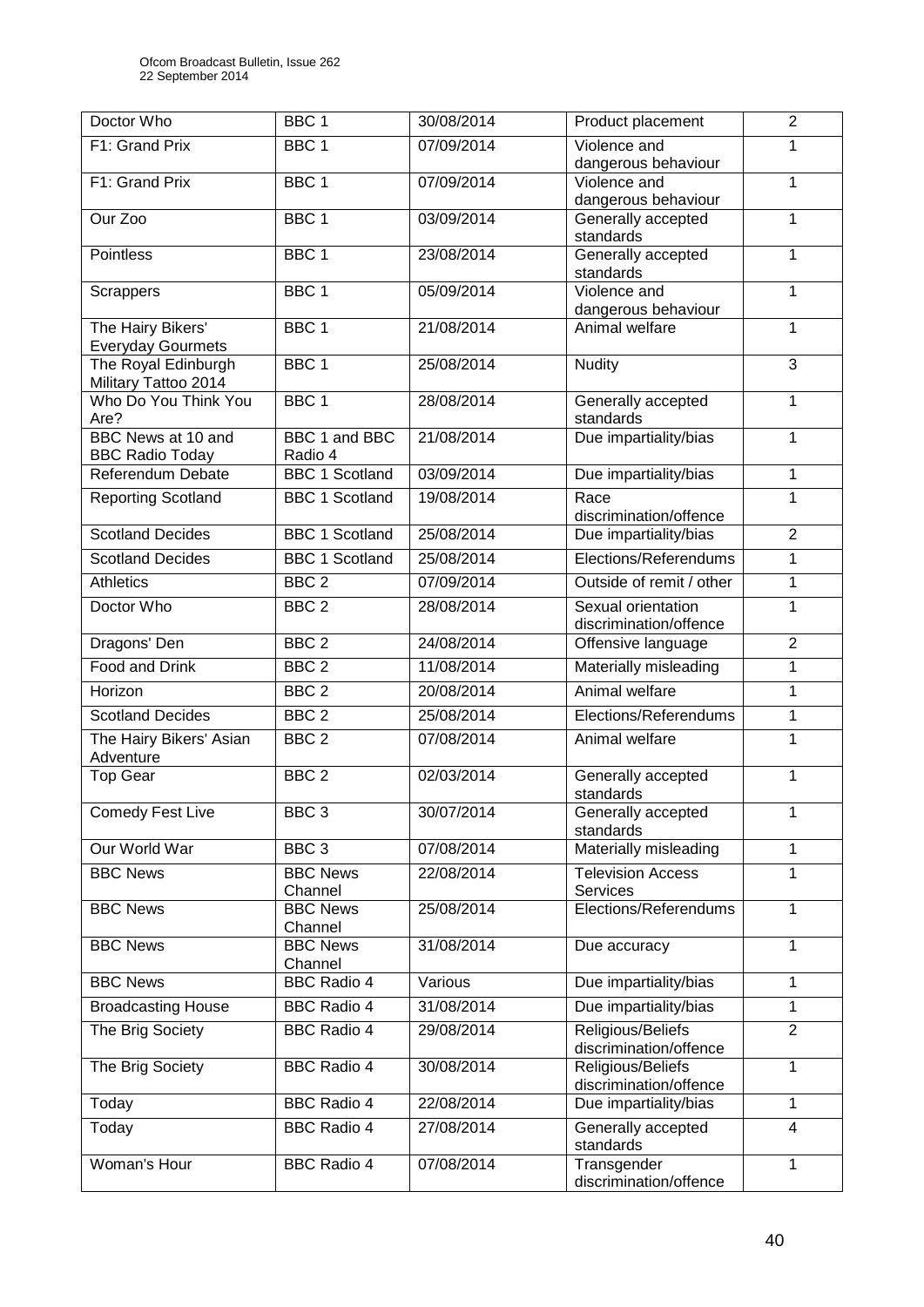| <b>Test Match Special</b>                                | <b>BBC Radio 5</b><br><b>Live Sports</b><br>Extra | 07/08/2014 | Gender<br>discrimination/offence             | $\overline{2}$ |
|----------------------------------------------------------|---------------------------------------------------|------------|----------------------------------------------|----------------|
| <b>Good Morning Scotland</b>                             | <b>BBC Radio</b><br>Scotland                      | 29/08/2014 | Elections/Referendums                        | $\mathbf{1}$   |
| lain Lee on BBC WM                                       | <b>BBC WM 95.6</b>                                | 16/08/2014 | Generally accepted<br>standards              | 1              |
| Mystery & Mayhem<br>Weekends (trailer)                   | Boomerang +1                                      | 21/08/2014 | Offensive language                           | 1              |
| Live UFC PreLims                                         | BT Sport 1                                        | 17/08/2014 | Outside of remit / other                     | $\mathbf{1}$   |
| Horrible Histories                                       | <b>CBBC</b>                                       | 04/08/2014 | Generally accepted<br>standards              | 1              |
| <b>Unsolved Mysteries</b>                                | <b>CBS Reality</b>                                | 11/08/2014 | Scheduling                                   | $\mathbf{1}$   |
| Family Fortunes                                          | Challenge                                         | 17/08/2014 | Generally accepted<br>standards              | 1              |
| 8 Out of 10 Cats Does<br>Countdown                       | Channel 4                                         | 25/08/2014 | Generally accepted<br>standards              | 1              |
| Advertising                                              | Channel 4                                         | 26/08/2014 | Advertising content                          | 1              |
| <b>Channel 4 News</b>                                    | Channel 4                                         | 15/08/2014 | Due impartiality/bias                        | 1              |
| Channel 4 News                                           | Channel 4                                         | 20/08/2014 | Outside of remit / other                     | 1              |
| Channel 4 News                                           | Channel 4                                         | n/a        | Due impartiality/bias                        | 1              |
| Come Dine with Me                                        | Channel 4                                         | 20/08/2014 | Generally accepted<br>standards              | 1              |
| <b>Educating the East End</b><br>(trailer)               | Channel 4                                         | 31/08/2014 | Gender<br>discrimination/offence             | 1              |
| <b>First Time Farmers</b>                                | Channel 4                                         | 21/08/2014 | Animal welfare                               | $\mathbf{1}$   |
| Hollyoaks                                                | Channel 4                                         | 02/09/2014 | Generally accepted<br>standards              | 1              |
| Jimmy Carr: Telling<br>Jokes                             | Channel 4                                         | 05/09/2014 | Religious/Beliefs<br>discrimination/offence  | $\mathbf{1}$   |
| Jimmy Carr: Telling<br>Jokes                             | Channel 4                                         | 05/09/2014 | Sexual orientation<br>discrimination/offence | 1              |
| Sarah Beeny's Double<br>Your House for Half the<br>Money | Channel 4                                         | 20/08/2014 | Product placement                            | 1              |
| The Last Leg                                             | Channel 4                                         | 05/09/2014 | Generally accepted<br>standards              | 1              |
| The Mill                                                 | Channel 4                                         | 03/08/2014 | Sexual material                              | $\overline{2}$ |
| The Million Pound Drop                                   | Channel 4                                         | 29/08/2014 | Materially misleading                        | 1              |
| The Restoration Man                                      | Channel 4                                         | 23/08/2014 | Offensive language                           | 1              |
| Water for Elephants                                      | Channel 4                                         | 17/08/2014 | Scheduling                                   | 1              |
| Advertising                                              | Channel 5                                         | 22/08/2014 | Outside of remit / other                     | 1              |
| <b>Cowboy Builders</b>                                   | Channel 5                                         | 26/08/2014 | Race<br>discrimination/offence               | 1              |
| Dallas (trailer)                                         | Channel 5                                         | 21/08/2014 | Scheduling                                   | 1              |
| <b>Extreme Fishing with</b><br>Robson Green              | Channel 5                                         | n/a        | Animal welfare                               | $\mathbf{1}$   |
| On the Yorkshire Buses                                   | Channel 5                                         | 15/08/2014 | Scheduling                                   | 1              |
| On the Yorkshire Buses                                   | Channel 5                                         | 22/08/2014 | Generally accepted<br>standards              | 1              |
| Suspects                                                 | Channel 5                                         | 20/08/2014 | <b>Disability</b><br>discrimination/offence  | 1              |
| The Dog Rescuers                                         | Channel 5                                         | 08/09/2014 | Offensive language                           | 1              |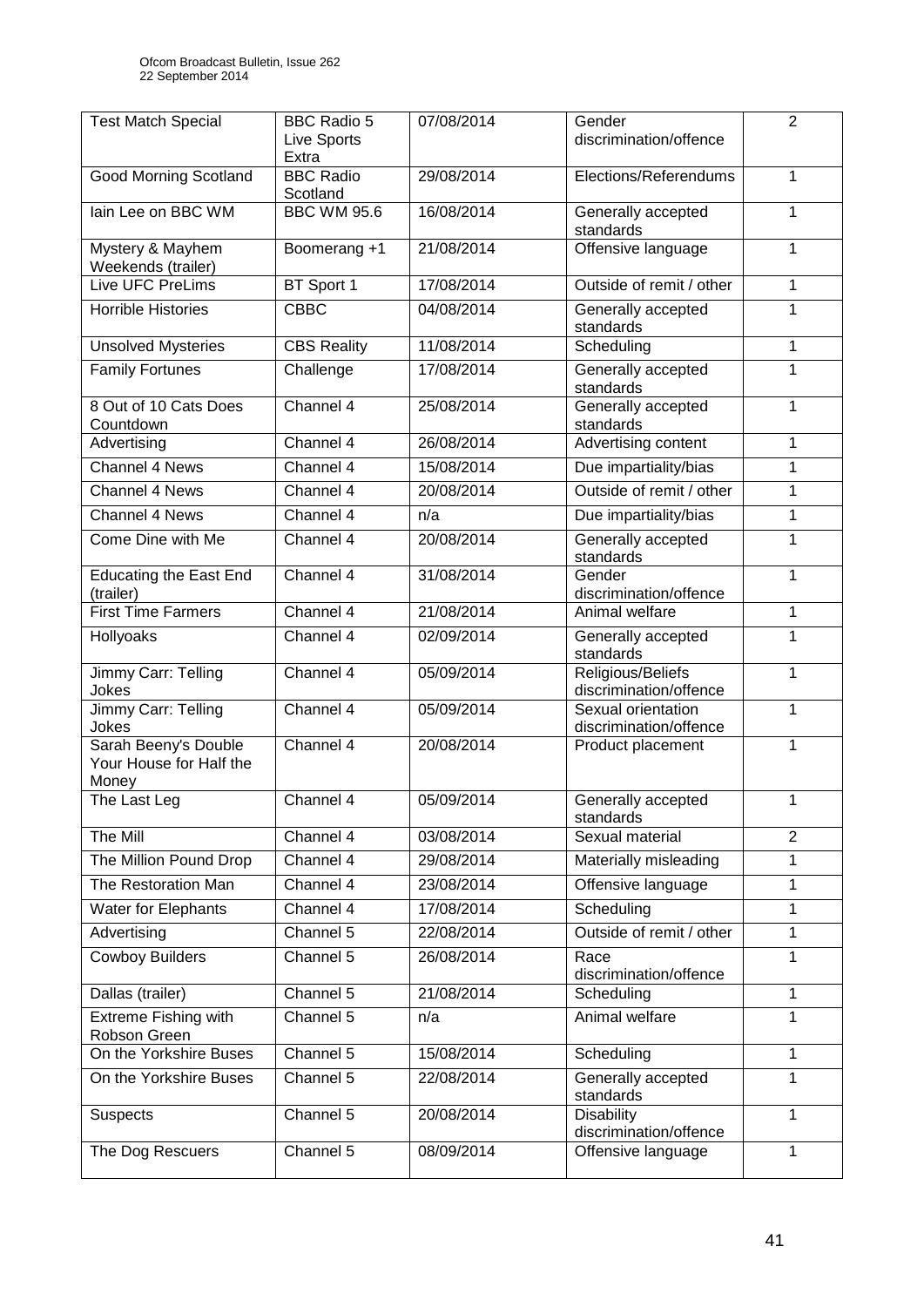| The Walking Dead<br>(trailer)                                           | Channel 5             | 06/09/2014 | Scheduling                             | 1 |
|-------------------------------------------------------------------------|-----------------------|------------|----------------------------------------|---|
| The Wright Stuff                                                        | Channel 5             | 05/08/2014 | Due impartiality/bias                  | 1 |
| The Wright Stuff                                                        | Channel 5             | 05/08/2014 | Generally accepted<br>standards        | 1 |
| Programming                                                             | <b>Chorley FM</b>     | 28/08/2014 | Generally accepted<br>standards        | 1 |
| <b>Impractical Jokers</b><br>(trailer)                                  | <b>Comedy Central</b> | Various    | Scheduling                             | 1 |
| Impractical Jokers / Big<br>Bad World (trailers)                        | <b>Comedy Central</b> | 18/08/2014 | Scheduling                             | 1 |
| Alan Davies: As Yet<br>Untitled                                         | Dave                  | 16/08/2014 | Generally accepted<br>standards        | 1 |
| Alpen's sponsorship                                                     | Dave                  | 14/01/2014 | Sponsorship                            | 1 |
| The Bill                                                                | Drama                 | 26/08/2014 | Offensive language                     | 1 |
| Advertising                                                             | E <sub>4</sub>        | 25/08/2014 | <b>Advertising content</b>             | 1 |
| Channel ident                                                           | E <sub>4</sub>        | 16/08/2014 | Drugs, smoking,<br>solvents or alcohol | 1 |
| Glue (trailer)                                                          | E <sub>4</sub>        | 21/08/2014 | Scheduling                             | 1 |
| Hollyoaks                                                               | E <sub>4</sub>        | 22/08/2014 | Generally accepted<br>standards        | 1 |
| Hollyoaks                                                               | E <sub>4</sub>        | 29/08/2014 | Outside of remit / other               | 1 |
| Airplane!                                                               | Film 4                | 25/08/2014 | Nudity                                 | 3 |
| <b>Breakfast Show</b>                                                   | <b>Fire Radio</b>     | 04/09/2014 | Generally accepted<br>standards        | 1 |
| Ching's Restaurant<br>Redemption                                        | <b>Food Network</b>   | 24/08/2014 | Offensive language                     | 1 |
| <b>Mystery Diners</b>                                                   | Food Network          | 02/09/2014 | Materially misleading                  | 1 |
| Late Night Comedy on<br>Fox (trailer)                                   | Fox                   | 07/08/2014 | Scheduling                             | 1 |
| <b>Adult Channels</b>                                                   | Freeview              | n/a        | Outside of remit / other               | 1 |
| Who's on Heart<br>competition                                           | <b>Heart FM</b>       | 02/09/2014 | Competitions                           | 1 |
| Advertising                                                             | <b>ITV</b>            | 24/08/2014 | Outside of remit / other               | 1 |
| Advertising                                                             | <b>ITV</b>            | 26/08/2014 | Advertising content                    | 1 |
| Advertising                                                             | <b>ITV</b>            | 31/08/2014 | Advertising content                    | 1 |
| All Star Family Fortunes                                                | <b>ITV</b>            | 23/08/2014 | Generally accepted<br>standards        | 1 |
| All Star Family Fortunes                                                | <b>ITV</b>            | 23/08/2014 | Race<br>discrimination/offence         | 1 |
| <b>Chasing Shadows</b><br>(trailer)                                     | <b>ITV</b>            | 30/08/2014 | Scheduling                             | 1 |
| Chowder                                                                 | <b>ITV</b>            | 16/08/2014 | Violence and<br>dangerous behaviour    | 1 |
| <b>Compare the Market</b><br>sponsorship of<br><b>Coronation Street</b> | <b>ITV</b>            | 01/09/2014 | Sponsorship                            | 1 |
| Comparethemarket.com's<br>sponsorship of<br><b>Coronation Street</b>    | <b>ITV</b>            | 01/09/2014 | Generally accepted<br>standards        | 1 |
| Competitions                                                            | <b>ITV</b>            | n/a        | Competitions                           | 1 |
| <b>Coronation Street</b>                                                | <b>ITV</b>            | 18/08/2014 | Drugs, smoking,<br>solvents or alcohol | 1 |
| <b>Coronation Street</b>                                                | <b>ITV</b>            | 18/08/2014 | Product placement                      | 1 |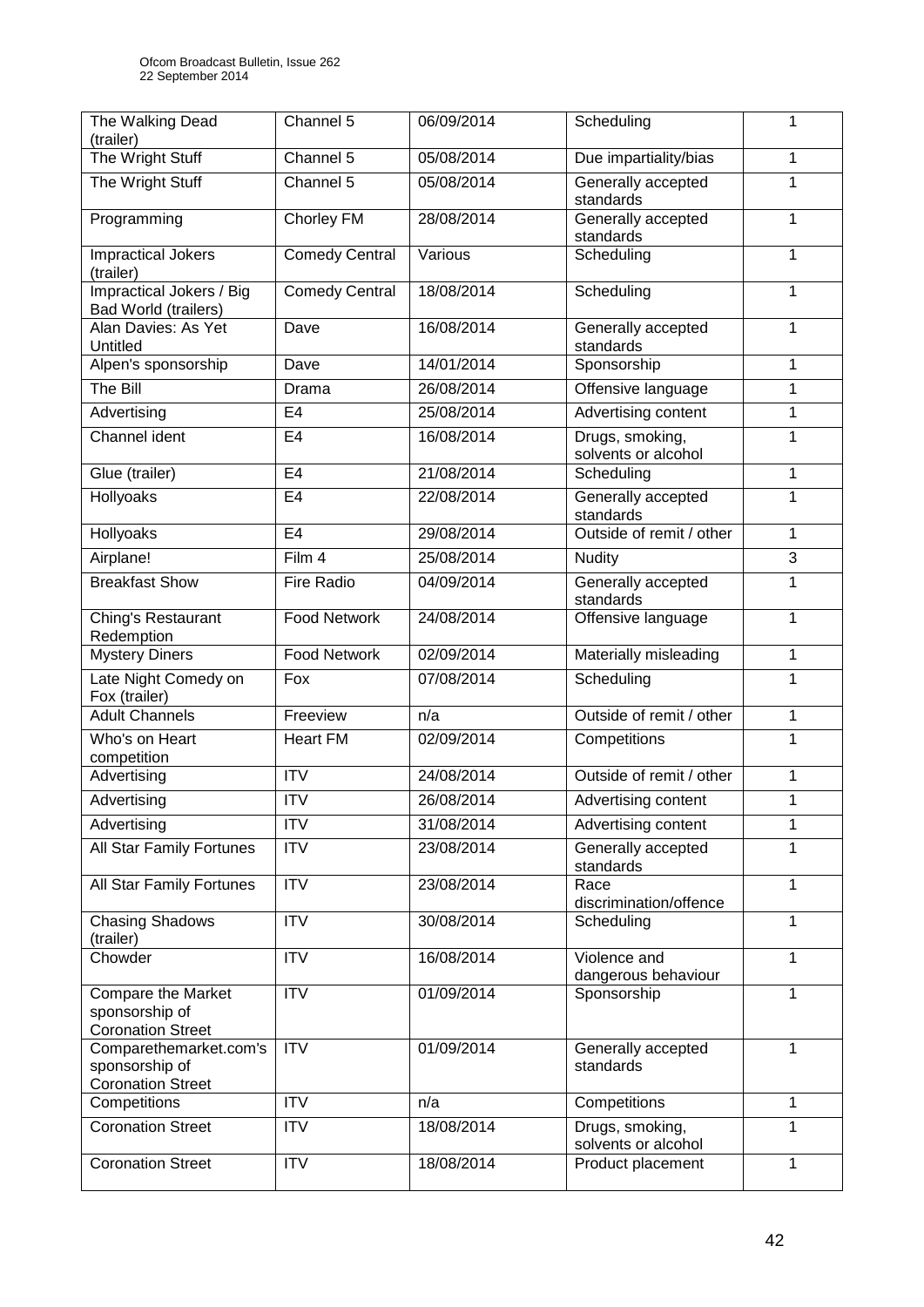| <b>Coronation Street</b>                    | <b>ITV</b>        | 27/08/2014 | Generally accepted<br>standards              | 1              |
|---------------------------------------------|-------------------|------------|----------------------------------------------|----------------|
| Dangerous Dogs                              | <b>ITV</b>        | 20/08/2014 | Generally accepted<br>standards              | $\overline{3}$ |
| Emmerdale                                   | <b>ITV</b>        | 15/08/2014 | Offensive language                           | 1              |
| Emmerdale                                   | ITV               | 18/08/2014 | Generally accepted<br>standards              | 1              |
| Emmerdale                                   | <b>ITV</b>        | 18/08/2014 | Scheduling                                   | 1              |
| Emmerdale                                   | <b>ITV</b>        | 21/08/2014 | Violence and                                 | 1              |
|                                             |                   |            | dangerous behaviour                          |                |
| Gems TV                                     | <b>ITV</b>        | 02/09/2014 | Fairness                                     | 1              |
| <b>Good Morning Britain</b>                 | ITV               | 19/08/2014 | Competitions                                 | 1              |
| <b>ITV News</b>                             | <b>ITV</b>        | 31/08/2014 | Due impartiality/bias                        | 1              |
| <b>ITV News</b>                             | <b>ITV</b>        | 31/08/2014 | Outside of remit / other                     | 1              |
| <b>ITV News</b>                             | ITV               | 06/09/2014 | Due accuracy                                 | 1              |
| <b>ITV News at Ten and</b><br>Weather       | <b>ITV</b>        | 01/09/2014 | Generally accepted<br>standards              | 1              |
| Judge Rinder                                | ITV               | 21/08/2014 | Materially misleading                        | 1              |
| Judge Rinder                                | <b>ITV</b>        | 25/08/2014 | Materially misleading                        | 1              |
| Lorraine                                    | <b>ITV</b>        | 28/08/2014 | Competitions                                 | 1              |
| Murder, She Wrote: The<br>Last Free Man     | ITV               | 09/08/2014 | Offensive language                           | 1              |
| The Jeremy Kyle Show                        | ITV               | 08/09/2014 | Religious/Beliefs<br>discrimination/offence  | 1              |
| The Suspicions of Mr<br>Whicher             | <b>ITV</b>        | 07/09/2014 | Outside of remit / other                     | 1              |
| The X Factor                                | ITV               | 30/08/2014 | Materially misleading                        | 1              |
| The X Factor                                | <b>ITV</b>        | 30/08/2014 | Race<br>discrimination/offence               | 1              |
| The X Factor                                | ITV               | 31/08/2014 | Age<br>discrimination/offence                | 1              |
| The X Factor                                | <b>ITV</b>        | 31/08/2014 | Generally accepted<br>standards              | 1              |
| The X Factor                                | <b>ITV</b>        | 06/09/2014 | Generally accepted<br>standards              | 1              |
| The X Factor                                | <b>ITV</b>        | 06/09/2014 | Sexual orientation<br>discrimination/offence | 1              |
| The X Factor                                | <b>ITV</b>        | 07/09/2014 | Religious/Beliefs<br>discrimination/offence  | 5              |
| This Morning                                | <b>ITV</b>        | 22/08/2014 | <b>Disability</b><br>discrimination/offence  | 1              |
| This Morning                                | <b>ITV</b>        | 01/09/2014 | Materially misleading                        | 1              |
| Through the Keyhole                         | <b>ITV</b>        | 30/08/2014 | Generally accepted<br>standards              | 1              |
| Through the Keyhole                         | <b>ITV</b>        | 06/09/2014 | Generally accepted<br>standards              | 1              |
| You've Been Framed and<br>Famous!           | <b>ITV</b>        | 16/08/2014 | Generally accepted<br>standards              | 1              |
| You've Been Framed!                         | <b>ITV</b>        | 23/08/2014 | Harm                                         | 1              |
| You've Been Framed!                         | <b>ITV</b>        | 25/08/2014 | Generally accepted<br>standards              | 1              |
| <b>ITV News London</b>                      | <b>ITV London</b> | 26/08/2014 | Animal welfare                               | 1              |
| <b>Bridget Jones: The Edge</b><br>of Reason | ITV2              | 26/08/2014 | Generally accepted<br>standards              | 1              |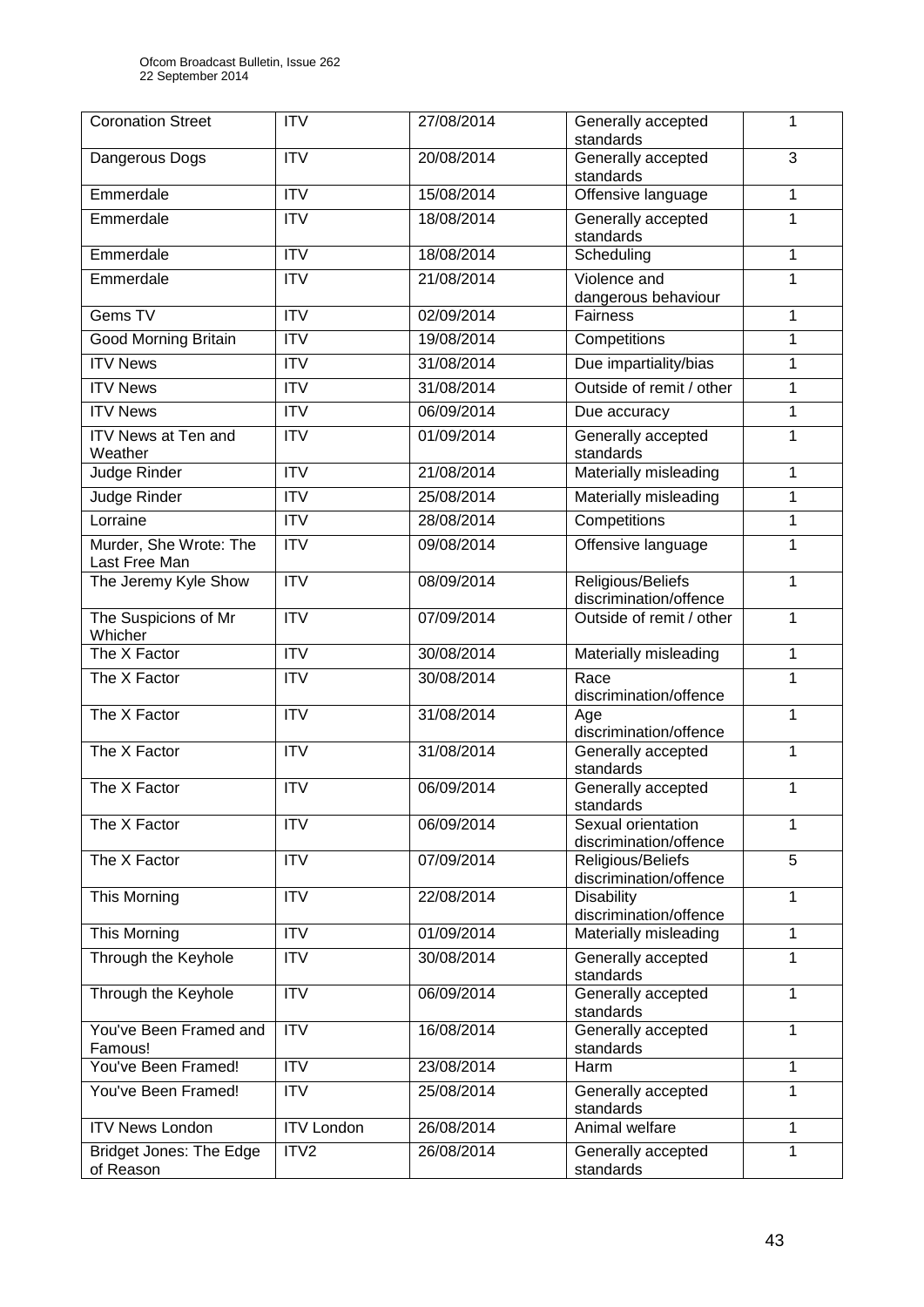| <b>Happy Gilmore</b>                    | ITV2                             | 01/09/2014 | Generally accepted                  | 1              |
|-----------------------------------------|----------------------------------|------------|-------------------------------------|----------------|
|                                         |                                  |            | standards                           |                |
| The Only Way is Essex                   | ITV2                             | 08/09/2014 | Offensive language                  | 1              |
| The X Factor                            | ITV2                             | 31/08/2014 | Violence and<br>dangerous behaviour | 1              |
| The Xtra Factor                         | ITV2                             | 30/08/2014 | Race<br>discrimination/offence      | 1              |
| The Xtra Factor                         | ITV2                             | 31/08/2014 | Race<br>discrimination/offence      | 1              |
| The Xtra Factor                         | ITV2                             | 06/09/2014 | Generally accepted<br>standards     | 1              |
| The Xtra Factor                         | ITV2                             | 07/09/2014 | Violence and<br>dangerous behaviour | 1              |
| Summer Holiday                          | ITV3                             | 24/08/2014 | Generally accepted<br>standards     | 1              |
| Station ident                           | Jack FM<br>(Oxfordshire)         | 21/08/2014 | Generally accepted<br>standards     | 1              |
| James O'Brien                           | <b>LBC 97.3 FM</b>               | 01/09/2014 | Generally accepted<br>standards     | 1              |
| The Tube                                | London Live                      | 13/08/2014 | Scheduling                          | 1              |
| Gogglebox                               | More4                            | 31/08/2014 | Materially misleading               | 1              |
| Masters of Sex (trailer)                | More4                            | 12/08/2014 | Scheduling                          | 1              |
| Advertising                             | n/a                              | 31/08/2014 | Outside of remit / other            | 1              |
| Advertising                             | n/a                              | 01/09/2014 | Advertising content                 | $\overline{2}$ |
| Daytime / Adult Chat<br>programming     | n/a                              | n/a        | Generally accepted<br>standards     | 1              |
| Mating Season (trailer)                 | Nat Geo Wild                     | 01/08/2014 | Scheduling                          | 1              |
| Apnar Jiggasha                          | <b>NTV</b>                       | 27/07/2014 | Undue prominence                    | 1              |
| <b>Airline USA</b>                      | Pick TV                          | 25/08/2014 | Outside of remit / other            | 1              |
| Programming                             | Red Light 1                      | 03/09/2014 | Outside of remit / other            | 1              |
| <b>Red Light Central</b>                | Red Light 1                      | 21/07/2014 | Sexual material                     | 1              |
| The Late Show                           | <b>Revelation TV</b>             | 13/08/2014 | Due impartiality/bias               | 1              |
| <b>News</b>                             | <b>Rock FM</b>                   | 26/08/2014 | Materially misleading               | 1              |
| <b>News</b>                             | <b>RT</b>                        | 16/08/2014 | Due impartiality/bias               | 1              |
| Little Kris Soul Train                  | Sheppey FM<br>87.7               | 13/08/2014 | Generally accepted<br>standards     | 1              |
| 50 Ways to Kill Your<br>Mammy (trailer) | <b>Sky News</b>                  | 28/08/2014 | Generally accepted<br>standards     | 1              |
| <b>Sky News</b>                         | <b>Sky News</b>                  | 09/08/2014 | Due impartiality/bias               | 1              |
| <b>Sky News</b>                         | <b>Sky News</b>                  | 19/08/2014 | Due accuracy                        | 1              |
| <b>Sky News</b>                         | <b>Sky News</b>                  | 19/08/2014 | Generally accepted<br>standards     | 1              |
| <b>Sky News</b>                         | <b>Sky News</b>                  | 24/08/2014 | Materially misleading               | 1              |
| Sky News at 6 with<br>Jeremy Thompson   | <b>Sky News</b>                  | 28/08/2014 | Due impartiality/bias               | 1              |
| Sky Sports (trailer)                    | Sky Sports 1                     | 30/08/2014 | Crime                               | 1              |
| Advertising                             | Sky Sports 3                     | 02/09/2014 | Advertising content                 | 1              |
| 50 Ways to Kill Your<br>Mammy (trailer) | <b>Sky Sports</b><br><b>News</b> | 21/08/2014 | Generally accepted<br>standards     | 1              |
| 50 Ways to Kill Your<br>Mammy (trailer) | Sky1                             | 13/08/2014 | Generally accepted<br>standards     | 1              |
| Got to Dance                            | Sky1                             | 29/08/2014 | Fairness                            | 1              |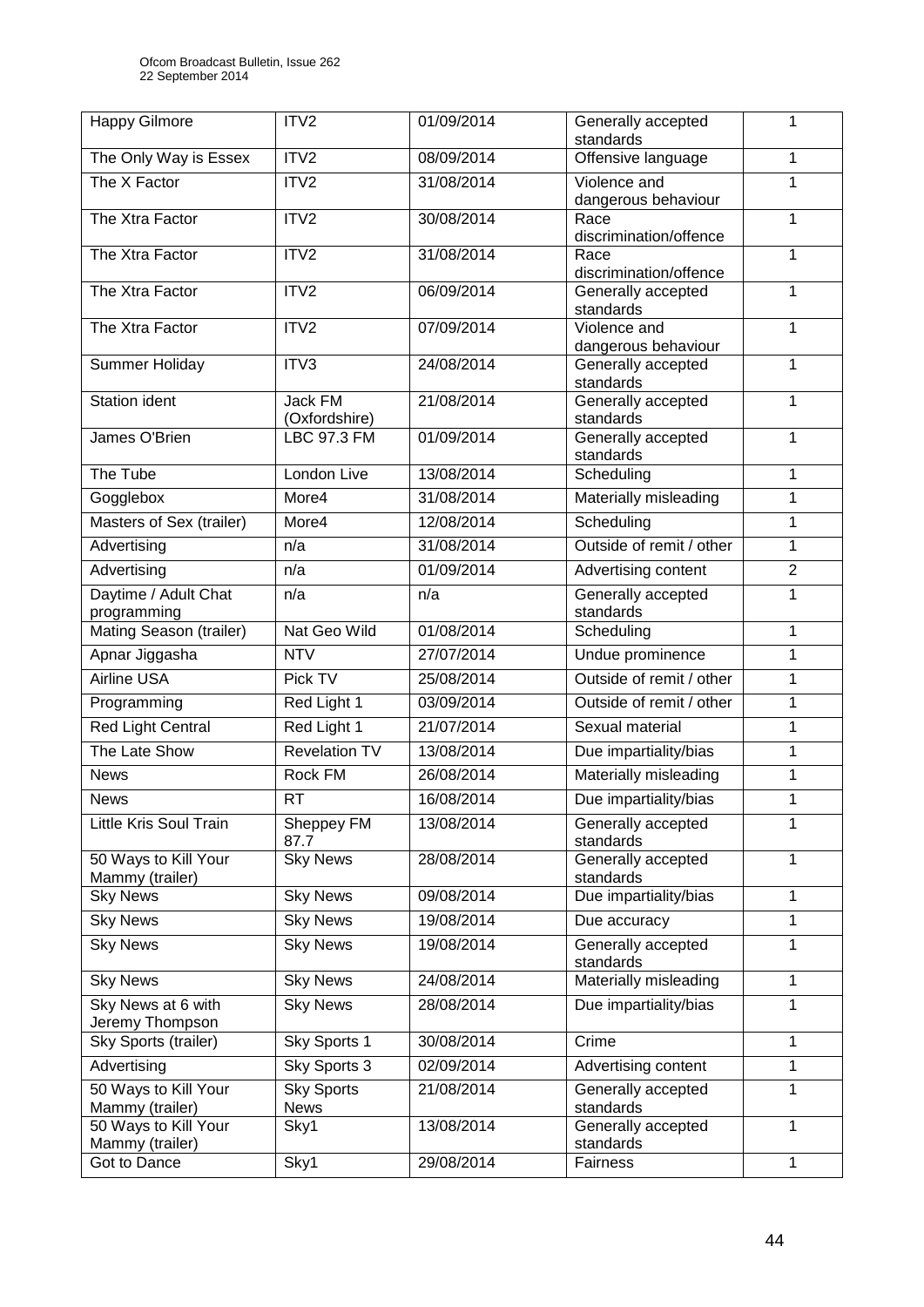| Got to Dance                 | Sky1                     | 29/08/2014 | Voting                                      |   |
|------------------------------|--------------------------|------------|---------------------------------------------|---|
| Road Wars                    | Sky1                     | 06/09/2014 | Offensive language                          |   |
| The Simpsons                 | Sky1                     | 02/09/2014 | Generally accepted<br>standards             |   |
| Ye Hai Mohabbatein           | <b>Star Plus</b>         | 08/08/2014 | Generally accepted<br>standards             | 1 |
| Dangerous Dogs               | <b>STV</b>               | 20/08/2014 | Generally accepted<br>standards             | 1 |
| The Debate                   | <b>STV</b>               | 05/08/2014 | Due impartiality/bias                       | 1 |
| Programming                  | Sunrise Radio            | 12/08/2014 | Due impartiality/bias                       | 1 |
| <b>Talk Sport Extra Time</b> | Talksport                | 26/08/2014 | Generally accepted<br>standards             |   |
| Advertisements               | <b>TCM</b>               | 20/08/2014 | Advertising minutage                        | 1 |
| Most Haunted (trailer)       | The Good Food<br>Channel | 27/08/2014 | Scheduling                                  | 1 |
| Law and Order SVU            | Universal                | 16/08/2014 | Generally accepted<br>standards             | 1 |
| Advertising                  | Various                  | 27/08/2014 | Advertising content                         | 1 |
| Subtitling                   | Various                  | n/a        | <b>Television Access</b><br><b>Services</b> |   |
| Ishtikara Markaz             | Venus TV                 | 19/05/2014 | Generally accepted<br>standards             | 1 |
| Advertising                  | Yesterday                | 28/08/2014 | Advertising content                         | 1 |

# **Complaints assessed under the General Procedures for investigating breaches of broadcast licences**

For more information about how Ofcom conducts investigations about broadcast licences, go to: [http://stakeholders.ofcom.org.uk/broadcasting/guidance/complaints](http://stakeholders.ofcom.org.uk/broadcasting/guidance/complaints-sanctions/general-procedures/)[sanctions/general-procedures/.](http://stakeholders.ofcom.org.uk/broadcasting/guidance/complaints-sanctions/general-procedures/)

| Licensee                      | <b>Categories</b> |
|-------------------------------|-------------------|
| Awaaz Radio Limited           | Key               |
|                               | Commitments       |
| <b>ALL FM Limited</b>         | Key               |
|                               | Commitments       |
| <b>Gravity FM CIC</b>         | Key               |
|                               | Commitments       |
| <b>Community Voice FM Ltd</b> | Key               |
|                               | Commitments       |
| Radio Sherborne Community     | Key               |
| <b>Interest Company</b>       | Commitments       |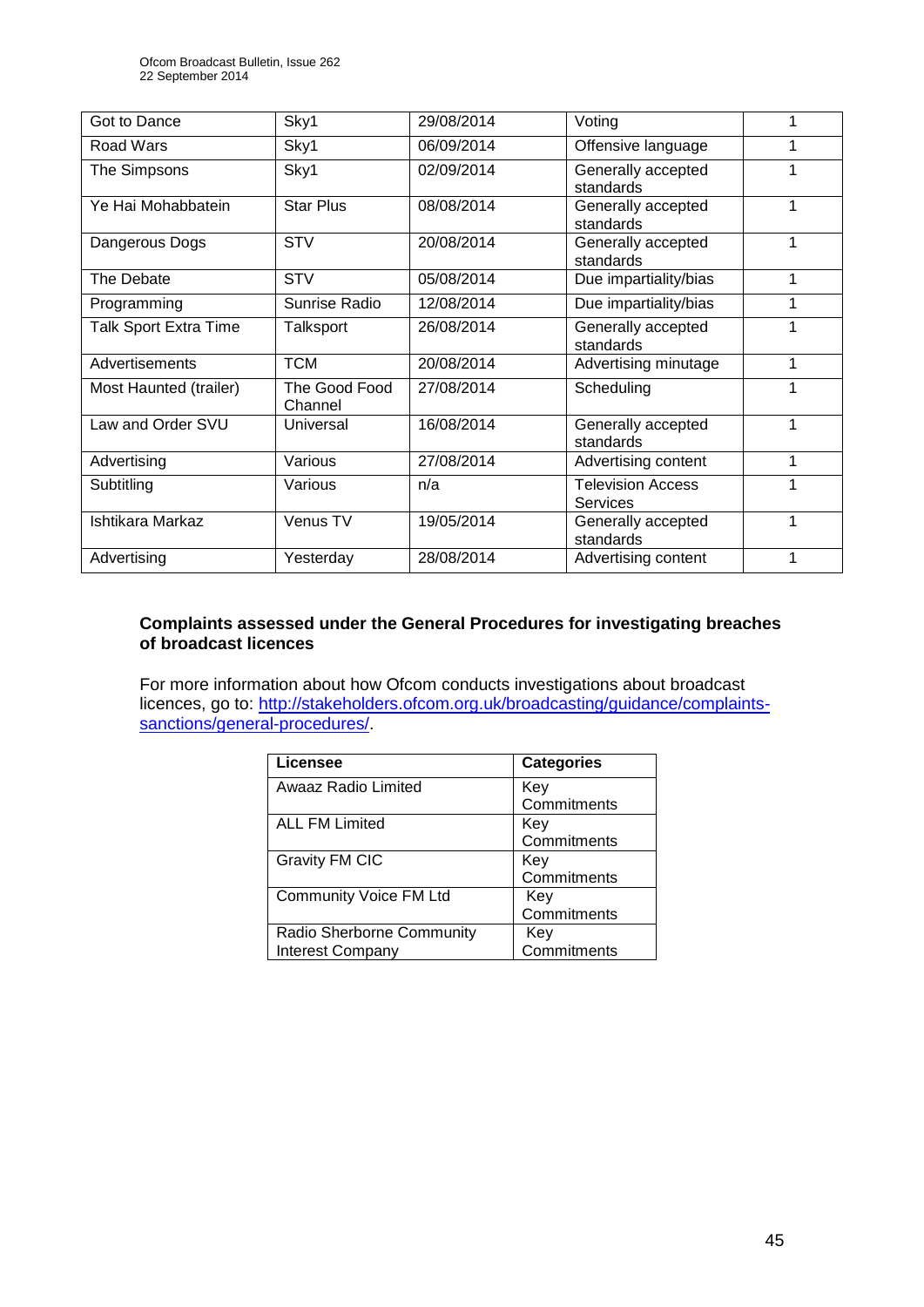# **Investigations List**

If Ofcom considers that a broadcaster may have breached its codes, a condition of its licence or other regulatory requirements, it will start an investigation.

## **It is important to note that an investigation by Ofcom does not necessarily mean the broadcaster has done anything wrong. Not all investigations result in breaches of the licence or other regulatory requirements being recorded.**

Here are alphabetical lists of new investigations launched between 28 August and 10 September 2014.

# **Investigations launched under the Procedures for investigating breaches of content standards for television and radio**

| <b>Programme</b>                              | <b>Broadcaster</b> | <b>Transmission date</b> |
|-----------------------------------------------|--------------------|--------------------------|
| Advertisement by Pakistan Tehreek e<br>Insaaf | <b>ARY News</b>    | 2 August 2014            |
| <b>Blinging Up Baby</b>                       | Channel 5          | 28 July 2014             |
| <b>News</b>                                   | <b>RT</b>          | 20 August 2014           |
| Suspects (trailer)                            | Channel 5          | Various                  |

For more information about how Ofcom assesses complaints and conducts investigations about content standards, go to: [http://stakeholders.ofcom.org.uk/broadcasting/guidance/complaints](http://stakeholders.ofcom.org.uk/broadcasting/guidance/complaints-sanctions/standards/)[sanctions/standards/.](http://stakeholders.ofcom.org.uk/broadcasting/guidance/complaints-sanctions/standards/)

## **Investigations launched under the Procedures for the consideration and adjudication of Fairness and Privacy complaints**

| <b>Programme</b> | <b>Broadcaster</b> | <b>Transmission date</b> |
|------------------|--------------------|--------------------------|
| Call the Council | BBC <sub>2</sub>   | 22 May 2014              |

For more information about how Ofcom considers and adjudicates upon Fairness and Privacy complaints, go to:

[http://stakeholders.ofcom.org.uk/broadcasting/guidance/complaints](http://stakeholders.ofcom.org.uk/broadcasting/guidance/complaints-sanctions/fairness/)[sanctions/fairness/.](http://stakeholders.ofcom.org.uk/broadcasting/guidance/complaints-sanctions/fairness/)

## **Investigations launched under the General Procedures for investigating breaches of broadcast licences**

| -icensee                                                 | <b>Licensed</b><br><b>Service</b> |
|----------------------------------------------------------|-----------------------------------|
| North Manchester FM Community<br><b>Interest Company</b> | North<br>Manchester<br>FM         |
| South West Sound Limited                                 | Westsound                         |